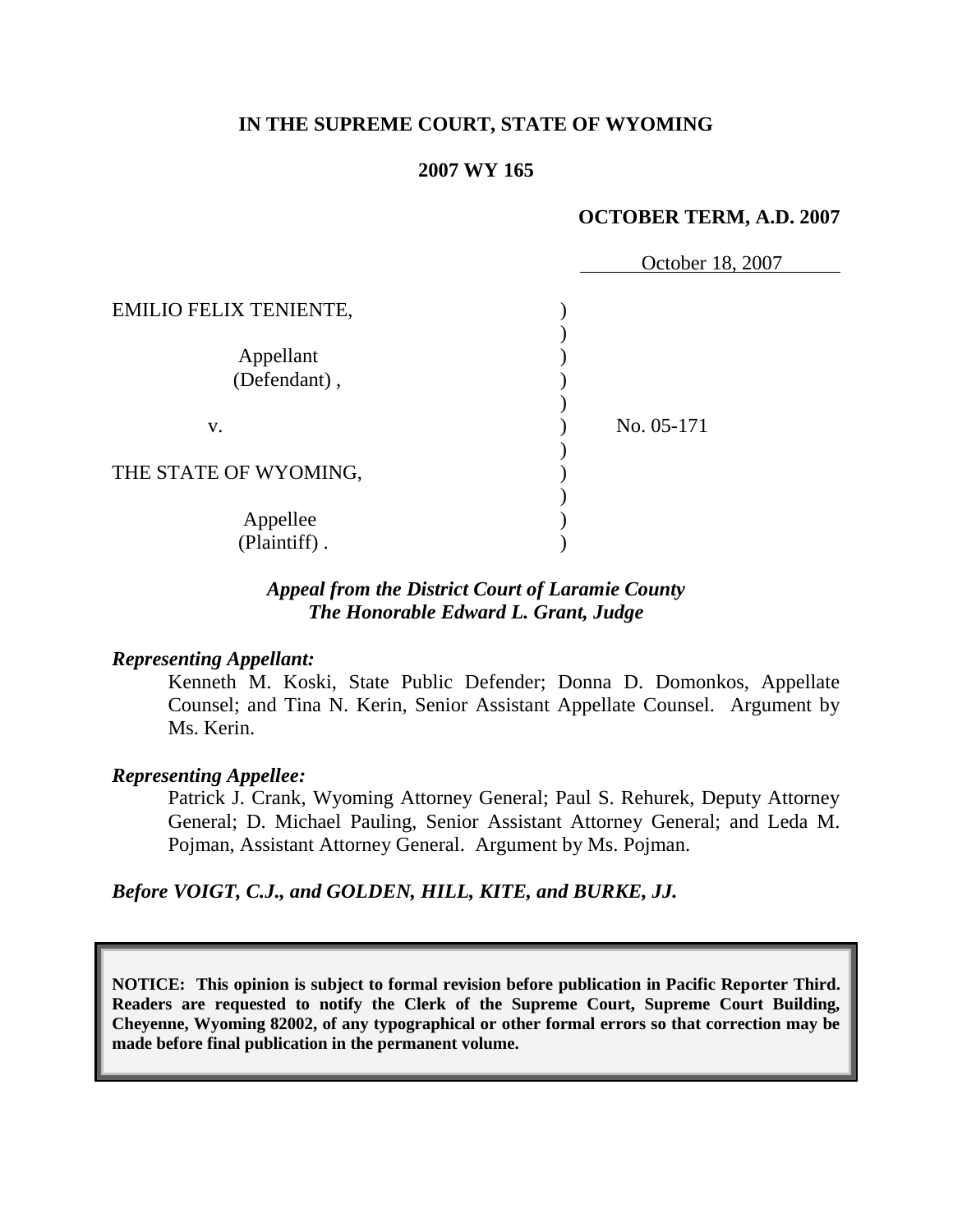#### **HILL,** Justice.

[¶1] A jury convicted Emilio Teniente of first-degree murder and conspiring to commit murder in the death of Joseph Lopez. On appeal, Teniente argues that multiple issues arose during trial which affected his right to a fair trial. We disagree, and affirm.

#### **ISSUES**

- [¶2] Both parties similarly phrase eight issues. Teniente"s phrasing is as follows:
	- 1. Did reversible error occur when the trial court failed to make inquiry into the effect of threats of retaliation made to the jurors?
	- 2. Did prosecutorial misconduct occur, warranting reversal?
	- 3. Did the trial court err in admitting irrelevant information of alleged gang activity?
	- 4. Was [Teniente] denied a fair trial, due to the receipt of hearsay testimony?
	- 5. Was [Teniente] denied his right to confrontation by the elicitation of testimonial hearsay?
	- 6. Did the trial court err in denying [Teniente"s] motion for mistrial after the prosecutor commented on [Teniente's] exercise of his right to silence?
	- 7. Is Wyoming Statute § 6-2-101(c) unconstitutionally vague and violative of due process, and is it unconstitutional as applied to [Teniente]?
	- 8. Does cumulative error warrant reversal?

### **FACTS**

[¶3] The facts of this case are set out in detail in *Magallanes v. State,* 2006 WY 119, ¶¶ 3-10, 142 P.3d 1147, 1149-51 (Wyo. 2006):

> During the evening hours of January 17, 2004, Joseph Lopez and his younger brother, Anthony, went to the home of Emilio Teniente in Greeley, Colorado. There, they met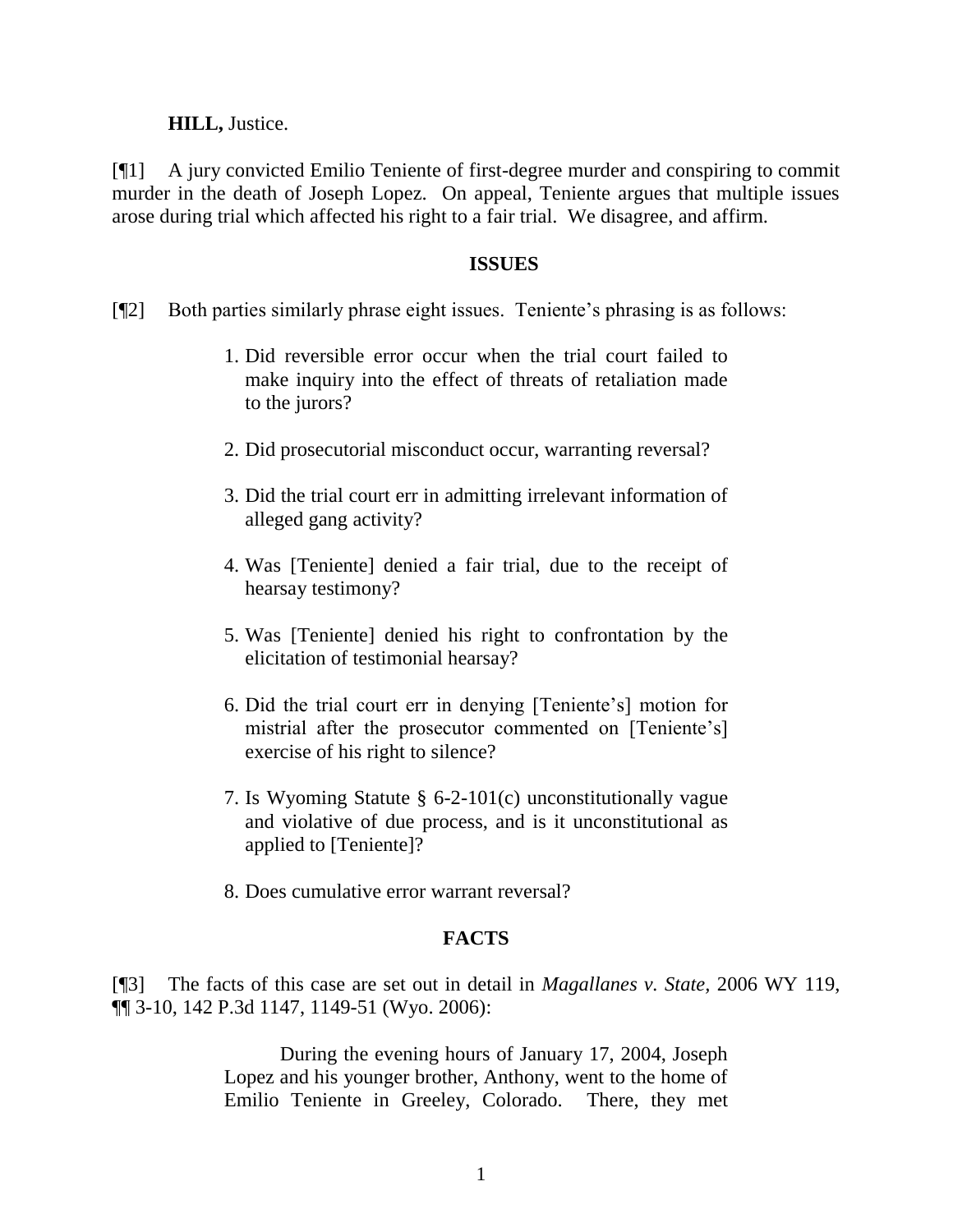Bobby Rojas, Magallanes and his brother, Jesse Magallanes (hereinafter "Jesse"). The six young men sat around drinking, conversing, and listening to music. After a period of time, Teniente, Rojas, Lopez, Magallanes and Jesse decided to drive to Cheyenne to party.

Jesse drove that evening, and Teniente occupied the front passenger seat. In the rear, Magallanes sat behind Jesse, Lopez sat in the middle, and Rojas sat behind Teniente. At some point during the drive to Cheyenne, Lopez made an inflammatory comment to Magallanes about his mother. Magallanes became angry and began punching Lopez. Thereafter, punches were thrown by all three occupants of the back seat. When the men reached Cheyenne, Jesse stopped the car, and he and Magallanes pulled Lopez out of the vehicle. Apparently believing they intended to leave Lopez there, Teniente told them to put Lopez back in the car because "he knows who I am."

After placing Lopez back in the car, the men went to the house where Teniente's sister Sophia lived. Sophia immediately noticed blood on Lopez"s face and admonished the men for fighting. She then helped Lopez clean up and gave him a clean shirt to wear while she washed the one he had been wearing. After that, things calmed down between the men and they sat around drinking and talking with Sophia and one of her female friends, Vanessa Hernandez. Approximately two hours later, Teniente suggested they return to Greeley, and the five men left Sophia's house.<sup>1</sup>

Shortly thereafter, Lopez began to scold the others for hitting him earlier. He told them they should have killed him and that they needed to take care of him before they returned to Greeley because his family would get revenge for the beating he had taken. At that point, Magallanes struck Lopez, and Teniente pulled out his .25 caliber semi-automatic pistol, pointed it at Lopez's head and told him to shut up. Teniente then directed Jesse to drive to Campstool Road. When they arrived at the College Drive overpass on Campstool Road, Magallanes and Teniente had Jesse stop the vehicle under the bridge.

Magallanes removed Lopez from the car and started beating and kicking him, eventually driving him to the

l

<sup>1</sup> Jesse, once again, drove the car and the other men sat in the seats they occupied on the trip to Cheyenne.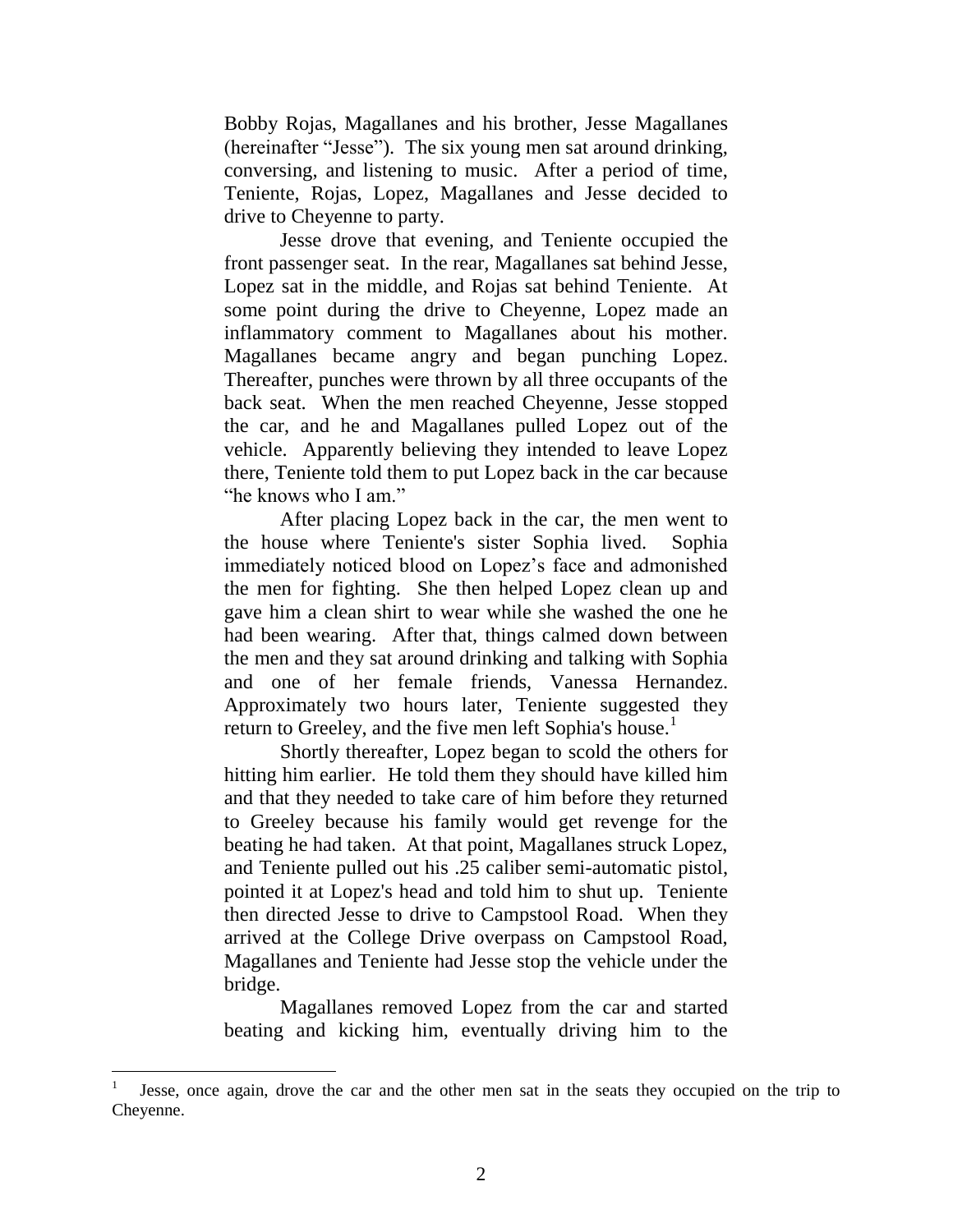ground. By this time, Jesse and Teniente were outside the vehicle. While Jesse attempted to stop the fracas, Teniente passed his pistol to Magallanes and told him to "shoot that guy." Magallanes then shot Lopez twice in the head, once above the left ear and once toward the back of the head. The four men left Lopez on the road and returned to Sophia's house, where Magallanes and his brother dropped off Teniente and Rojas before heading home. Approximately forty-five minutes later, around 2:00 a.m., Sophia and Hernandez drove Teniente and Rojas back to Greeley.

Shortly before 2:00 a.m., Michael Hampton, a security officer for Frontier Refinery, left the refinery and drove east on Campstool Road. As he approached the area of the overpass, he saw what appeared to be debris on the roadway and attempted unsuccessfully to swerve and avoid it. After hitting it, Hampton stopped his vehicle and discovered that the object was the body of a young man. The Laramie County Sheriff's Office was immediately contacted.

During the ensuing investigation, law enforcement learned that Lopez had accompanied Teniente and others to Cheyenne the previous evening. Law enforcement's investigation into Lopez"s murder, however, was hampered by an orchestrated effort to cover up what had taken place in Cheyenne. As part of the cover-up, Rojas, Jesse, Sophia and Hernandez told a similar fabricated story that Lopez had left Sophia's home by himself and never returned, and conveniently failed to mention Magallanes' presence in Cheyenne on the night in question. Those fabrications started to unravel when Sophia was arrested for possession of a controlled substance.

Based on information obtained from the ongoing investigation, the State charged Magallanes with the premeditated murder of Lopez and with conspiring with Teniente to commit that murder. In September 2004, a jury found him guilty on both charges. The district court sentenced Magallanes to concurrent terms of life imprisonment without the possibility of parole. This appeal followed.

For purposes of the instant appeal, we will set out additional facts as they are pertinent to the issues raised.

### **ARGUMENT**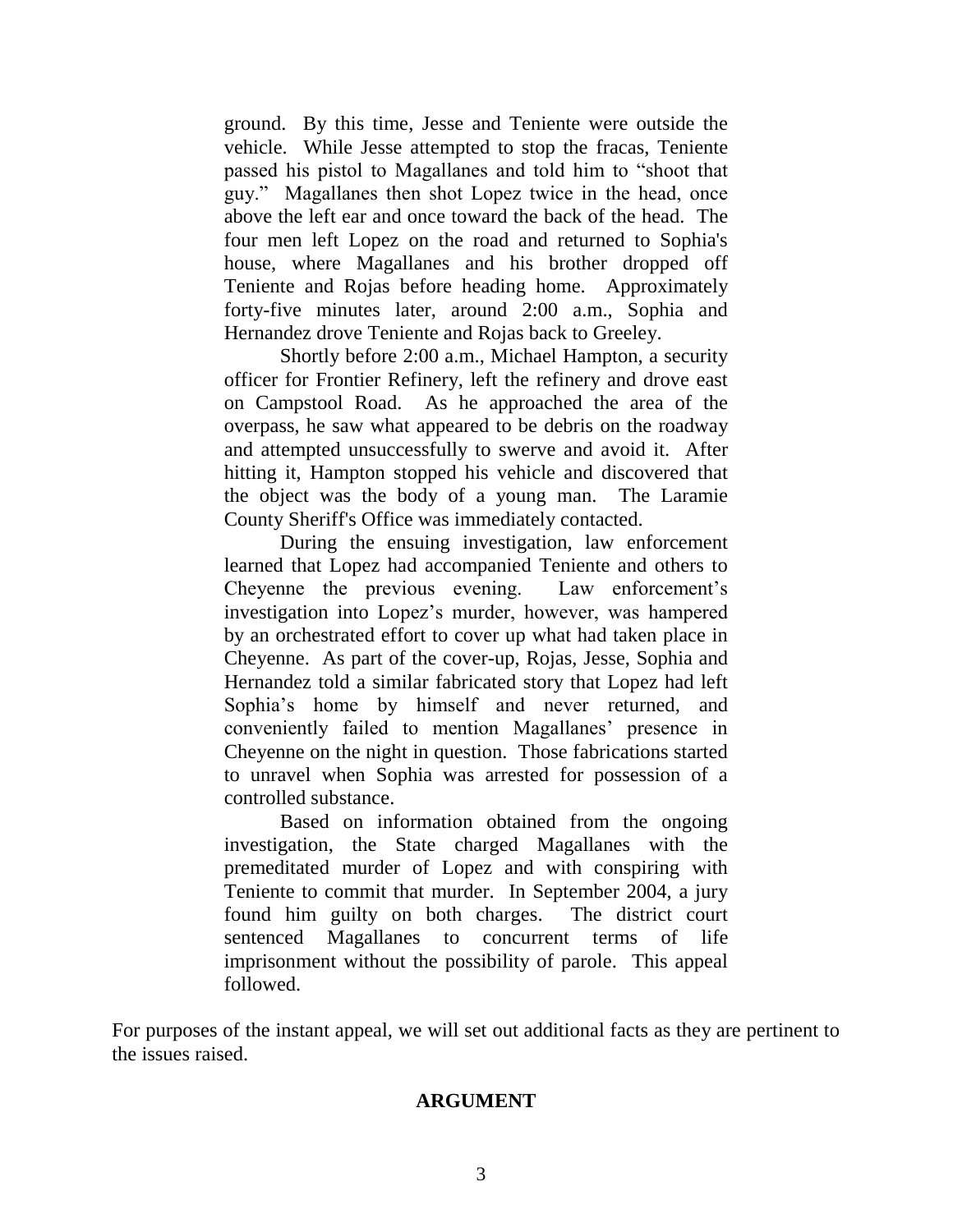Issue I - *Juror Note*

[¶4] In his first issue, Teniente argues that reversible error occurred when the trial court failed to inquire into a note it received from the jury. The State contends that the trial court responded appropriately to the note and properly exercised its discretion in its treatment of it.

[¶5] During its deliberation, the jury sent a note to the court, which read:

Dear Judge Grant:

During our deliberation some concerns have arose about the safety and any retaliation of either family, towards any of us or our families. Some of us have been approached by some of the family members.

Please advise us of our course of action.

Thank you. Respectfully yours, The Jury.

[¶6] The note referred to a specific instance when a female juror was approached during trial by Teniente's girlfriend in a public restroom. The girlfriend first introduced herself, and then mentioned that she had just had Teniente's baby and that "things were really hard." The juror did not respond, terminated contact, and immediately notified the bailiff.<sup>2</sup> After learning of the juror's contact with Teniente's girlfriend, the court informed the juror, via the bailiff, that it was comfortable with her continued service on the jury, as long as the juror was also comfortable with continuing. The juror testified to feeling comfortable continuing, but admitted the contact did make her "a bit nervous."

[¶7] Teniente contends that this incident improperly affected his right to a fair trial. In analyzing this issue, we turn to a legal principle established both in our court and the United States Supreme Court. It is well settled that:

> [i]n a criminal case, any private communication, contact**,** or tampering, directly or indirectly, with a juror during a trial

<sup>2</sup> This information was developed at an October 2006 remand hearing. Teniente initially filed his brief on appeal in January 2006, when the record regarding the note consisted *only* of the note and no development of the court"s treatment of it. At that time, the record was silent as to what, if any, action the court took in response to the note. Accordingly, concurrent with filing his brief on appeal, Teniente also filed a *Motion for Partial Remand* for purposes of developing the record regarding the note. As a result, on July 13, 2006, this Court ordered a stay in the briefing schedule and remanded the matter back to the district court to develop the record regarding the jury"s note, pursuant to *Calene v. State,* 846 P.2d 679, 692 (Wyo. 1993).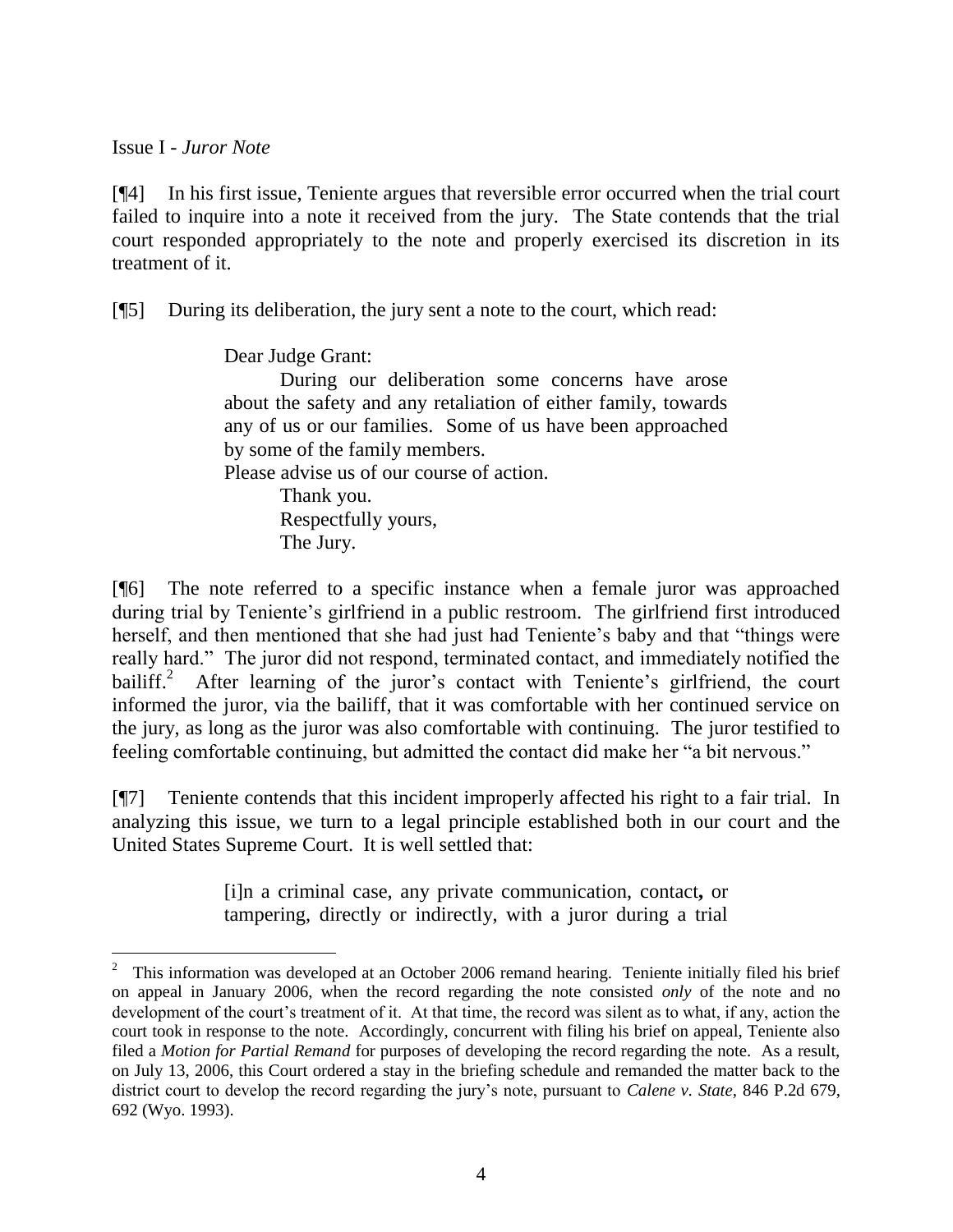about the matter pending before the jury is, for obvious reasons, deemed presumptively prejudicial, if not made in pursuance of known rules of the court and the instructions and directions of the court made during the trial, with full knowledge of the parties. The presumption is not conclusive, but the burden rests heavily upon the Government to establish, after notice to and hearing of the defendant, that such contact with the juror was harmless to the defendant.

*Martinez v. State,* 2006 WY 20, ¶ 28, 128 P.3d 652, 665 (Wyo. 2006) (quoting *Remmer v. United States*, 347 U.S. 227, 229, 74 S. Ct. 450, 98 L. Ed. 654 (1954)). *Martinez*  further points out that in order to implicate such a presumption, there must be some "quantum of evidence indicating that an out-of-court communication or contact occurred and that it concerned "the matter pending before the jury."" *Martinez*, ¶ 29, 128 P.3d at 665.

[¶8] Furthermore, in *Skinner v. State*, 2001 WY 102, 33 P.3d 758 (Wyo. 2001) we cited this language with favor:

> When a trial court is apprised of the fact that extrinsic influence may have tainted the trial, the proper remedy is a hearing to determine the circumstances of the improper contact and the extent of the prejudice, if any, to the defendant. The court"s questioning of a juror who is the recipient of extraneous information is limited to the circumstances and nature of the improper contact, as Fed.R.Evid. 606(b) precludes the court from delving into the subjective effect of the contact on the juror's decisionmaking. Accordingly, an objective test should be applied in making an assessment of whether the defendant was prejudiced by the extraneous information. The court "should assess the "possibility of prejudice" by reviewing the entire record, analyzing the substance of the extrinsic evidence and compa"ring it to that information of which the jurors were aware." *United States v. Weiss*, 752 F.2d 777, 783 (2d Cir.), *cert. denied*, 474 U.S. 944, 106 S.Ct. 308, 88 L.Ed.2d 285 (1985).

*Id.*, ¶ 13, 33 P.3d at 763 (citing *Sisneros v. City of Laramie*, 773 P.2d 933, 936 (Wyo. 1989)). In other words, a mere showing of improper communication is not sufficient – prejudice must also be shown. *Id.* Furthermore, a new trial is not required every time a juror is placed in a potentially compromising situation: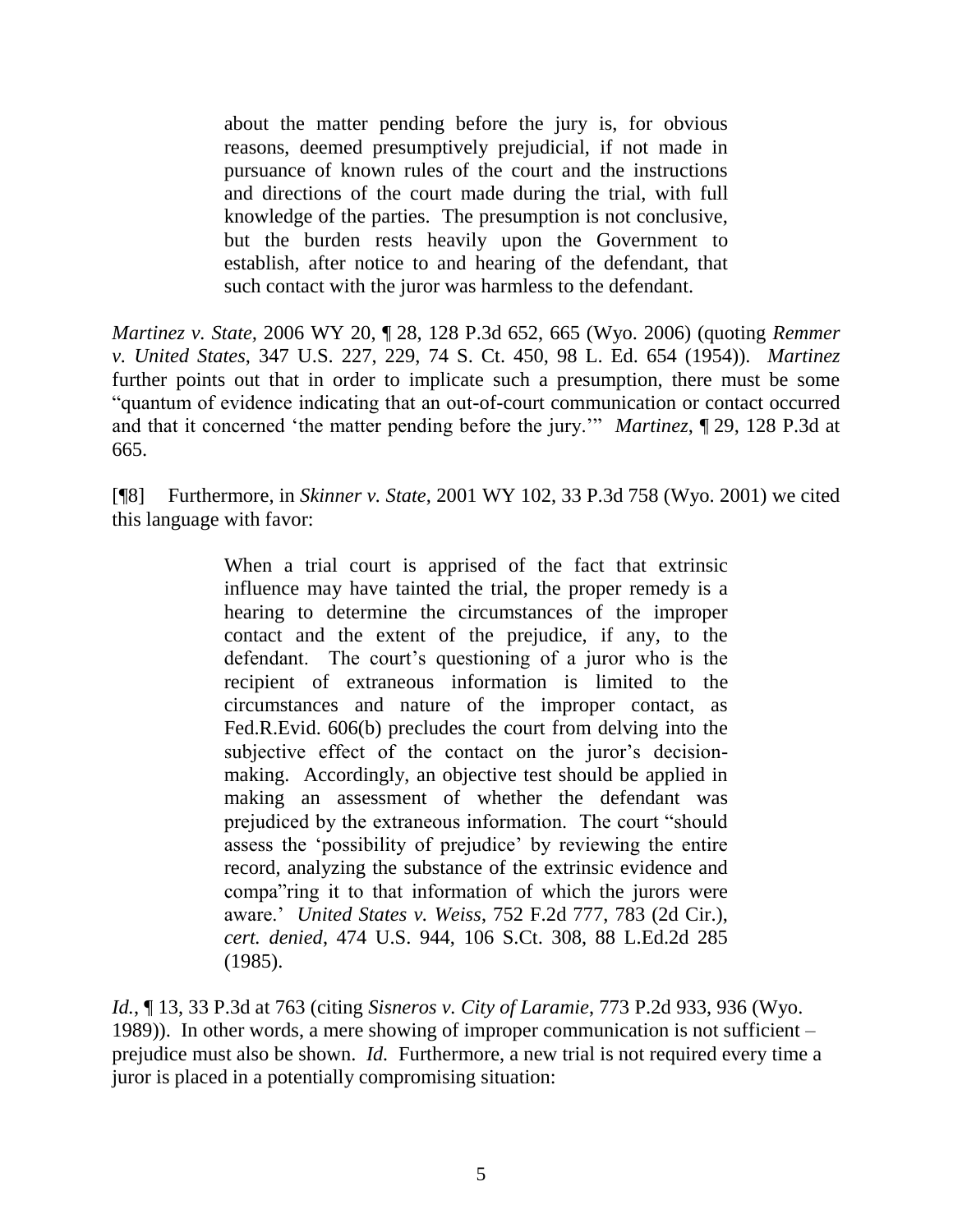[I]t is virtually impossible to shield jurors from every contact or influence that might theoretically affect their vote. Due process means a jury capable and willing to decide the case solely on the evidence before it, and a trial judge ever watchful to prevent prejudicial occurrences and to determine the effect of such occurrences when they happen.

*Skinner*, *¶* 14, 33 P.3d at 763 (citing *Smith v. Phillips*, 455 U.S. 209, 217, 102 S.Ct. 940, 71 L.Ed.2d 78 (1982)). *Gunnett v. State,* 2005 WY 8, ¶ 25, 104 P.3d 775, 781 (Wyo. 2005)*,* notes that,

> [i]n such circumstances, many courts have abandoned the "presumption" mechanism in favor of common sense inquiries into the likely effect of the information or influences on the average juror:

Under all of these standards, the court must attempt to draw inferences as to the probable effects of the extraneous information or outside influence in light of objectively apparent facts about the context in which those matters came to the jury's attention. Thus, probable effect is estimated in light of the importance of the issue to which the information or influence related, the nature of the information or influence, the strength of the admitted evidence supporting the verdict, the number of jurors exposed to the information or influence, when the jury was exposed to the information or influence, how long the jury discussed these matters during deliberations, the manner in which the court dealt with the information at trial, and any other matters which logically might have a bearing on the effect of the information or influence on the jury.

27 Charles Alan Wright & Victor James Gold, Federal Practice and Procedure: Evidence, § 6075 at 469-71 (1990)]; *and see Wiser v. People*, 732 P.2d 1139, 1142-44 (Colo. 1987).

[¶9] Here, lessons from both *Skinner* and *Gunnett* undeniably hold true. As previously noted, after the female juror was approached by Teniente"s girlfriend, the juror immediately terminated the contact and notified the bailiff. The court was informed and through the bailiff contacted the juror to ensure that her level of ease at serving on Teniente's jury was not compromised. Furthermore, the district court spoke with counsel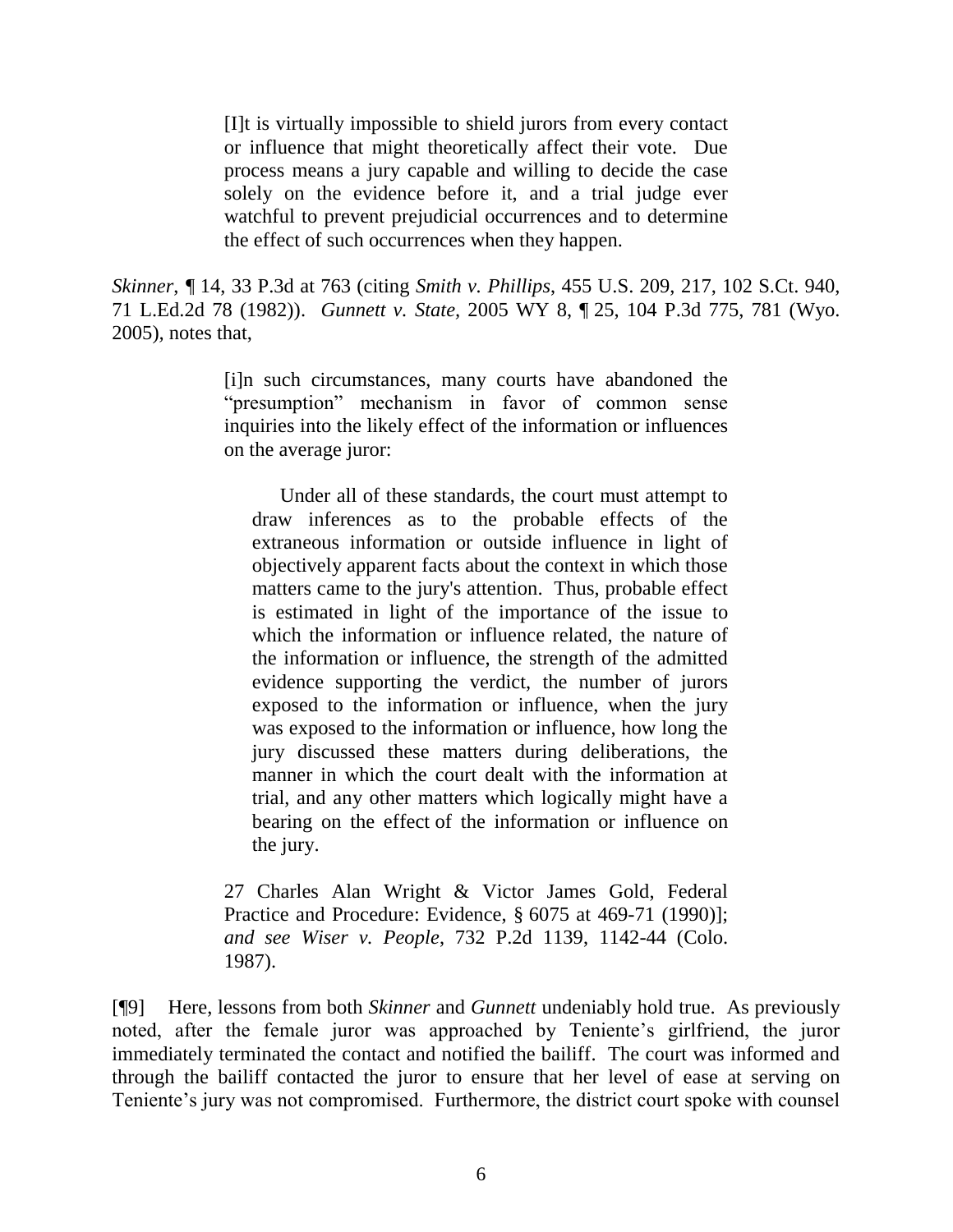about ensuring the avoidance of any contact between families and jurors after the verdict was read and specifically answered juror questions and concerns about their safety after trial. After reviewing the record developed specifically to address this issue, we confidently conclude that the district court's actions regarding the note were altogether appropriate.

## Issue II – *Prosecutorial Misconduct*

[¶10] Teniente claims that several instances of prosecutorial misconduct occurred in this case. Where there has been no objection below, claims of prosecutorial misconduct are reviewed for plain error.

> First, the record must be clear as to the incident which is alleged as error. Second, the party claiming the error amounted to plain error must demonstrate that a clear and unequivocal rule of law was violated. Finally, that party must prove a substantial right has been denied him and, as a result, he has been materially prejudiced.

*Farmer v. State*, 2005 WY 162, ¶ 26, 124 P.3d 699, 709 (Wyo. 2005) (quoting *Wilks v. State*, 2002 WY 100, ¶ 7, 49 P.3d 975, 981 (Wyo. 2002)). Furthermore, the defendant bears the burden of proving prejudice. *Id.*

[¶11] However, where there has been an objection below, claims of prosecutorial misconduct are reviewed for harmless error, which occurs if

> there is a reasonable possibility that the verdict might have been more favorable to the defendant if the error had never occurred. To demonstrate harmful error, the defendant must show prejudice under "circumstances which manifest inherent unfairness and injustice or conduct which offends the public sense of fair play.

*Butcher v. State*, 2005 WY 146, ¶ 38, 123 P.3d 543, 554 (Wyo. 2005) (citations omitted).

[¶12] Finally, we note that when reviewing claims of prosecutorial misconduct, the prosecutor"s comments and arguments must be reviewed in the context of the entire record, and Teniente has the burden of proving that he was so prejudiced by the alleged misconduct that he was denied his right to a fair trial. *Butcher*, ¶ 39, 123 P.3d at 555. The propriety of any comment made during closing argument is measured in the context of the entire argument. *Virgilio v. State*, 834 P.2d 1125, 1127 (Wyo. 1992). Reversal is not warranted unless a reasonable probability exists that absent the error, the appellant may have enjoyed a more favorable verdict. *Id.*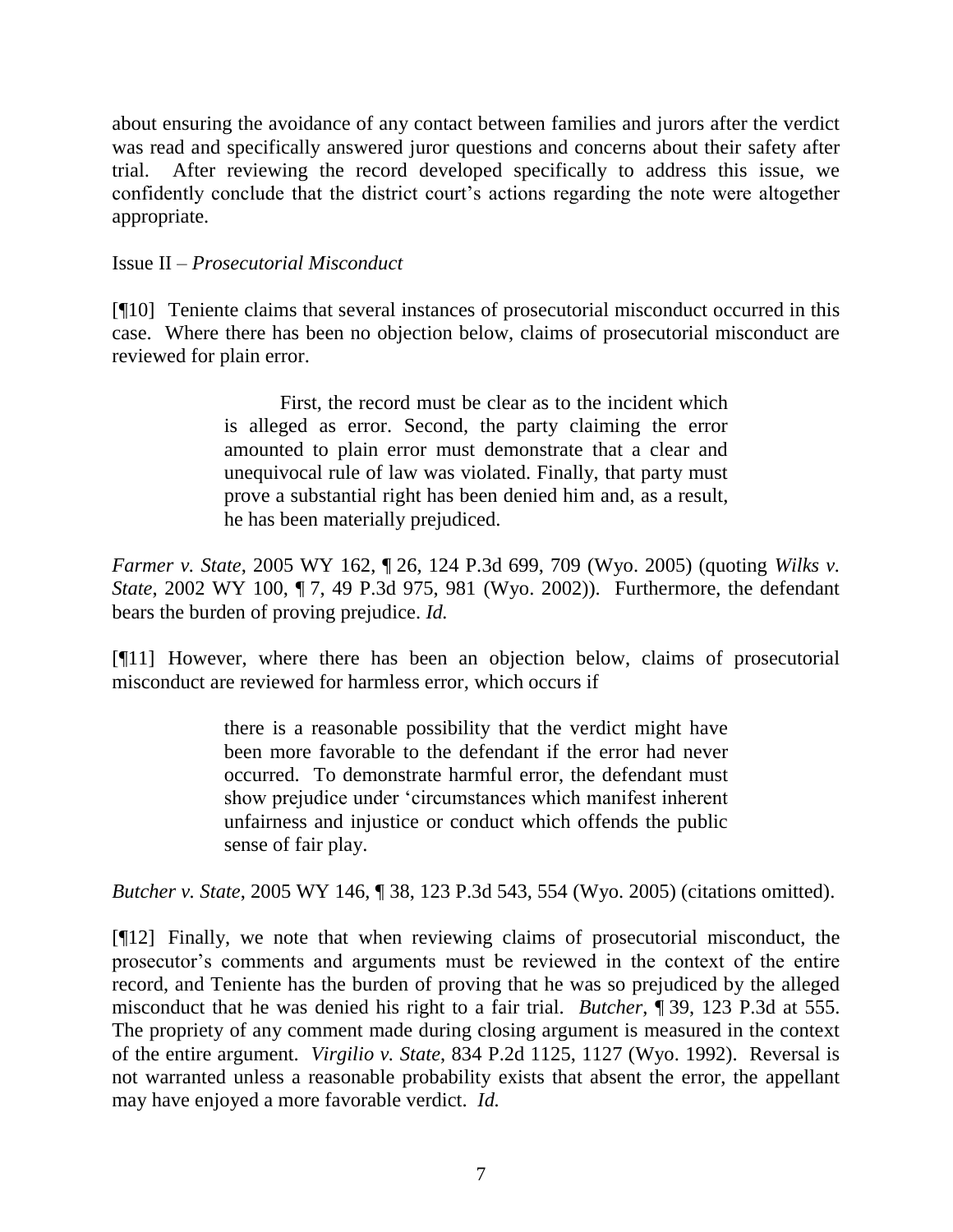## **DISCUSSION**

[¶13] Teniente claims that five instances of prosecutorial misconduct occurred during his trial. Each will be discussed separately with the appropriate standard of review applied.

### **a. Conviction of Co-Defendant**

[¶14] First, Teniente argues that prosecutorial misconduct occurred when the prosecutor referred to Eddie Magallanes' conviction during the cross-examination of a witness and referenced that same testimony during rebuttal closing argument. The State admits that it is a general rule that when two persons are indicted for separate offenses growing out of the same circumstance, the fact that one has pleaded guilty is inadmissible against the other. See *Kwallek v. State*, 596 P.2d 1372, 1375-1376 (Wyo. 1979). Also, the State admits that prejudice occurs when the accused timely objects and requests curative action by the trial court. However, the State contends that because Teniente did not object to the alleged error, and as a result has the burden of proving plain error, that his argument fails because the requisite application of plain error falls short.

[¶15] We begin with the problematic testimony of which Teniente complains:

Prosecutor: Mr. Gutierrez, I guess begin by explaining to me Magallanes versus Gutierriez. You're a half brother of -Gutierrez: Yes, sir. Prosecutor: Now, you say Jesse called you on the phone? Gutierrez: Yes, sir. Prosecutor: When you were in some state, you don"t remember where? Gutierrez: If you tell me the date, I probably got it on paper showing where because of Qual-Com, it shows every state, every time you use that, where you were at. Prosecutor: So you brought that with you today. What's it say? Gutierrez: I don"t know. Tell me what date, and I"ll get the paper and tell you. Prosecutor: I thought you were the one telling us he called. Don"t you know what day he called you? Gutierrez: A year ago? Come on. Not even you could remember, okay? Prosecutor: So you"re saying sometime in the last year Jesse called you and said he killed someone?

Gutierrez: Yes, that's all he said, okay?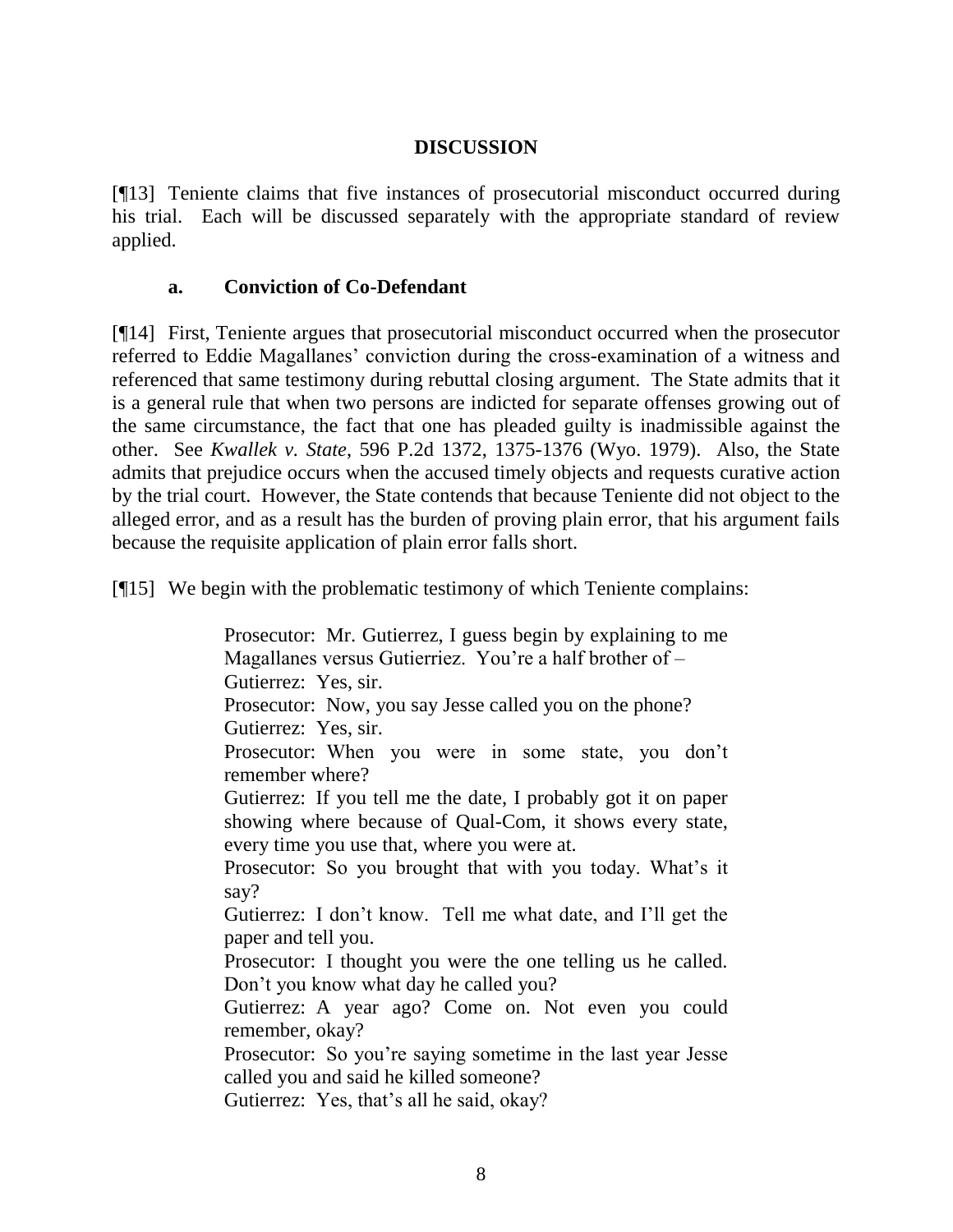Prosecutor: Was that before or after Eddie was charged? Gutierrez: That was before. Prosecutor: Before Eddie was charged? Gutierrez: I think so, yes, sir. Prosecutor: And then Eddie got charged? Gutierrez: Yes. Prosecutor: In fact – Gutierrez: I don"t know when Eddie got charged. Prosecutor: Right, but he came back, he was jailed here in April, and you visited him in jail? Gutierrez: Yes, I have  $-1$  have a couple of times, but I don't have too much to do with him because I'm always on the road. Prosecutor: And you knew Eddie was charged with killing someone, didn"t you? Gutierrez: Yeah, just what I read when I came – I took a week off for his trial, and you had me kicked out of the courtroom. Prosecutor: And you sat through his trial, didn't you? Gutierrez: No, I didn"t. You kicked me out of the courtroom. Remember that? Prosecutor: You were present when the jury was – came back and found Eddie guilty? Gutierrez: No, I was not here. Prosecutor: Do you remember Eddie was found guilty? Gutierrez: Yeah, because my wife was here, and she told me. Prosecutor: You knew he was charged with killing Joseph Lopez? Gutierrez: Yes, I did.

[¶16] During rebuttal closing, the prosecutor referenced this same testimony by saying,

It's like, wait a minute. "Eddie's charged with a murder, and you're saying all this time you knew Jesse said he did it? You sit through Eddie"s trial, watch him get convicted." "Jesse said he did it." Where was he? Where did this come from? Why is he here? This is the family picking sides.

[¶17] During trial, the court ruled and the prosecution agreed that testimony and/or evidence regarding the conviction of Eddie Magallanes was inadmissible during the State's case in chief. Accordingly, the State refrained from presenting any testimony or evidence of Magallanes' conviction during its case in chief and went so far as instructing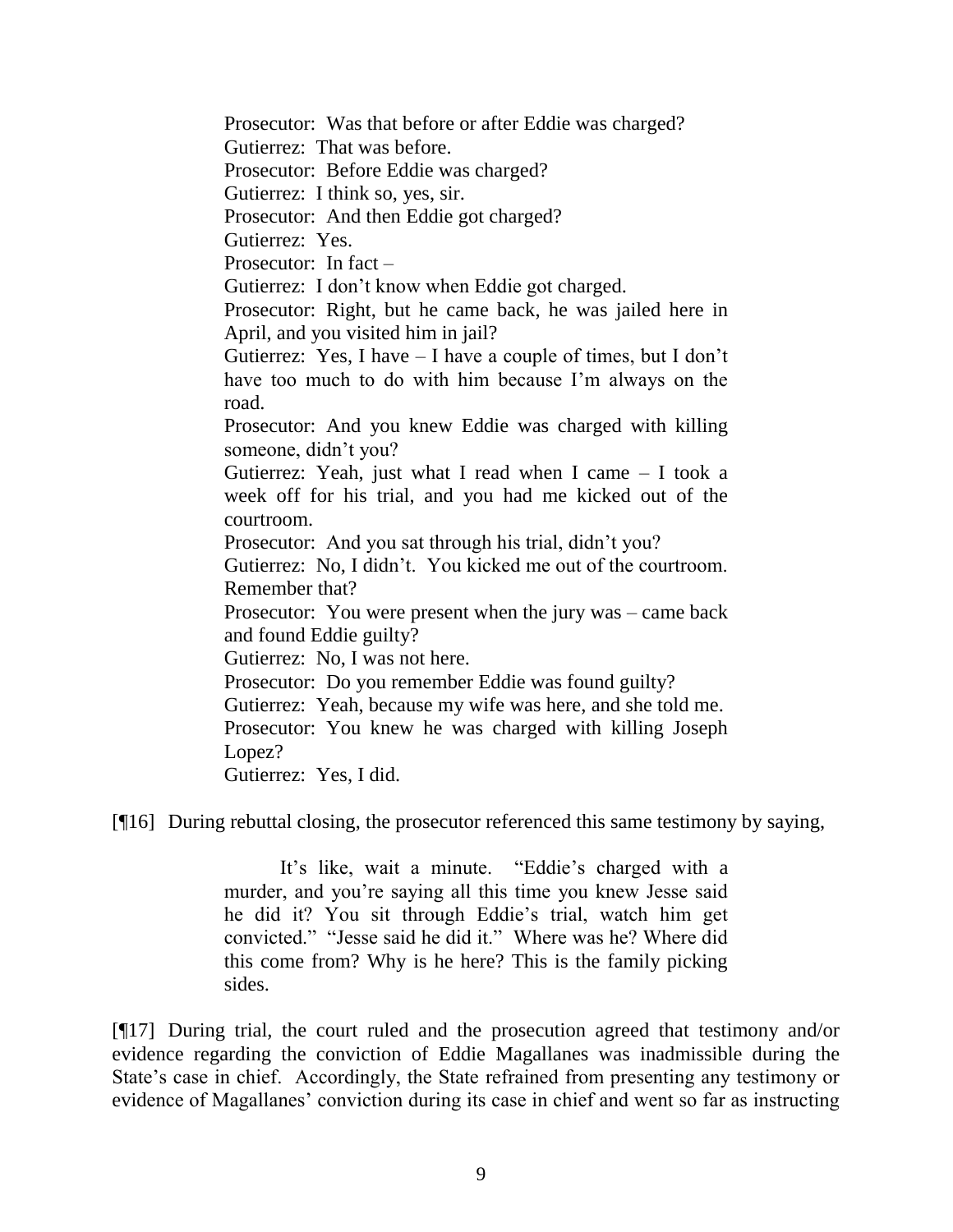its witnesses to not make any reference to that conviction. Nevertheless, the prosecutor did reference the conviction, and we must determine whether or not Teniente was so prejudiced by the reference as to warrant a reversal.

[¶18] There are several non-exhaustive factors we weigh when evaluating if there was prejudicial plain error at the trial level by reference to a co-defendant"s conviction:

- 1) the degree to which the prosecutor's remarks have a tendency to mislead the jury and prejudice the accused;
- 2) whether the remarks were isolated or extensive;
- 3) the strength of competent proof to establish guilt, absent the remarks;
- 4) whether the comments were deliberately placed before the jury to divert attention to extraneous matters;
- 5) the presence or absence of a limiting instruction;
- 6) whether there was a proper purpose for introducing the conviction;
- 7) whether the conviction was improperly emphasized;
- 8) whether the conviction was used as substantive evidence of guilt;
- 9) whether the error was invited by defense counsel;
- 10) whether the failure to object could have been the result of tactical decisions; and
- 11) whether, in light of all the evidence, the error was harmless.

*Mazurek v. State,* 10 P.3d 531, 539 (Wyo. 2000). In applying these factors to the Teniente facts, we do not believe that he suffered material prejudice as a result of the prosecutor"s remarks. Under the circumstances, it does not appear that the remarks had a tendency to mislead the jury or prejudice the accused, as the remarks were not extensive. Additionally, substantial evidence existed for Teniente"s convictions, and even without the remarks made by the prosecutor, the strength of the evidence was substantial.

[¶19] Given the substantial evidence against Teniente, it does not appear that the prosecutor"s comments were deliberately placed before the jury to divert attention to extraneous matters. We can plainly gather from the record on appeal that the prosecutor was trying to develop the theory that Gutierrez never came forward with information that was pertinent to the crime, not trying to imply that Teniente was guilty because his codefendant was also found guilty.

[¶20] We do not see how the asserted error could have been invited by defense counsel but, nevertheless, our review of the record shows that the conviction was not improperly emphasized, nor was it used as substantive evidence of Teniente's guilt. It is thus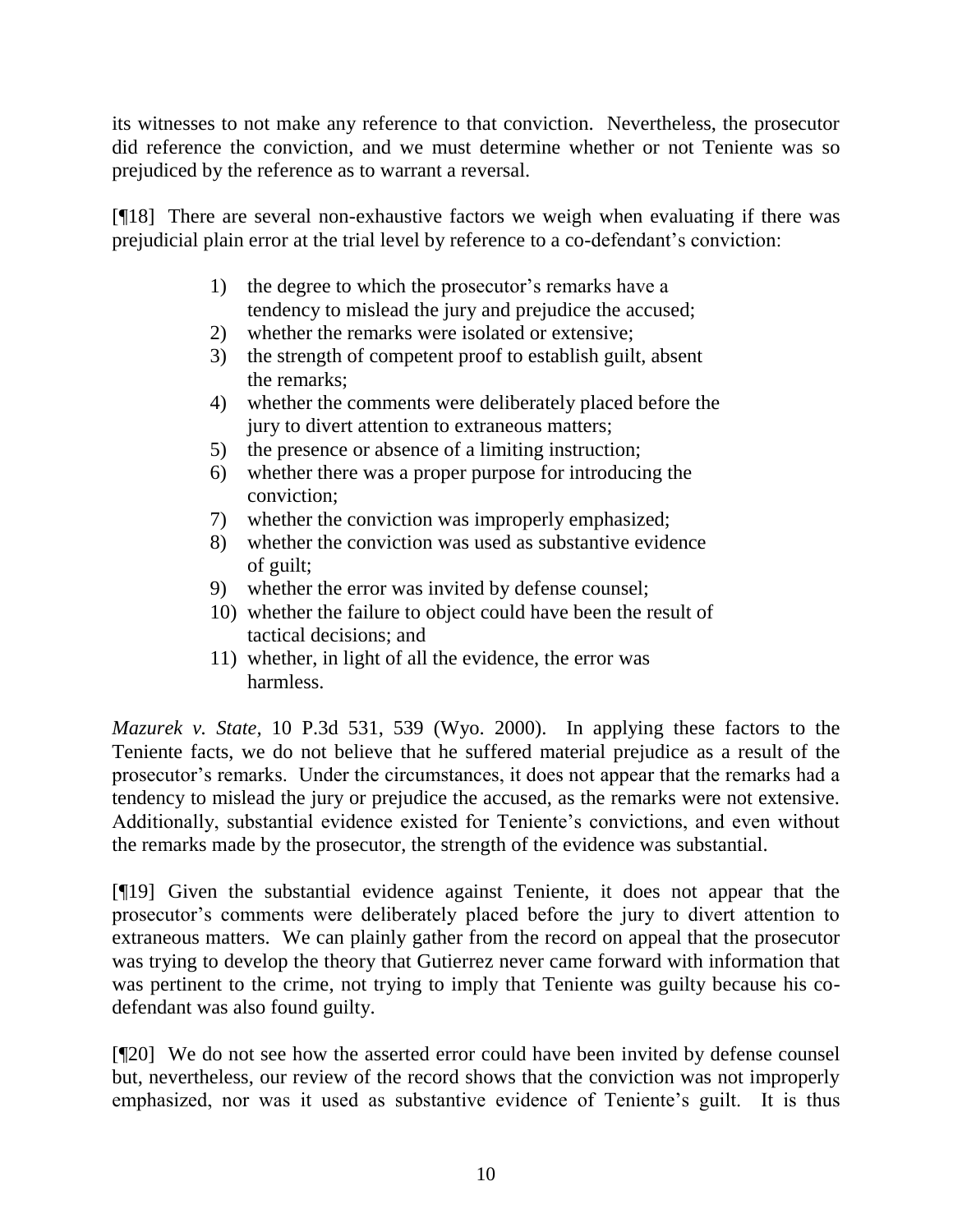apparent that, in light of all the evidence, the error was harmless, and plain error did not occur in this instance.

## **b. Comments on Right to Remain Silent**

[¶21] Teniente next argues that at trial, the prosecutor improperly commented on his right to remain silent during the State's closing argument, which follows in pertinent part:

> PROSECUTOR: … But Emilio, he just stays – last statement he gave this detective on January  $26<sup>th</sup>$ , "I was at the Stinson house, and I told Eddie and Jesse to take Joe home. That's all I know." That"s his first. That"s what he stuck by. That"s where we stand today. That's the only statement we have out of Emilio Teniente.

DEFENSE COUNSEL: Your Honor, may we approach? BENCH CONFERENCE

DEFENSE COUNSEL: Your Honor, I object to [Prosecutor] saying that that is the only statement that we have for Mr. Teniente. That is a comment on his right to remain silent. That is a comment on him not testifying at this trial, and it is improper and I hate to do it, and I hate to do it, but I move for a mistrial.

COURT: Motion for mistrial denied. I think in the context, the statement didn"t violate the rule.

PROSECUTOR: I'll clarify it.

END OF BENCH CONFERENCE

PROSECUTOR: Statement Mr. Teniente – the  $26<sup>th</sup>$ was the last statement to law enforcement, first one to Brady Olson, second one January  $19<sup>th</sup>$  to this detective, third and last to law enforcement January  $26<sup>th</sup>$ , "Joe went out the door with Eddie and Jesse[.]"

[¶22] As the trial transcript reflects, defense counsel objected to the remarks, prompting our review to be harmless error. Under this standard, error occurs and is harmful if there is a reasonable possibility that the verdict might have been more favorable to the defendant if the error had never occurred. *Butcher*, ¶ 38, 123 P.3d at 554. To demonstrate harmful error, the defendant must show prejudice under circumstances which manifest inherent unfairness and injustice or conduct which offends the public sense of fair play. *Id.*

[¶23] Where evaluations of alleged improper comments on the right to silence have occurred before this Court, we have stated: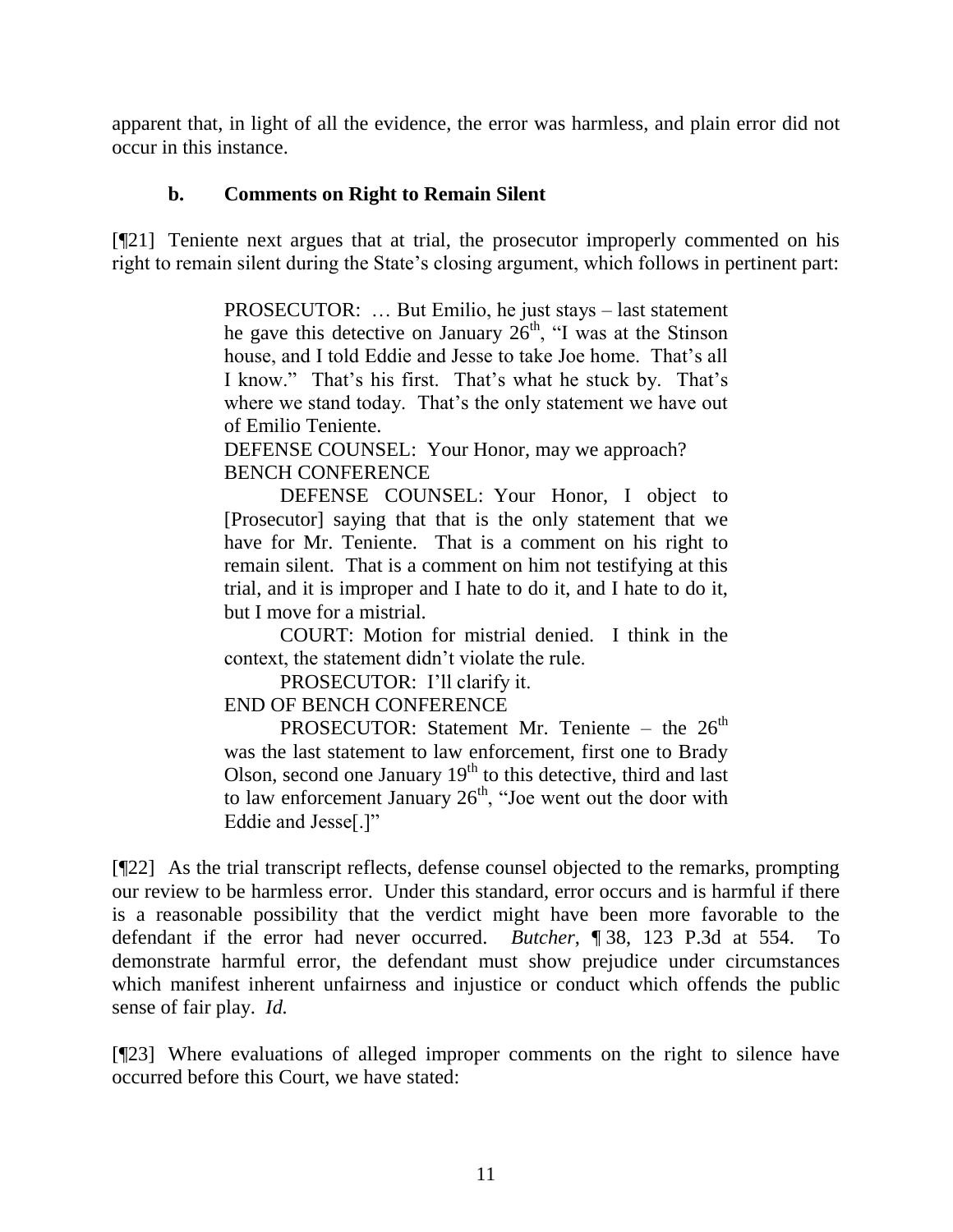Prosecutorial violations are subject to the *Clenin* [*v. State*, 573 P.2d 844 (Wyo.1978)] rule's mandate that failure to respect the constitutional right of the citizen-accused not to have his silence called to the jury's attention will entitle the accused to a reversal of conviction. *Westmark v. State*, 693 P.2d 220, 221-22 (Wyo.1984), *citing Clenin*. A reference to silence which is not a "comment" will not be reversed absent a showing of prejudice. *Parkhurst v. State*, 628 P.2d 1369, 1382 (Wyo. 1981).

A comment upon an accused's silence occurs when used to the state's advantage either as substantive evidence of guilt or to suggest to the jury that the silence was an admission of guilt.

*Abeyta v. State*, 2003 WY 136, ¶ 11, 78 P.3d 664, 667 (Wyo. 2003). And as we said in *Spinner v. State*, 2003 WY 106, ¶ 19, 75 P.3d 1016, 1024 (Wyo. 2003):

> In analyzing right-to-silence cases, we consider "the entire context in which the statements were made" and we will "not take sentences and phrases out of context." [citation omitted.] We also evaluate

whether the prosecutor asked improper questions, whether he emphasized or followed up on the silence issue, and whether he attempted to exploit the issue in any way.

*Lancaster v. State*, 2002 WY 45, ¶ 39, 43 P.3d 80, 96 (Wyo. 2002).

A prosecutor does not "comment" on a defendant's exercise of his right to silence where he does not attempt to use the silence to the state"s advantage, where he does not argue to the jury that the silence was evidence of guilt or an admission of guilt, and where the defendant does not show any prejudice. *Shipman v. State*, 2001 WY 11 ¶ 24, 17 P.3d 34, 39 (Wyo. 2001). Furthermore, material prejudice is shown only where there is a reasonable possibility that the verdict would have been more favorable to the defendant if the evidence or prosecutorial comment had not been allowed. *Emerson v. State*, 988 P.2d 518 at 522 (Wyo. 1999).

[¶24] Here, the prosecutor"s statements were made during closing, and when taken in context, certainly did not attempt to use Teniente's right to silence to the State's advantage. Neither did the prosecutor argue to the jury that the silence was evidence of Teniente's guilt, or worse, an admission of guilt. Of course, this Court can never know what was going through the prosecutor's mind at closing; nevertheless, the statements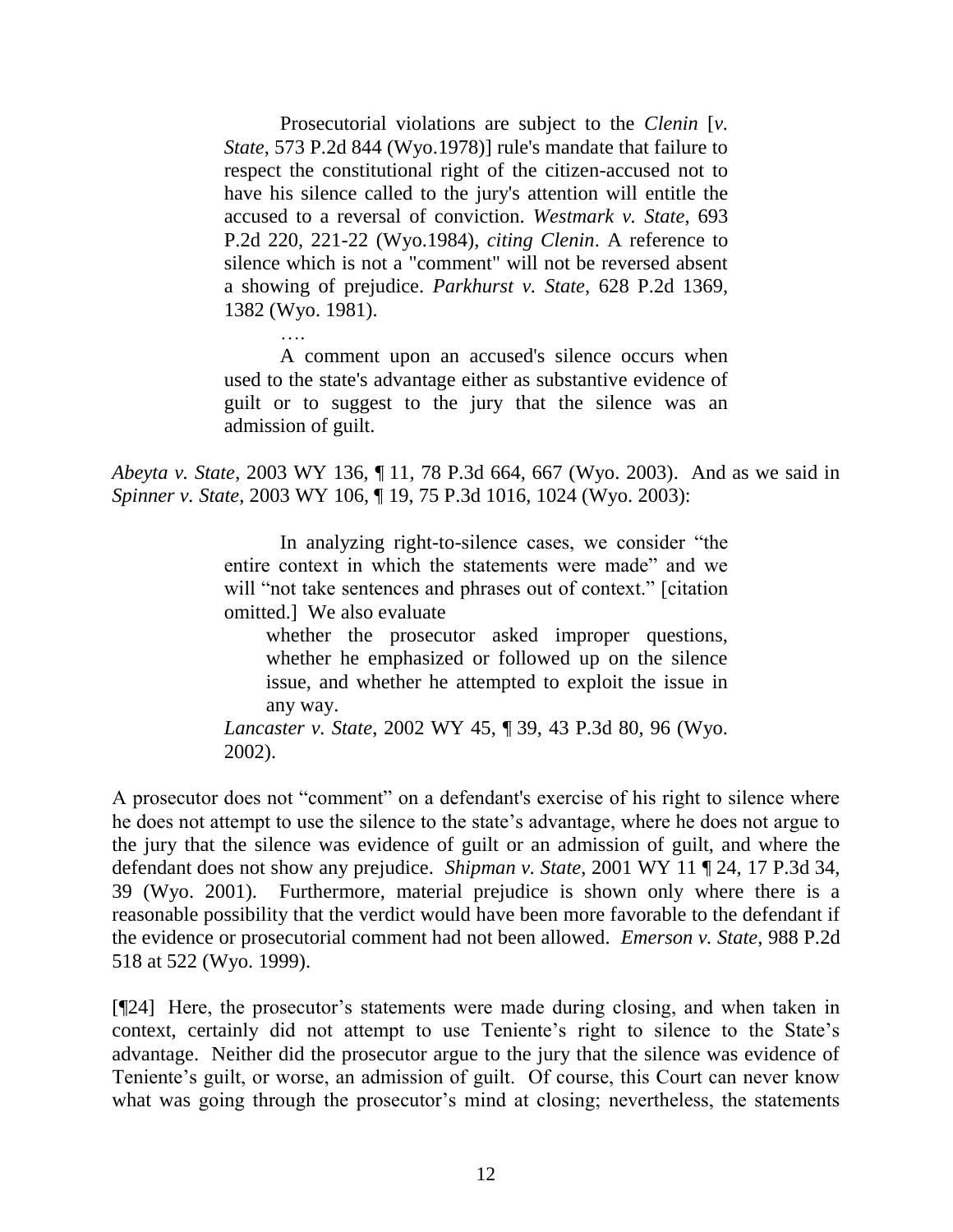appear to only highlight inconsistencies between witness statements and Teniente's statements given to police prior to trial. In other words, the prosecutor was pointing out what Teniente had said, not his failure to speak. We conclude that Teniente has failed to demonstrate harmful error in this instance and that no prejudice was shown such that it affected any substantial rights.

[¶25] Relevant to this issue is another issue of Teniente's: That the trial court erred in denying his motion for mistrial after the prosecutor commented on his right to silence. We will address that issue now.

[¶26] We review the denial of a mistrial motion under an abuse of discretion standard. Judicial discretion is a composite of many things, among which are conclusions drawn from objective criteria; it means a sound judgment exercised with regard to what is right under the circumstances and without doing so arbitrarily or capriciously. *Lucero v. State*, 14 P.3d 920, 924 (Wyo. 2000).

[¶27] "Granting a mistrial is an extreme and drastic remedy that should be resorted to only in the face of an error so prejudicial that justice could not be served by proceeding with trial." *Allen v. State*, 2002 WY 48, ¶ 75, 43 P.3d 551, 575 (Wyo. 2002) (quoting *Warner v. State*, 897 P.2d 472, 474 (Wyo. 1995)). In reviewing the district court's decision for an abuse of discretion, we inquire as to the reasonableness of the choice made by the trial court. *Lucero*, 14 P.3d at 924. We have recognized that the district court is in the best position to assess any prejudicial impact of this type of claimed error. *Allen*, ¶ 75, 43 P.3d at 575.

[¶28] In *Hughes v. State*, 658 P.2d 1294, 1296 (Wyo. 1983) we held that "a fleeting reference to appellant's silence, not resulting from inquiry by the prosecution nor exploited by the prosecution, is not error." We agree with the district court's assessment. Given our previous discussion above of why the prosecutor's statements at trial were not improper, we can find no abuse of discretion in the district court's denial of Teniente's motion for a mistrial.

# **c. Improper Vouching**

[¶29] Teniente next claims that the prosecutor improperly vouched for the credibility of Jesse Magallenes, and two defense witnesses, Robert Riojas and Ruben Gutierrez, both on cross-examination and in closing argument. Furthermore, Teniente alleges that the prosecutor asserted his own personal beliefs and opinions as to the truth of testimony and guilt of Teniente during closing argument.

[¶30] The credibility of witnesses and the guilt of the accused are questions for the jury to resolve. *Sanchez v. State*, 2006 WY 116, ¶ 47, 142 P.3d 1134, 1146 (Wyo. 2006). Counsel are allowed wide latitude during the scope of their closing arguments, and a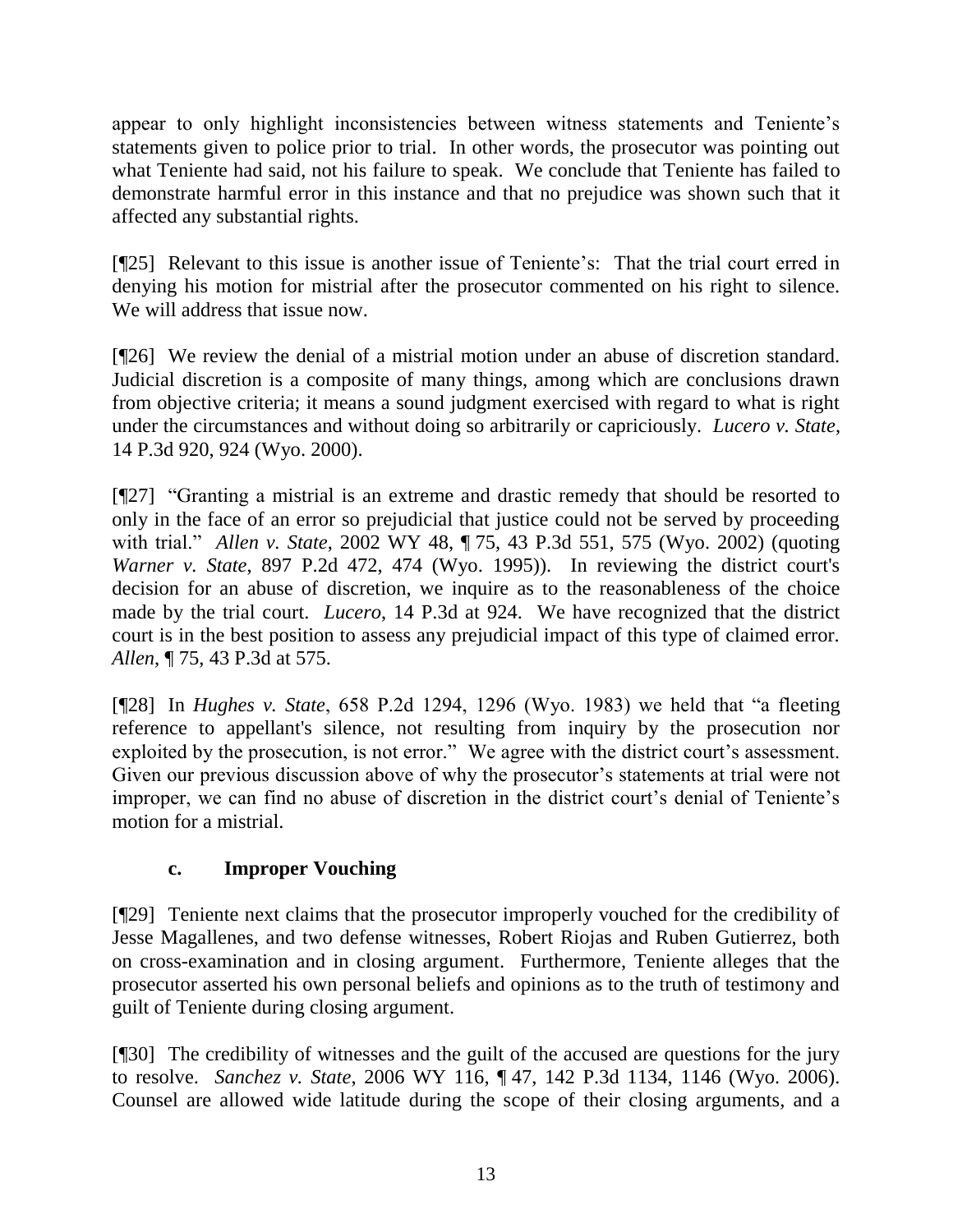prosecutor may comment on all of the evidence in the record and suggest reasonable inferences from that evidence. However, the prosecutor may not inflame or mislead the jury or express his personal beliefs or opinions about the evidence. *Davis v. State,* 2005 WY 93,  $\sim$  25, 117 P.3d 454, 463 (Wyo. 2005). Similarly, a prosecutor cannot personally vouch for the credibility of a state"s witness, nor can a prosecutor assert his own credibility as a basis for conviction of a defendant.

> [W]hen the prosecutor asserts his credibility or personal belief, an additional factor is injected into the case. This additional factor is that counsel may be perceived by the jury as an authority whose opinion carries greater weight than their own opinion; that members of the jury might be persuaded not by the evidence, but rather by a perception that counsel's opinions are correct because of his position as prosecutor, an important state official entrusted with enforcing the criminal laws of a sovereign state. While the prosecutor is expected to be an advocate, he may not exploit his position to induce a jury to disregard the evidence or misapply the law.

*Condra v. State*, 2004 WY 131, ¶ 11, 100 P.3d 386, 390 (Wyo. 2004).

[¶31] While a prosecutor cannot continuously and repeatedly express his opinions or beliefs as to the truth or falsity of testimony or the innocence or guilt of the defendant, he may comment on evidence and present reasonable inferences that logically flow from that evidence including making a reasonable inference that a witness is not truthful, assuming that the evidence supports such an inference. *Id.*

[¶32] During closing, the prosecutor said (regarding the testimony of Jesse Magallenes):

[W]e have one eyewitness, one eyewitness that stepped up to the plate February  $18<sup>th</sup>$ , and said, 'I was there. This is what happened." A statement as, you know, he has stayed consistent with, a statement he testified to in Eddie"s trial.

As you notice, when [Defense counsel] went to question him, he couldn"t impeach him on any of his prior inconsistent statements because there weren"t any. He has stayed consistent, ladies and gentlemen, even in the face of threats from his family, ostracism by his family.

He saw what happened, and he decided to step forward and tell the truth, even though the first time, it's against his very own brother, and now the second time, against his cousin. Courage.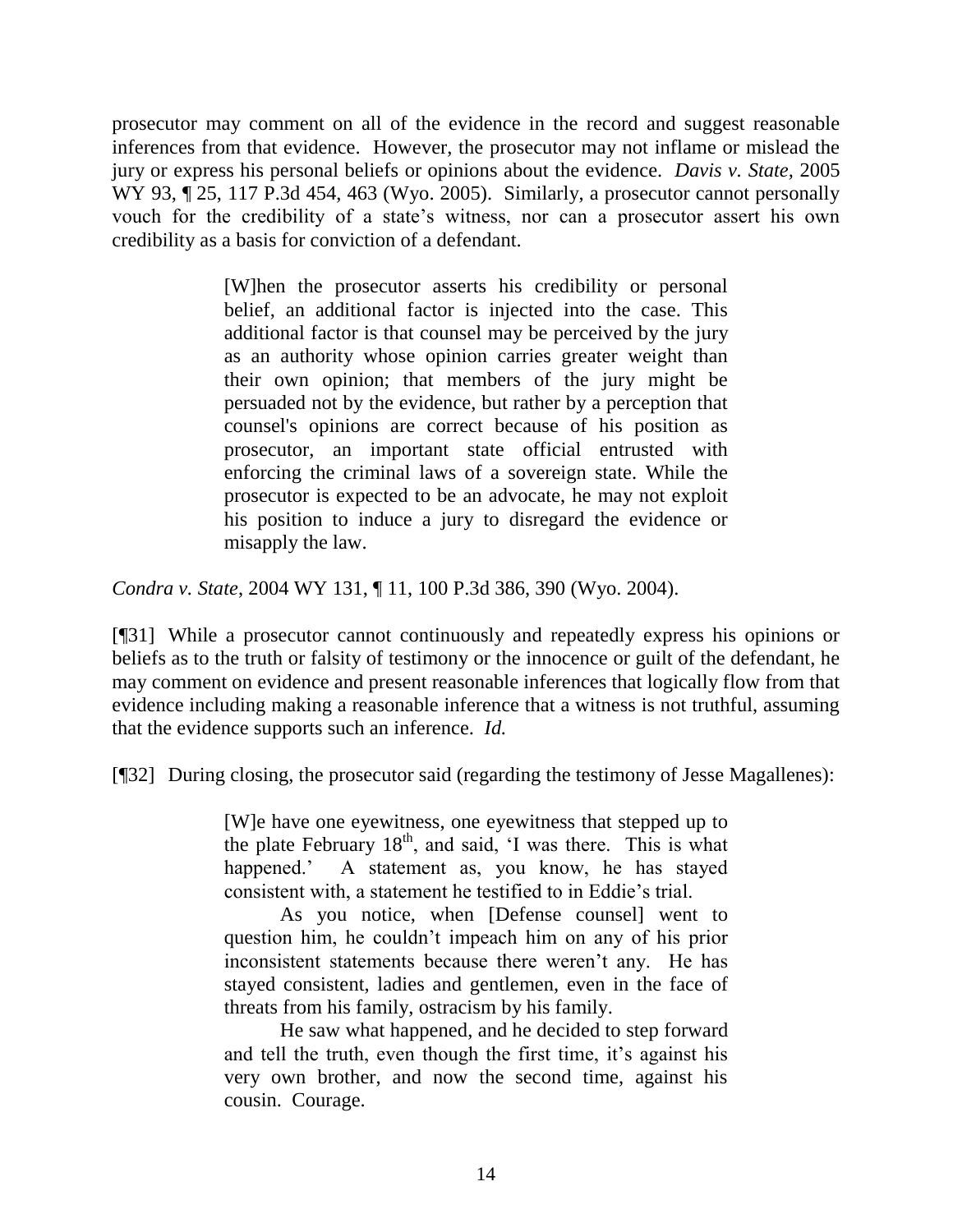[¶33] Teniente claims that this is improper vouching for the credibility of Magallenes. We do not interpret the comments in the same fashion. The prosecutor was not vouching for the credibility of Magallenes. Rather, he was arguing reasonable inferences, drawn from evidence introduced at trial, that Magallenes' testimony could be seen as reliable.

[¶34] Teniente also claims that the prosecutor erred when he commented, "Once again, he's guilty ladies and gentlemen ..." and "Your verdict, ladies and gentlemen, is truly, guilty on both counts." However, the State is permitted to ask the jury to return a finding of guilty against a defendant unless the State implies that the jury should do so regardless of or in disregard of its duty to weigh the evidence and follow the court"s instructions. *LaFond v. State*, 2004 WY 51, ¶¶ 24-25, 89 P.3d 324, 332 (Wyo. 2004). Here, there was no implication that in order for the jury to satisfy its duty, it *had* to return a guilty verdict. When taken in context, there is no impropriety in the prosecutor's comments.

[¶35] Finally, Teniente argues that the State "improperly criticized" defense witnesses Gutierrez and Riojas during the cross-examination of Riojas<sup>3</sup>, and during rebuttal closing, stating, "Ruben [Gutierrez], he"ll come in and say anything." Also during rebuttal, Teniente takes issue with the following comments about Riojas: "[He]"s charged, and you saw why." and "Bobby has no idea what the truth is, does he?" and "Well, if it's so easy, what happened to Bobby? The truth is the truth is the truth." Teniente claims that the prosecutor was arguing to the jury that the State did not believe Riojas was telling the truth, and that the jury should believe the State because Riojas was charged.

[¶36] As to the cross-examination of Riojas, a prosecutor is allowed to suggest reasonable inferences that a witness has not been truthful. *Condra*, ¶ 25; 100 P.3d at 392. Under W.R.E. 608(b), the prosecutor was well within his boundaries when he attacked Riojas" credibility. The prosecutor was suggesting to the jury that Riojas testified to a different version of events than he told law enforcement, which brought into question his inherent reliability issues.

# **d. Prosecutor's Misstatement of Evidence During Closing**

[¶37] Next, Teniente claims that the prosecutor committed misconduct when he made the following statement during rebuttal closing argument: "Bobby [Riojas] – we both forgot to ask  $-$  Do you have a felony or not? I don't know. It doesn't matter in this equation." In fact, the prosecutor had earlier asked Riojas whether or not he had a felony record, to which Riojas answered that he did not. Because defense counsel objected, this

 3 During cross-examination, the prosecutor asked, "...you've been in jail since last October, haven't you?" to which Riojas replied, "Yes, sir, I have." The prosecutor then asked, "I told you what would happen if you do not tell the truth, didn't I?" to which Riojas replied, "Yes, sir."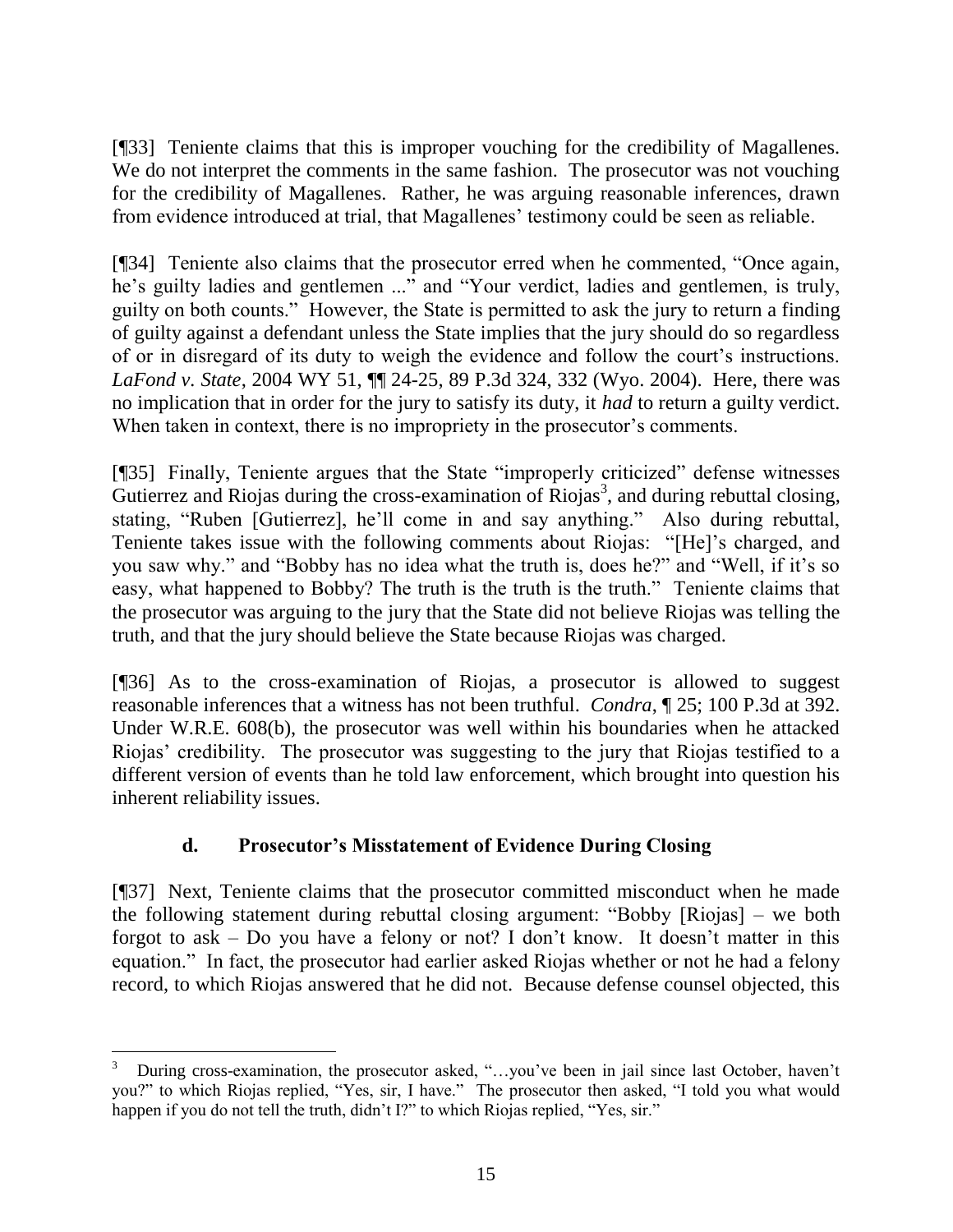claim is reviewed for harmless error. We conclude that any error in the comment was harmless, for several reasons.

[¶38] In our judgment, during closing argument, the prosecutor was offering a way of viewing the significance of the evidence heard by the jury. See *Delacruz v. State*, 10 P.3d 1131, 1133 (Wyo. 2000). The inference was logical that Gutierrez's testimony was tenuous because he did not come forward in a timely fashion. It was also logical to infer that Riojas was not truthful because he admitted lying to law enforcement and to persons of authority – but insisted at trial that he was being truthful. Clearly, the prosecutor's statements were simply suggesting those reasonable inferences, staying within the bounds of acceptable argument.

## **e. Introduction of Uncharged Misconduct Under W.R.E. 404(b) and Improper Impeachment**

[¶39] Finally, Teniente"s last claim of prosecutorial misconduct involves two instances of alleged impropriety: First, that the prosecutor failed to give notice to the defense before introducing uncharged misconduct evidence under W.R.E. 404(b) during his cross-examination of Robert Riojas, and second, that the prosecutor improperly impeached Riojas. $4$  The State contends that the evidence was not 404(b) evidence; rather, it was admissible under 404(a)(3) and 608(b), which provide that evidence of specific instances of a witness"s conduct, for purposes of attacking or supporting his credibility, may be inquired into during cross-examination of the witness, as long as the inquiry concerns his character for truthfulness or untruthfulness.<sup>5</sup> Such instances, however, may not be proved by extrinsic evidence.

 4 Teniente filed a pre-trial demand for notice of intent to use 404(b) evidence at trial. Accordingly, he was not required to object during trial to the challenged evidence. *Howard v. State*, 2002 WY 40, ¶ 23, 42 P.3d 483, 491 (Wyo. 2002). Thus, the claims of prosecutorial misconduct under this subsection are reviewed under the harmless error standard. *Butcher v. State*, 2005 WY 146, ¶ 38, 123 P.3d 543 , 554 (Wyo. 2005).

<sup>5</sup> W.R.E. 404(a)(3) states:

<sup>(</sup>a) *Character evidence generally. -* Evidence of a person's character or a trait of his character is not admissible for the purpose of proving that he acted in conformity therewith on a particular occasion, except:

<sup>(1)</sup> Character of Accused. - Evidence of a pertinent trait of his character offered by an accused, or by the prosecution to rebut the same;

<sup>(2)</sup> Character of Victim. - Evidence of a pertinent trait of character of the victim of the crime offered by an accused, or by the prosecution to rebut the same, or evidence of a character trait of peacefulness of the victim offered by the prosecution in a homicide case to rebut evidence that the victim was the first aggressor;

<sup>(3)</sup> Character of Witness. - Evidence of the character of a witness, as provided in Rules 607, 608, and 609.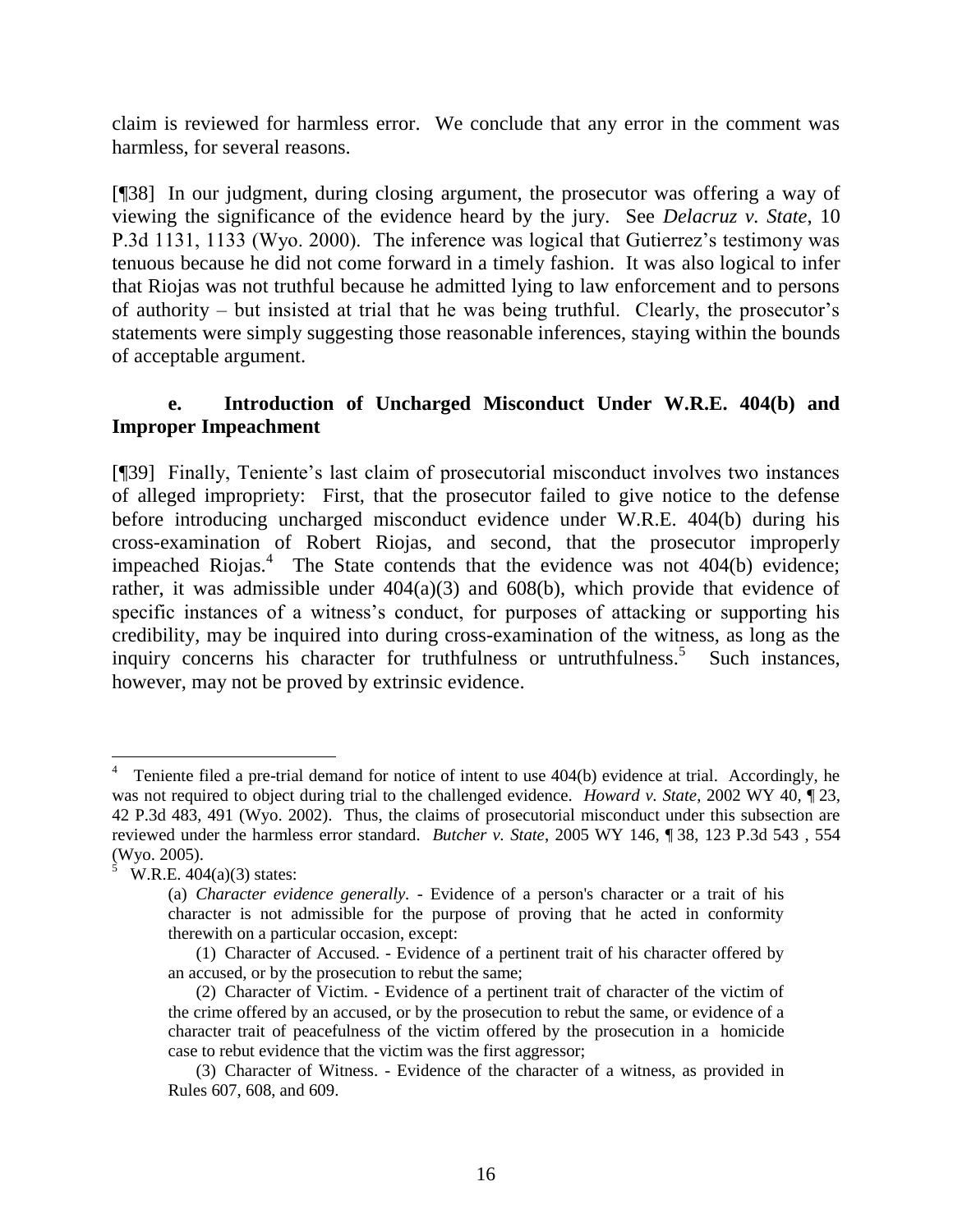[¶40] Regarding the uncharged misconduct evidence, Riojas was questioned regarding: (1) his past use of aliases, (2) who paid for the liquor everyone drank on the night of the murder, and (3) whether or not Teniente was supposed to "cover" Riojas when he ran out of the store with alcohol the night of the murder. Given that Riojas admitted on the record that he used an alias and that he had, in the past, volunteered to violate the law on numerous occasions, in fact, does show his credibility, or lack thereof. Under this limited situation, and given the narrow scope of the prosecutor's inquiry, no error was present.

[¶41] We next turn to Teniente"s claim that the prosecutor allegedly improperly impeached Riojas in several instances. The first challenged occurrence of impeachment took place when the State reviewed with Riojas his first interview with law enforcement and his statements about why he came to Cheyenne on the night of the murder.

> Q: Detective starts out, "Let's start off, Bobby, what happened down in Greeley?" and you said, "I was drinking having a good time. They wanted – Eddie wanted some dope so we came to Cheyenne, couldn"t buy any dope down in Greeley"; is that true?

- A: Huh?
- Q: No dope to be had down in Greeley?
- A: No, sir.
- Q: They don"t sell that down there?
- A: I don"t know anybody that does.
- Q: Now, nobody came up to Cheyenne and got any dope, did they?
- A: No, sir.

[¶42] Teniente complains that this inquiry violated an *Order in Limine* by the court where the judge ruled, "The State will offer no evidence from any witness that the defendant possessed, nor in any way was associated with, controlled substances on the night in question with the exception of the defendant's statement, which the State contends is false, that the purpose of the trip to Cheyenne was to get ice, $6$  that the victim left out the back door to get it and wasn't seen."

[¶43] Also relevant to our discussion is the following exchange which occurred between counsel on the record:

> Defense Counsel: So you"re not going to present any witness that's going to come in here and say, on the night in question, they saw methamphetamine or ice in the possession of my client?

 <sup>6</sup> "Ice" apparently is a euphemism for methamphetamine.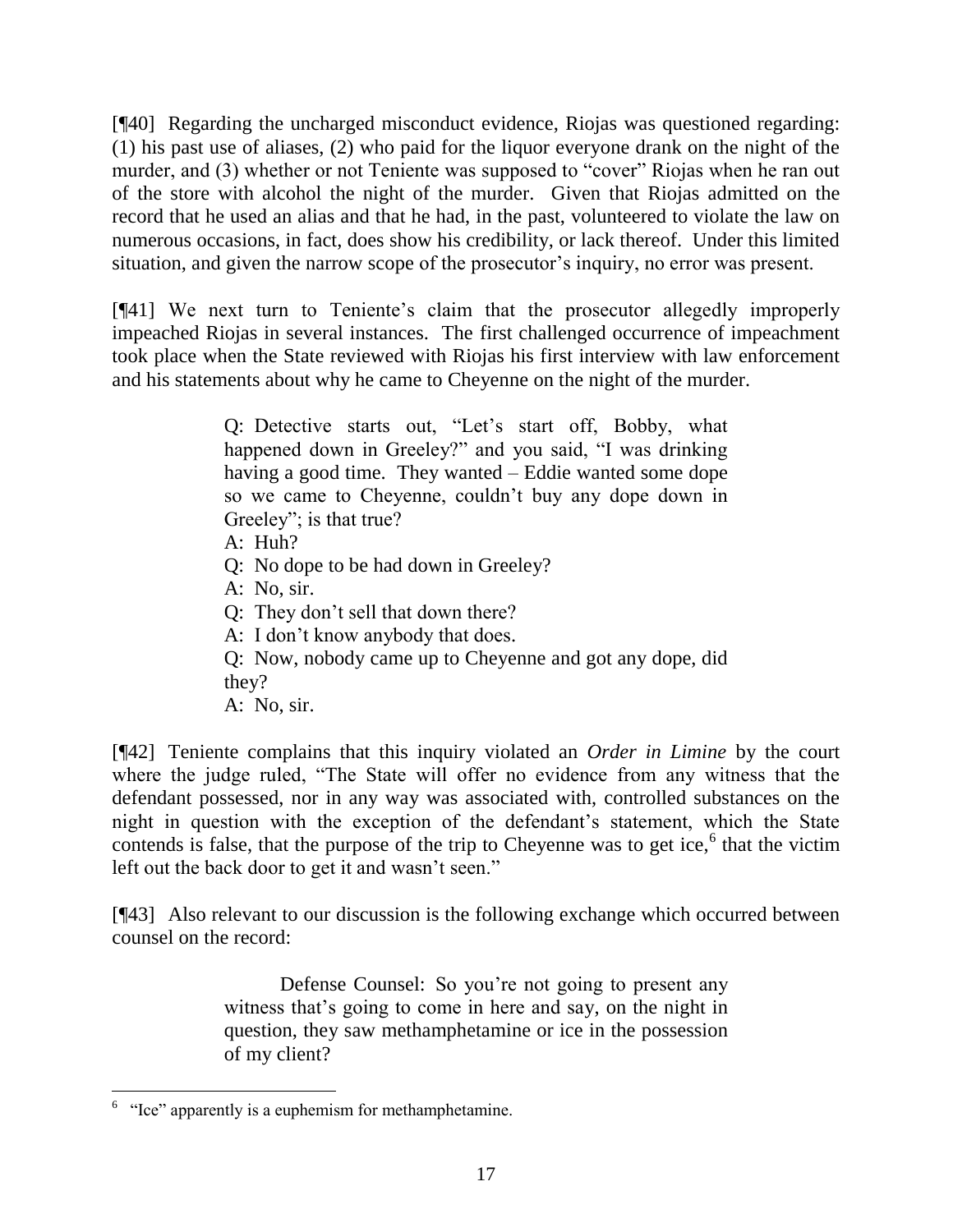Prosecutor: No. The only drugs we know to have been possessed – the only ice – methamphetamine is Eddie.

[¶44] It is true that when an order on a motion in limine excludes evidence, W.R.E. 103(a) requires no further action to preserve the issue. *Robinson v. State*, 11 P.3d 361, 369 (Wyo. 2000). Here, however, the testimony at issue is clearly not covered by the *Order in Limine*, nor the on-the-record discussion between counsel. As such, because no objection was lodged to the complained of testimony, Teniente has the burden of proving plain error, which requires that the record show the incident alleged as error, and that a clear and unequivocal rule of law was violated. The first element is satisfied, but Teniente still has the burden of proving that a clear rule of law was violated that materially prejudiced his right to a fair trial.

[¶45] The testimony at issue references Eddie Magallenes', not Teniente's, desire to obtain "dope." Additionally, the testimony confirms that no one, including Teniente, obtained any "dope" on the night in question. Rather, the line of questioning seems to show the contradictions between Riojas" statements to law enforcement, his statements on direct examination, and his statements during cross-examination. In short, no rule of law was violated materially prejudicing Teniente's right to a fair trial.

[¶46] Next, Teniente contends that the prosecutor improperly inquired into matters falling within the attorney-client privilege between Riojas and his attorney. The following exchange occurred:

> Q: So you got him back in the car, and I continue on, "So Chowie's driving?' And you go, "yeah." I said, "So you guys come up South Greeley Highway, come up over the viaduct?" And you say, "No, East Lincolnway." And I go, "Okay." And you go, "Right over the viaduct just right there, we dropped him off." And I say, "Which would be right where the Hardee's is as you come over the viaduct?" And you say, "Just right by that light, you know. There's a viaduct right there. There"s a light thing going towards that Hobby Lobby right there. There"s a Kum & Go right there, and a Mini-Mart and a Kum & Go on the corner." Remember all that? A: Um-hum. Q: Now, do you remember the conversation that happened then?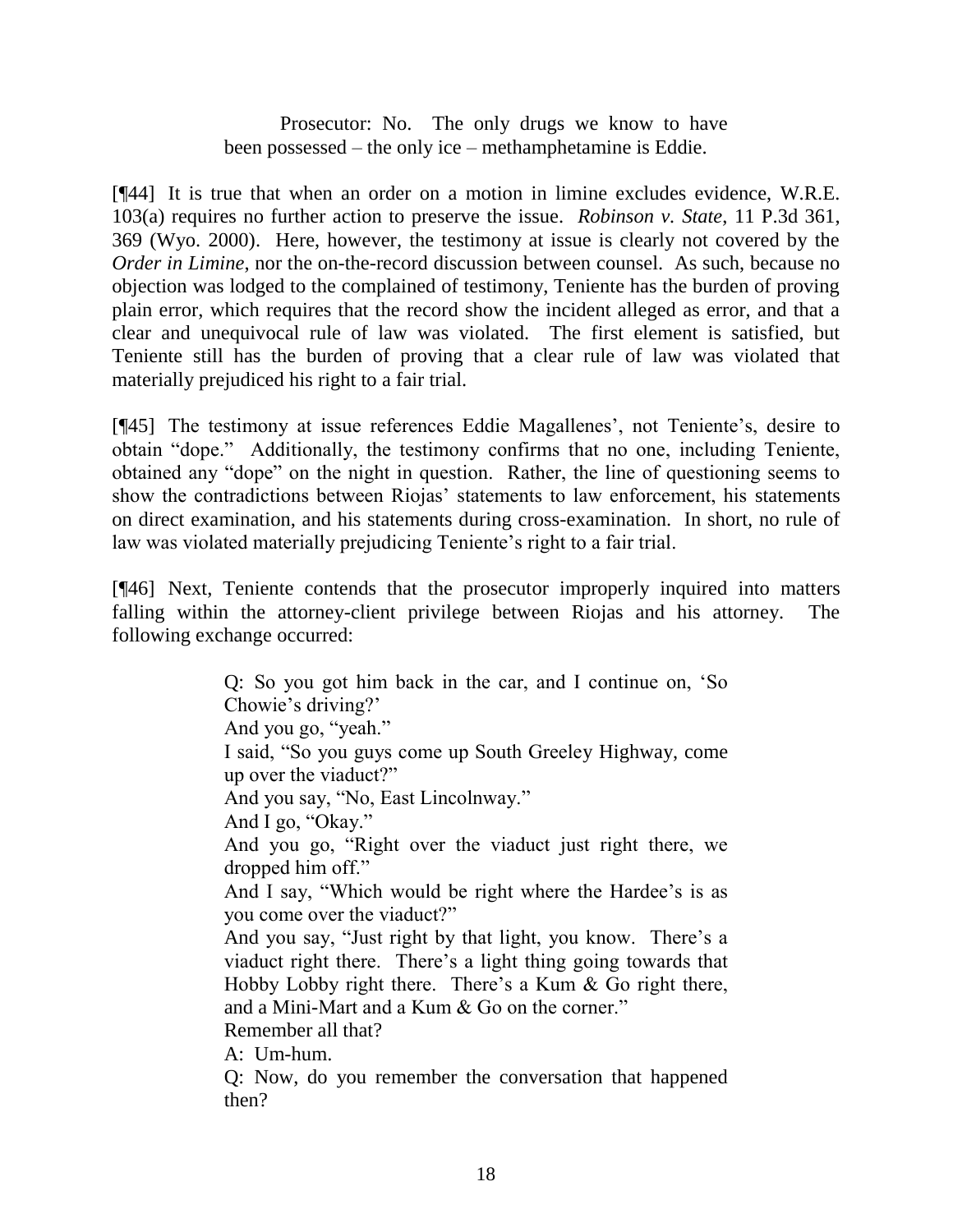A: No.

Q: Go to the next page. So I ask you the question at the top of the page, "So you guys came up on South Greeley from Greeley?"

A: What page are you on?

Q: Seven. Then you say, "No, no, no, no. We was on the interstate."

And your attorney, who's sitting there with you, says, "They were on the interstate."

Now, your attorney sat through this whole interview with you, didn't she?

A: Yes.

Q: Had you told her the truth of what actually happened before you sat down in this interview?

A: No.

 $\overline{a}$ 

Q: So she didn"t know you were lying to her all the time?

A: (Witness shook head).

[¶47] We review this exchange for plain error, as no objection appears on the record. Indeed, the decision whether to waive the attorney-client privilege belongs solely to the client. *Bennett v. State,* 794 P.2d 879, 883 (Wyo. 1990). In this circumstance, however, it does not appear that any privilege was invoked, or waived. The State was not inquiring into what Riojas actually told his lawyer, or even what the truth actually was. Instead, Riojas was asked if he had, at that point, told his lawyer the real story. This question obviously went again to Riojas' credibility.<sup>7</sup>

[¶48] Lastly, Teniente contends that the State used improper hearsay testimony to impeach Riojas. Riojas testified on direct that he, in fact, lied to Detective Gesell but that he did so of his own accord. During cross-examination, however, Riojas testified that he lied to the detective because his mother told him to do so. The following line of questioning ensued:

> Q: Mr. Riojas, you testified in the Eddie Magallenes trial, didn"t you? A: Yes, sir. Q: You took an oath in that case and swore to tell the truth? A: Yes, sir.

<sup>7</sup> Teniente also tangentially claims that because Mr. Riojas, perhaps as recently as the morning of his testimony, had become represented by counsel, the State may have violated Rule 4.2 of the Wyoming Rules of Professional Conduct, which disallows an attorney to communicate with a party who is represented by another lawyer in the matter, without consent. However, Riojas was called by the defense, and, accordingly, was subject to cross-examination by the State. This was not objected to specifically at trial, thus we decline to further address the matter on appeal.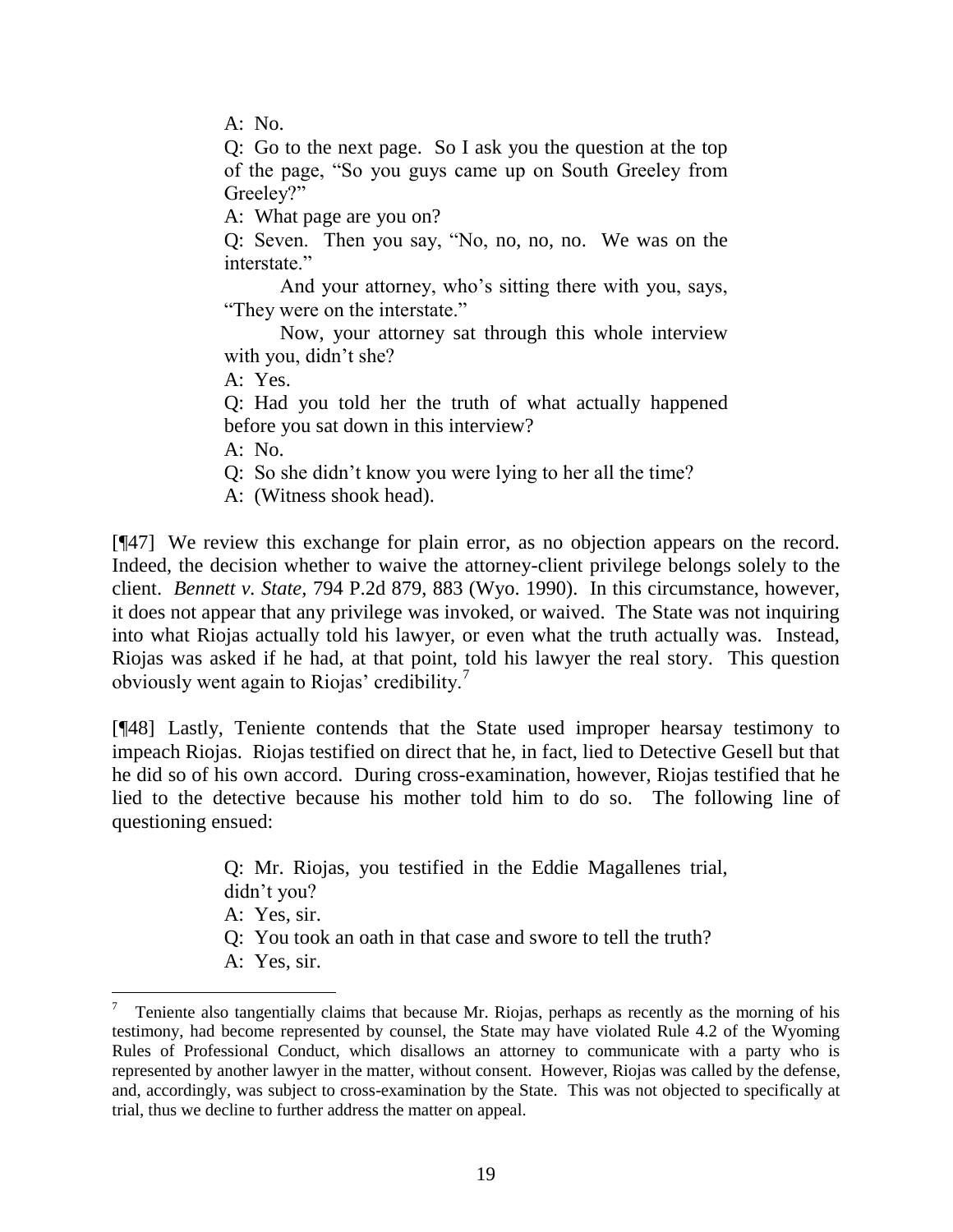- Q: And you told the truth then?
- A: Yes, sir.
- Q: Your testimony in that last trial was the truth also?
- A: Yes, sir.
- Q: Now, you testified yesterday that you lied to the detective here because your mother told you to, remember that?
- A: Yes, sir.
- Q: Now, your mom testified in the Eddie Magallenes trial, too, didn"t she?
- A: Yes, sir.
- Q: Sat on that very witness stand where you are, didn"t she?
- A: Yes, sir.
- Q: She, in fact, testified under oath that you"re a liar, didn"t she?
- A: Yes, sir.

[¶49] Prior to trial, the defense filed a *Motion in Limine* asking the court to prohibit hearsay evidence. However, the court never specifically ruled on the admission of such evidence stating, "[s]ome of these things [specific instances of hearsay] just have to be handled when they arise. I'm sure you'll make the appropriate objections at the time." Defense counsel did not object and once again, because no objection appears on the record, we review this exchange for plain error.

[¶50] In brief, what occurred here was not hearsay. Under our rules of evidence, the reputation of a person"s character among his associates or in the community is an exception to the hearsay rule. W.R.E. 803(21). Furthermore, the credibility of a witness may be attacked or supported by evidence in the form of an opinion or reputation as to the witness"s character for truthfulness or untruthfulness. W.R.E. 608(a). That the witness whose credibility was at issue conceded as to his less-than-perfect reputation was a boon for the State.

[¶51] In arguing this issue, Teniente suggests to this Court a line of cases wherein we have condemned a prosecutor using "lying" lines of questioning to undermine a witness's credibility. See *Jensen v. State*, 2005 WY 85, ¶¶ 18-22, 116 P.3d 1088, 1094-97 (Wyo. 2002) ("There is a limit to the cross-examination of a criminal defendant: nonetheless, it is likewise error and misconduct for the prosecutor to cross-examine a defendant using the "lying" or "mistaken" technique (i.e., well, then if "so-and-so" said "such-and-such," was he "mistaken" or "lying?"). Such questions are improper."). See also *Beaugureau v. State*, 2002 WY 160, ¶¶ 14-17, 56 P.3d 626, 632-36 (Wyo. 2002). Certainly, courts prohibit "were-they-lying" questions for several reasons: 1) They invade the province of the jury, as determinations of credibility are for the jury, 2) they are argumentative and have no probative value, 3) they create a risk that the jury may conclude that, in order to acquit the defendant, it must find that a contradictory witness has lied, 4) they are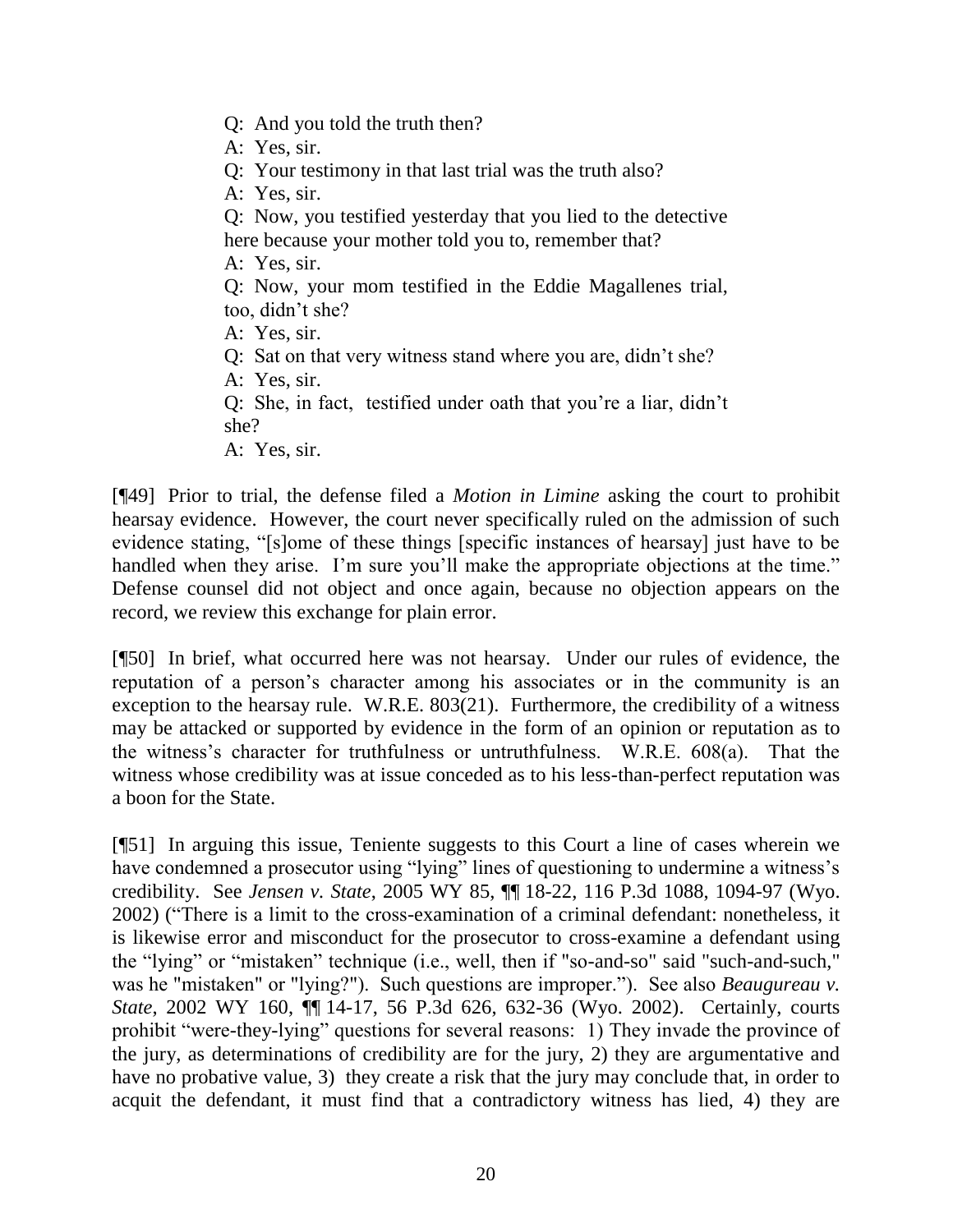inherently unfair, as it is possible that neither the defendant nor the contradictory witness has deliberately misrepresented the truth, and 5) they create a "no-win" situation for the defendant. If the defendant states that a contradictory witness is not lying, the inference is that the defendant is lying, whereas if the defendant states that the witness is lying, the defendant risks alienating the jury.

[¶52] Teniente's comparison of the "were-they-lying" cases to his circumstances is misplaced. Rather than a line of questioning designed to inquire whether or not a witness was being truthful, the prosecutor here simply asked Riojas whether or not his mother previously testified that *he* was a liar. The prosecutor was not implying that she was unreliable – he was simply trying to show that it was the reputation of Riojas that preceded him.

## Issue III – *Admission of Gang Related Evidence*

[¶53] In Teniente's third argument, he asserts that the trial court erroneously admitted "irrelevant information of alleged gang activity." The State disagrees and argues that the testimony was properly admitted because it showed witness bias and lack of credibility.

[¶54] The standard of review for this issue is abuse of discretion:

"Evidentiary rulings are within the sound discretion of the trial court and include determinations of the adequacy of foundation and relevancy, competency, materiality, and remoteness of the evidence. This Court will generally accede to the trial court's determination of the admissibility of evidence unless that court clearly abused its discretion." *Solis v. State*, 981 P.2d 34, 36 (Wyo. 1999) (citation omitted). We have described the standard of an abuse of discretion as reaching the question of the reasonableness of the trial court's choice. Judicial discretion is a composite of many things, among which are conclusions drawn from objective criteria; it means exercising sound judgment with regard to what is right under the circumstances and without doing so arbitrarily or capriciously. "In the absence of an abuse of discretion, we will not disturb the trial court's determination.' [*Griswold v.*] *State,* 2001 WY 14, ¶ 7, 17 P.3d 728, 731 (Wyo. 2001).] The burden is on the defendant to establish such abuse.

*Wilks v. State,* 2002 WY 100, ¶ 19, 49 P.3d 975, 984-85 (Wyo. 2002) (quoting *Skinner v. State*, 2001 WY 102, ¶ 25, 33 P.3d 758, 766 (Wyo. 2001, *cert. denied*, 535 U.S. 994, 122 S.Ct. 1554, 152 L.Ed.2d 477 (2002)); see also*, Gabbert v. State*, 2006 WY 108, ¶ 24, 141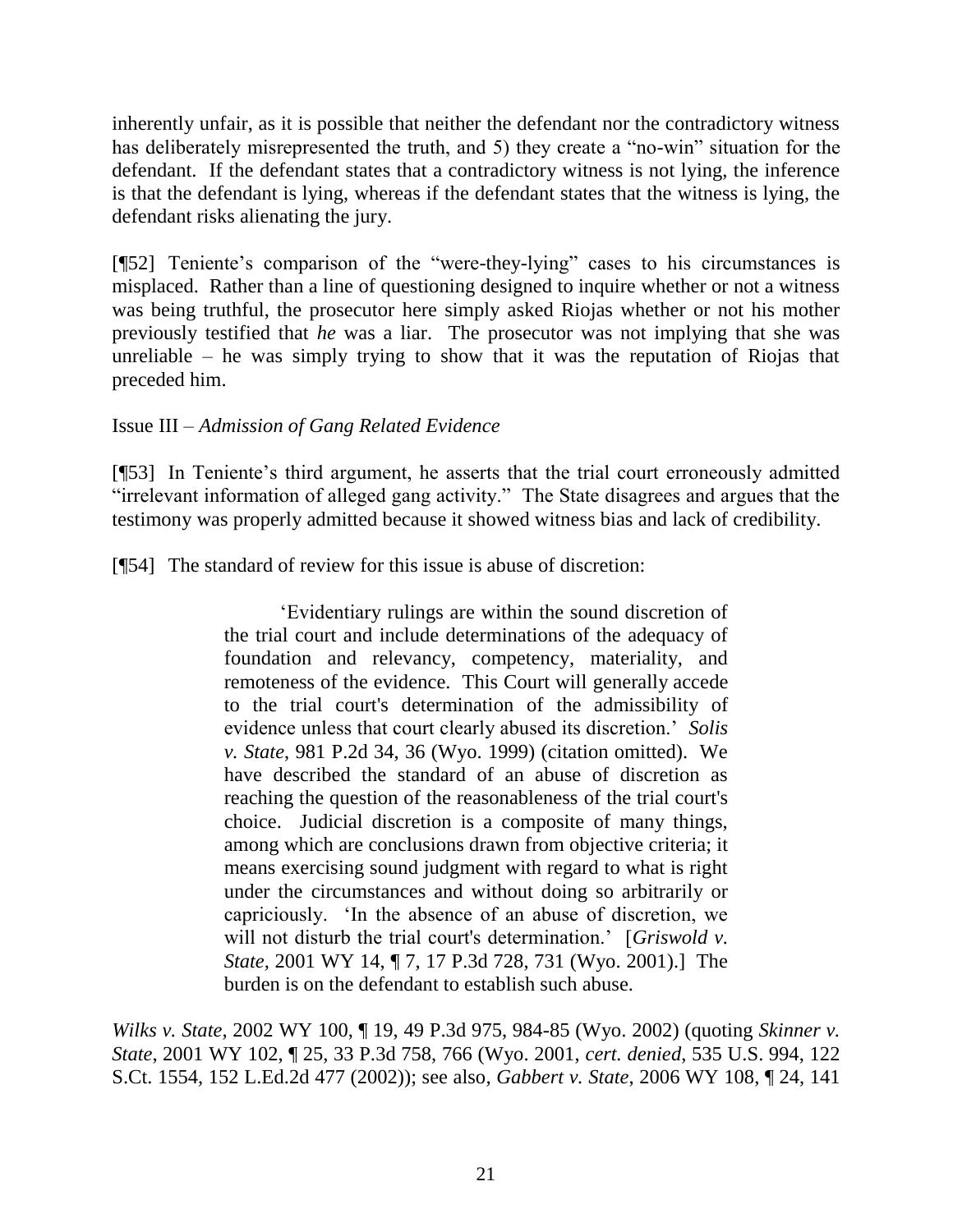P.3d 690, 697 (Wyo. 2006); *Brown v. State*, 2005 WY 37, ¶ 12, 109 P.3d 52, 56 (Wyo. 2005).

[¶55] In order to determine the propriety of the testimony elicited, we must consider what equals "relevant" evidence. According to the Wyoming Rules of Evidence, relevant evidence is evidence having any tendency to make the existence of any fact that is of consequence to the determination of the action more probable or less probable than it would be without the evidence. W.R.E. 401. Furthermore, relevant evidence may be excluded if its probative value is substantially outweighed by its prejudicial effect. W.R.E. 403. This rule, however, does not allow the exclusion of evidence simply because it is prejudicial – the evidence must be unfairly prejudicial before its prejudicial effect is weighed against its probative value. *Robinson v. State*, 716 P.2d 364, 367 (Wyo. 1986).

[¶56] In *James v. State*, 998 P.2d 389 (Wyo. 2000), this Court held that where a sufficient foundation established the common gang membership of the defendant and a witness, evidence of that gang membership was relevant to show witness bias. In *James*, we agreed with the defendant that journal entries read aloud to the jury "containing numerous racial slurs, referring to James' own bragging that he was a gang member, telling of James" penchant for making gang signs, and describing him as thuggish and controlling" were irrelevant to prove or disprove any elements of the charged crimes. *Id.*, 998 P.2d at 394.

[¶57] No journal entries were read aloud to the jury in the instant case; however, extensive witness questioning about tattoos and their meanings, the terms "homies" and "buddies," and the gang term "jumping in" occurred. We do not excerpt the testimony here, but our thorough review of the record reflects that the prosecutor simply was trying to establish the witness" bias toward Teniente and, thus, his lack of credibility as a witness.

[¶58] First, the prosecutor questioned the witness regarding his tattoos. Even as defense counsel objected, the prosecutor explained that the tattoo line of questioning was in an effort to "[show] his affiliation with the LP gang to which [sic] he is a member to which [sic] Mr. Teniente's a member." The following day, the prosecutor continued his line of questioning, this time talking about how to become a member of the gang and what "jumping in" means.<sup>8</sup> The "loyalty" theme repeatedly occurs during the prosecutor's questioning and the evidence being sought as part of that theme, through questions about tattoos and gang activity, was indeed relevant.

<sup>8</sup> "Jumping in" apparently is a gang term that means a group of males attack one male, proving the loyalty of the one being attacked. After the attack, the male who was attacked becomes a member of the gang.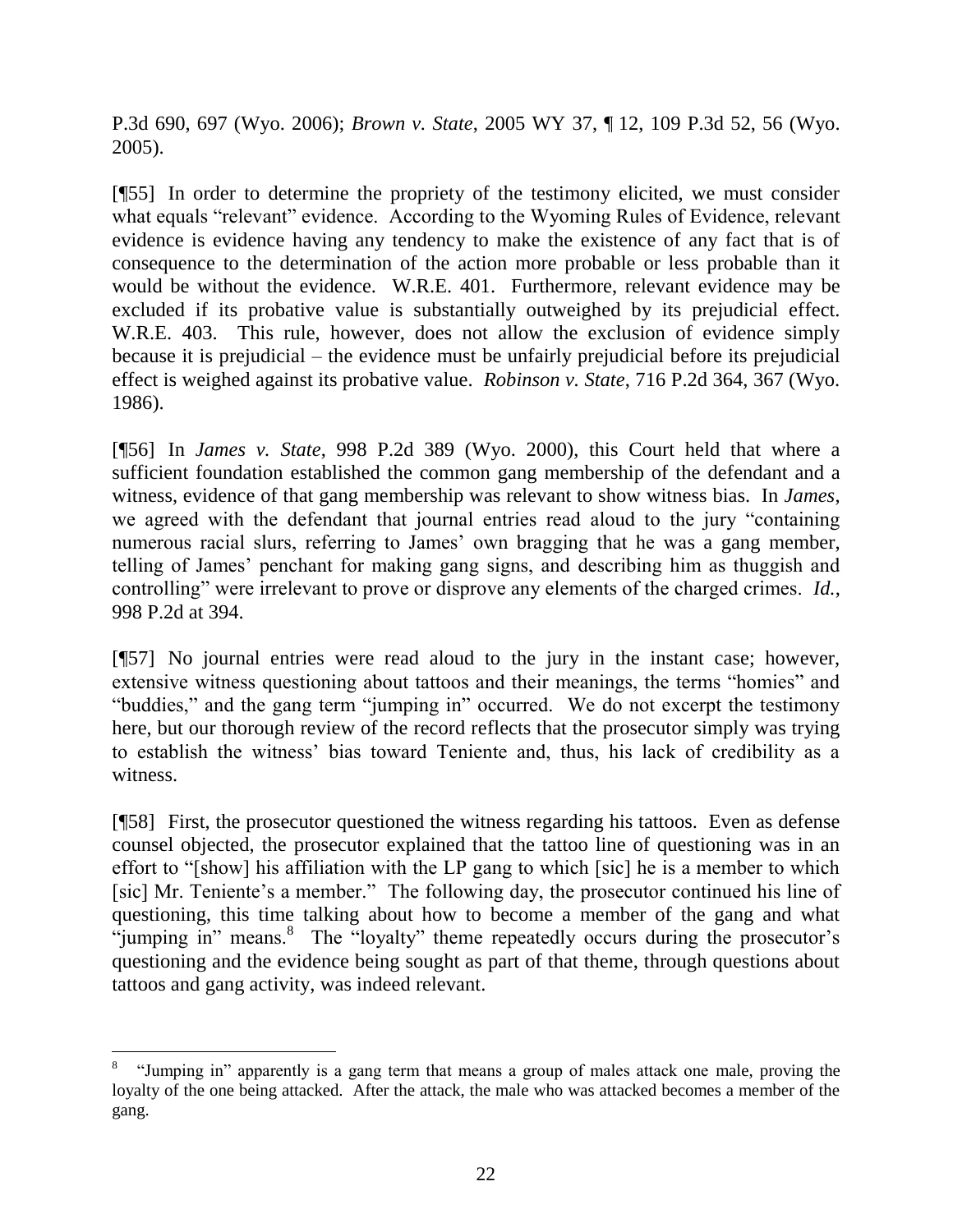[¶59] According to our review of the record, the prosecutor's line of questioning was not, contrary to Teniente's assertion, unlimited or unfettered, gratuitous, or lurid. Simply put, the testimony reflects the prosecutor's effort to discredit the witness. Accordingly, we hold that there was no abuse of discretion in admitting relevant testimony that had probative value.

Issue IV – *Hearsay*

[¶60] In his fourth issue, Teniente argues that the prosecutor elicited hearsay testimony from two witnesses, and that he was thus denied his right to due process and a fair trial. Furthermore, Teniente asserts that his trial counsel was ineffective for failing to object to the same.

[¶61] Specifically, Teniente claims that the prosecutor at trial "overtly led hearsay from Jesse [Magallenes] to the effect that Mr. Teniente had threatened to shoot the victim, that Mr. Teniente directed Jesse to drive to the scene of the shooting, that Mr. Teniente (not Jesse) handed the shooter a gun, that Mr. Teniente (not Jesse) instructed Eddie to shoot the victim twice and that Mr. Teniente afterwards told him, and others in the car, "be quiet. Don't say nothing."" Teniente also claims that Detective Linda Gesell also improperly testified about hearsay.

[¶62] We review instances objected to under an abuse of discretion standard, determining whether or not the trial court abused its discretion by allowing the objected to testimony. *Wilks v. State,* 2002 WY 100, ¶ 19, 49 P.3d 975, 984 (Wyo. 2002). When there is no objection, we utilize the plain error standard of review. *Hernandez v. State,*  2007 WY 105, ¶ 10, 162 P.3d 472, 476 (Wyo. 2007).

[¶63] We first look to the testimony of Detective Gesell. Defense counsel objected to Detective Gesell"s testimony, but lodged objections as to vouching and redundancy – not hearsay. Therefore, regarding the testimony of Detective Gesell, Teniente must show: 1) the claimed error clearly appears in the record; 2) the error violated a clear and unequivocal rule of law in an obvious way; and 3) he was deprived of a substantial right resulting in material prejudice. *Hernandez*, ¶ 10, 162 P.3d at 476.

[¶64] Element one is satisfied because the detective"s testimony clearly appears in the record. Whether the testimony violated a clear and unequivocal rule of law in an obvious way is our next concern. As we recently stated in *Martin v. State,* 2007 WY 76, ¶ 24, 157 P.3d 923, 929 (Wyo. 2007):

> Pursuant to Rule 802 of the Wyoming Rules of Evidence, hearsay is inadmissible "except as provided by these rules or by other rules adopted by the Supreme Court of Wyoming or by statute." *Wilde v. State*, 2003 WY 93, ¶ 11, 74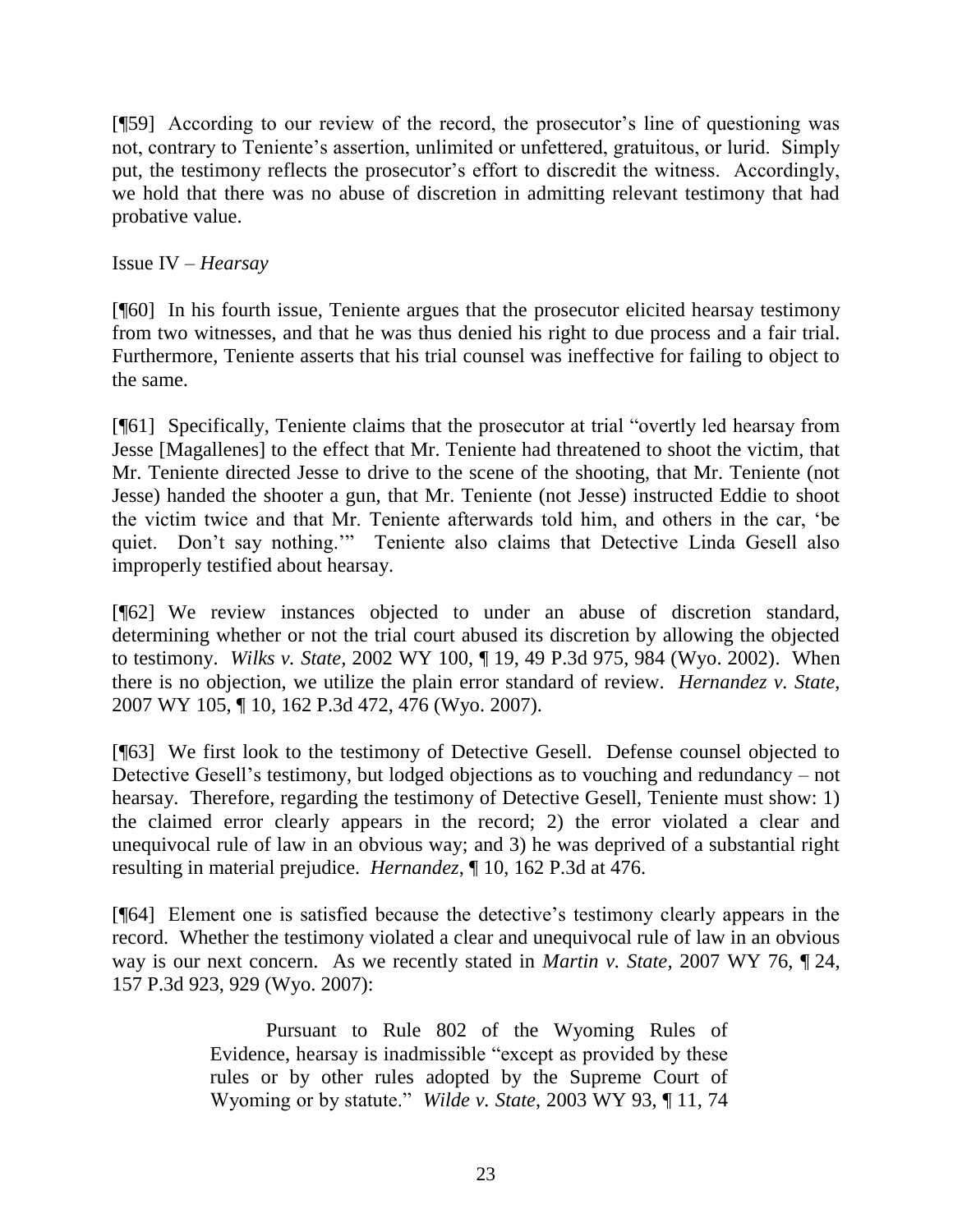P.3d 699, 706 (Wyo. 2003); *O'Brien v. State*, 2002 WY 63, ¶ 28, 45 P.3d 225, 234 (Wyo. 2002); W.R.E. 802. Hearsay, as defined by W.R.E. 801(c): "is a statement, other than one made by the declarant while testifying at the trial or hearing, offered in evidence to prove the truth of the matter asserted**."** *O'Brien,*  ¶ 28, 45 P.3d at 234.

[¶65] After reviewing the detective"s testimony in full, we are confident that the portions alleged to be hearsay are indeed not hearsay, because the statements were not offered to prove the truth of the matter asserted. Instead, the detective's testimony showed a history of inconsistency by Bobby Riojas" statements, depicting him as unreliable and uncredible. Moreover, the testimony was prefaced by this exchange:

> Prosecutor: Detective, you sit in a unique position being the one person that"s interviewed Bobby Riojas twice on tape before and sat through both of his testimonies? A: Correct. Prosecutor: You're familiar with all four? A: Yes. Prosecutor: Ever tell the same story twice?  $A: No.$

It is apparent to this Court that a clear rule of law was not violated by the detective's testimony, eradicating any notion of plain error having occurred in this instance.

[¶66] We next consider the testimony of Jesse Magallenes, which we review in part for plain error and in part for abuse of discretion. We address first the testimony that warrants plain error review. Teniente suggests that Magallenes' testimony contained hearsay when he related that the victim said, "You should have done something to me or you should have hurt me because my family"s not going to let that go." Magallenes further testified that Teniente "jumped over, turned around, and pulled the gun, put it in his face, and said, "Shut your f----ing mouth, or I"ll shoot you."" Magallenes also testified that Teniente told him to drive to Campstool Road and then stop, to shoot the victim, to drive back home, and to "be quiet" and "don"t say nothing." This testimony is clearly reflected in the record. However, when taken in context, and after reading Magallenes' testimony as a whole, it is apparent that rather than the statements being offered for the truth of the matter asserted, they illustrated, as the State suggests, the chain of events that resulted in the victim"s death.

[¶67] Not only were the statements not offered for the truth of the matter asserted, they were exceptions to the hearsay rule as admissions by a party-opponent offered to prove what happened on the night in question. W.R.E.  $801(d)(2)(A)$ .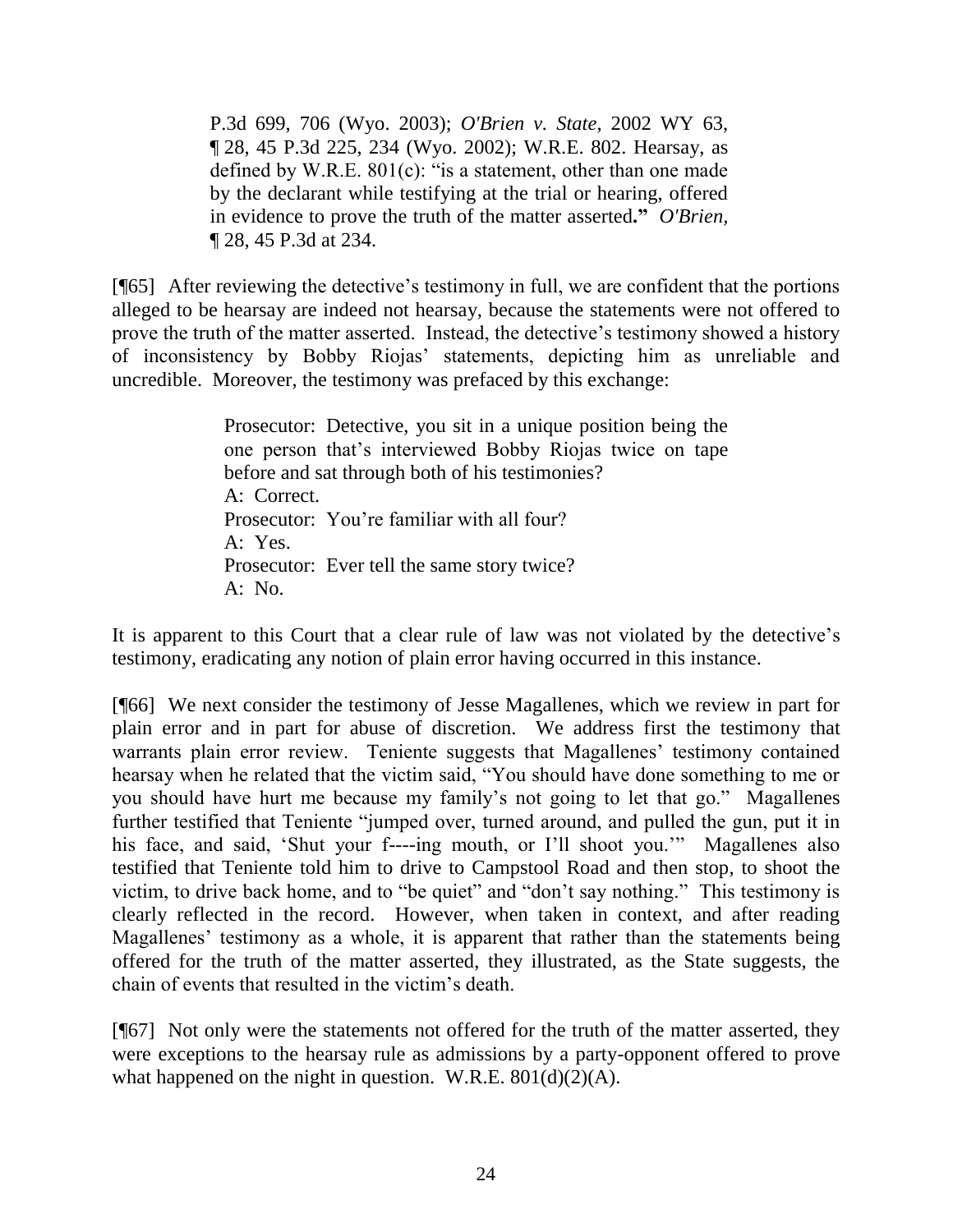[¶68] Finally, Teniente contends that Magallenes gave hearsay testimony when he testified that Bobby Riojas called him the day after Lopez"s murder, told him that the police had just been at Teniente's and Riojas' residences, and instructed Magallenes to tell the police a fabricated story about the night before. Because defense counsel objected on the grounds of hearsay, we must determine if the trial court abused its discretion by allowing the testimony.

[¶69] Again, hearsay is a statement, other than one made by the declarant while testifying at the trial or hearing, offered in evidence to prove the truth of the matter asserted. While no explanation was offered to the objection being overruled at trial as to what exception applied, there are twenty-three exceptions to the hearsay rule. In its brief, the State suggests two possibilities for this Court to consider, which are set forth in W.R.E. 803(2) and 803(3): "excited utterances" and "then existing mental, emotional, and physical conditions," respectively.

[¶70] The exception for a then-existing mental, emotional, or physical condition, found in W.R.E. 803(3), reads:

> *Then-existing mental, emotional, or physical condition. --* A statement of the declarant's then-existing state of mind, emotion, sensation, or physical condition (such as intent, plan, motive, design, mental feeling, pain, and bodily health), but not including a statement of memory or belief to prove the fact remembered or believed unless it relates to the execution, revocation, identification, or terms of declarant's will[.]

[¶71] Our review of the record shows that the challenged statement qualified as a statement of Magallenes' then-existing state of mind pursuant to W.R.E. 803(3). It was a statement of what the witness perceived at the time. The statement was not hearsay, offered for the truth of the matter asserted, and the trial court accordingly did not abuse its discretion in admitting the statement.

[¶72] Before we leave this particular issue, we feel it necessary to address a portion of Teniente's argument that the specific error in allowing this testimony was that it "inferred" but did not competently prove the accused"s guilt." Similar to *Cowell v. State*, 719 P.2d 211, 214 (Wyo. 1986), Teniente contends that the jury was able to find him guilty in part due to a chain of inferences from the so-called hearsay testimony above. As we stated in *Cowell*,

> Introductory to a discussion of inferences in *Downs v. State,* [581 P.2d 610 (Wyo. 1978)], the court said: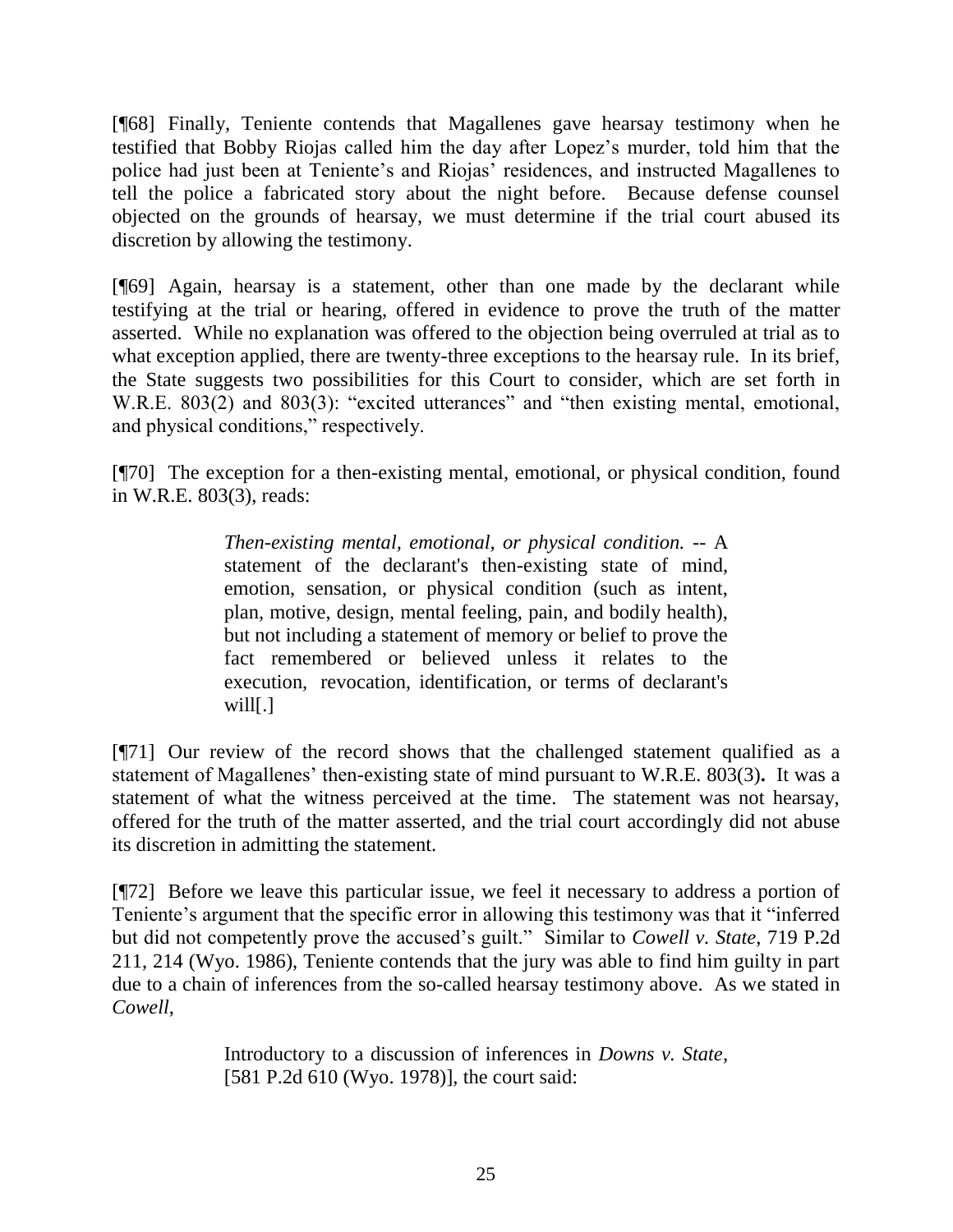"The defendant urges essentially that guilt cannot be based solely on circumstantial evidence because it means piling up inferences. We know of no such concept representing accepted jurisprudence with respect to circumstantial evidence. Circumstantial evidence is many times the only way that an ultimate fact may be shown. *Blakely v. State,* Wyo. 1975, 542 P.2d 857, explains that circumstantial evidence has standing and stature and is to be measured upon the same basis as direct evidence. It is a chain of proven circumstances indicating the guilt or innocence of the defendant.

"We see no proving of an inference from another inference in this case. There may be something offensive about basing an inference on an inference. It is an extremely technical as well as much criticized theory, Annotation, 5 A.L.R.3d 100, entitled, 'Modern status of the rules against basing an inference upon an inference or a presumption upon a presumption,' and has been noted in the jurisprudence of Wyoming but found inapplicable or of at least questionable application in those cases where mentioned. *Richey v. State,* 1921, 28 Wyo. 117, 201 P. 154, reh. denied, 205 P. 304; *Rosencrance v. State,* 1925, 33 Wyo. 360, 239 P. 952. Be that as it may, we cannot see its applicability to this case, even if an accepted rule. In the case before us now, the circumstantial facts presented through direct evidence point to only one ultimate inferential fact - guilt. That is distinctively different from pyramiding inferences." 581 P.2d at 614-615.

*Cowell*, 719 P.2d at 215-16. Sequentially, the "chain of proven circumstances" referred to in *Cowell* is also present here as a reasonable course of times and events, including the men being together in Greeley and Cheyenne on the night in question, all of them traveling around each town, and from Greeley to Cheyenne in the same vehicle, the corroborative testimony by family members and friends of the men"s whereabouts that night, and the timing of it all. The testimony regarding the series of events that night and the ensuing days satisfies us that the jury could reasonably find Teniente guilty without basing that conclusion on inference upon inference. Sufficient evidence for conviction clearly existed, enough so that the jury was convinced beyond a reasonable doubt.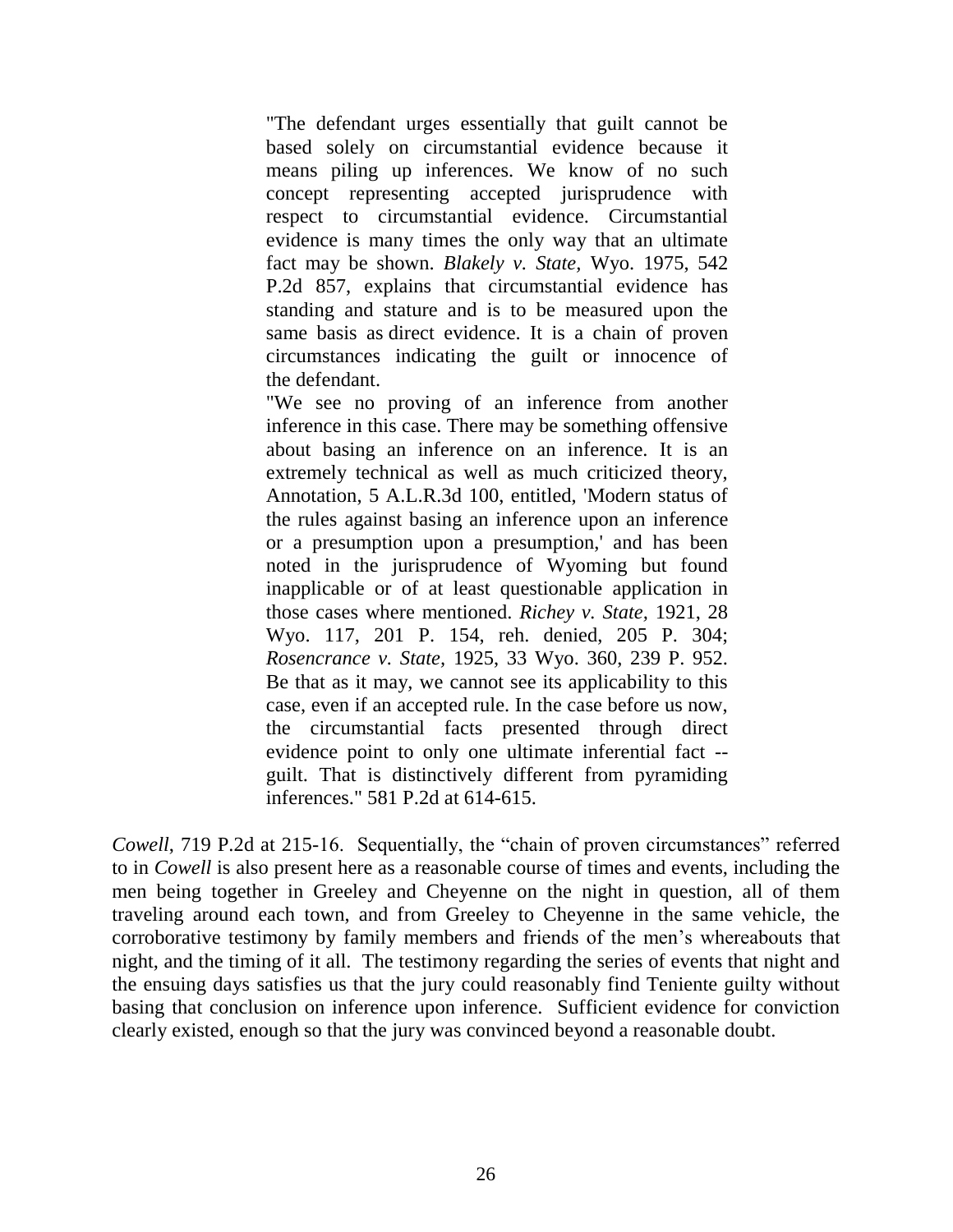[¶73] And, finally, we address the ineffective assistance of counsel issue. Teniente contends that ineffective assistance of counsel occurred to the extent that trial counsel failed to object to inadmissible hearsay.

[¶74] We review claims of ineffective assistance of counsel under the following standard:

> When reviewing a claim of ineffective assistance of counsel**,** the paramount determination is whether, in light of all the circumstances, trial counsel's acts or omissions were outside the wide range of professionally competent assistance. *Herdt v. State*, 891 P.2d 793, 796 (Wyo. 1995); *Starr v. State*, 888 P.2d 1262, 1266-67 (Wyo. 1995); *Arner v. State*, 872 P.2d 100, 104 (Wyo. 1994); *Frias v. State*, 722 P.2d 135, 145 (Wyo. 1986). The reviewing court should indulge a strong presumption that counsel rendered adequate assistance and made all significant decisions in the exercise of reasonable professional judgment. *Herdt*[, at 796;](http://www.lexis.com/research/buttonTFLink?_m=a5ba16d8f8bc49a72f7125e5e868b2a9&_xfercite=%3ccite%20cc%3d%22USA%22%3e%3c%21%5bCDATA%5b2005%20WY%20164%5d%5d%3e%3c%2fcite%3e&_butType=3&_butStat=2&_butNum=30&_butInline=1&_butinfo=%3ccite%20cc%3d%22USA%22%3e%3c%21%5bCDATA%5b891%20P.2d%20793%2c%20796%5d%5d%3e%3c%2fcite%3e&_fmtstr=FULL&docnum=3&_startdoc=1&wchp=dGLbVzb-zSkAt&_md5=afa6d9cde8d094d207e7d818839af72d) *Starr*, at 1266; *Arner*[, at 104;](http://www.lexis.com/research/buttonTFLink?_m=a5ba16d8f8bc49a72f7125e5e868b2a9&_xfercite=%3ccite%20cc%3d%22USA%22%3e%3c%21%5bCDATA%5b2005%20WY%20164%5d%5d%3e%3c%2fcite%3e&_butType=3&_butStat=2&_butNum=32&_butInline=1&_butinfo=%3ccite%20cc%3d%22USA%22%3e%3c%21%5bCDATA%5b872%20P.2d%20100%2c%20104%5d%5d%3e%3c%2fcite%3e&_fmtstr=FULL&docnum=3&_startdoc=1&wchp=dGLbVzb-zSkAt&_md5=57bbec950b059f1c058381474e015984) *Strickland v. Washington*, 466 U.S. 668, 689, 104 S. Ct. 2052, 2065, 80 L. Ed. 2d 674 (1984).

> Under the two-prong standard articulated in *Strickland* and *Frias*, an appellant claiming ineffective assistance of counsel must demonstrate on the record that counsel"s performance was deficient and that prejudice resulted. *Strickland*, 466 U.S. at 687, 104 S. Ct. at 2064; *Starr*[, 888](http://www.lexis.com/research/buttonTFLink?_m=a5ba16d8f8bc49a72f7125e5e868b2a9&_xfercite=%3ccite%20cc%3d%22USA%22%3e%3c%21%5bCDATA%5b2005%20WY%20164%5d%5d%3e%3c%2fcite%3e&_butType=3&_butStat=2&_butNum=36&_butInline=1&_butinfo=%3ccite%20cc%3d%22USA%22%3e%3c%21%5bCDATA%5b888%20P.2d%201262%2c%201266%5d%5d%3e%3c%2fcite%3e&_fmtstr=FULL&docnum=3&_startdoc=1&wchp=dGLbVzb-zSkAt&_md5=aefa6aee3d4efacff7be995d6660732d)  [P.2d at 1266;](http://www.lexis.com/research/buttonTFLink?_m=a5ba16d8f8bc49a72f7125e5e868b2a9&_xfercite=%3ccite%20cc%3d%22USA%22%3e%3c%21%5bCDATA%5b2005%20WY%20164%5d%5d%3e%3c%2fcite%3e&_butType=3&_butStat=2&_butNum=36&_butInline=1&_butinfo=%3ccite%20cc%3d%22USA%22%3e%3c%21%5bCDATA%5b888%20P.2d%201262%2c%201266%5d%5d%3e%3c%2fcite%3e&_fmtstr=FULL&docnum=3&_startdoc=1&wchp=dGLbVzb-zSkAt&_md5=aefa6aee3d4efacff7be995d6660732d) *King v. State*, 810 P.2d 119, 125 (Wyo. 1991) (Cardine, J., dissenting); *Campbell v. State*, 728 P.2d 628, 629 (Wyo. 1986); *Frias*[, 722 P.2d at 145.](http://www.lexis.com/research/buttonTFLink?_m=a5ba16d8f8bc49a72f7125e5e868b2a9&_xfercite=%3ccite%20cc%3d%22USA%22%3e%3c%21%5bCDATA%5b2005%20WY%20164%5d%5d%3e%3c%2fcite%3e&_butType=3&_butStat=2&_butNum=39&_butInline=1&_butinfo=%3ccite%20cc%3d%22USA%22%3e%3c%21%5bCDATA%5b722%20P.2d%20135%2c%20145%5d%5d%3e%3c%2fcite%3e&_fmtstr=FULL&docnum=3&_startdoc=1&wchp=dGLbVzb-zSkAt&_md5=fc4ebdd21ae76ec030ffb3b7fee5f62d) In other words, to warrant reversal on a claim of ineffective assistance of counsel, an appellant must demonstrate that his counsel failed to "render such assistance as would have been offered by a reasonably competent attorney" and that "counsel's deficiency prejudiced the defense of the case." *Lower v. State*, 786 P.2d 346, 349 (Wyo. 1990). "The benchmark for judging any claim of ineffectiveness must be whether counsel's conduct so undermined the proper functioning of the adversarial process that the trial cannot be relied on as having produced a just result." *Strickland*[, 466 U.S. at 686, 104 S. Ct. at 2064.](http://www.lexis.com/research/buttonTFLink?_m=a5ba16d8f8bc49a72f7125e5e868b2a9&_xfercite=%3ccite%20cc%3d%22USA%22%3e%3c%21%5bCDATA%5b2005%20WY%20164%5d%5d%3e%3c%2fcite%3e&_butType=3&_butStat=2&_butNum=41&_butInline=1&_butinfo=%3ccite%20cc%3d%22USA%22%3e%3c%21%5bCDATA%5b466%20U.S.%20668%2c%20686%5d%5d%3e%3c%2fcite%3e&_fmtstr=FULL&docnum=3&_startdoc=1&wchp=dGLbVzb-zSkAt&_md5=611e9cbf675273dd2593446a422d75b8)

*Duke v. State*, 2004 WY 120, ¶ 36, 99 P.3d 928, 943 (Wyo. 2004), *cert. denied*, 544 U.S. 1062, 125 S. Ct. 2513, 161 L. Ed. 2d 1113 (2005). The burden of proving that counsel was ineffective rests entirely on an appellant. *Id*. (citing *Asch v. State*, 2003 WY 18, ¶ 11, 62 P.3d 945, 949-50 (Wyo. 2003); *Barkell v. State*, 2002 WY 153, ¶ 10, 55 P.3d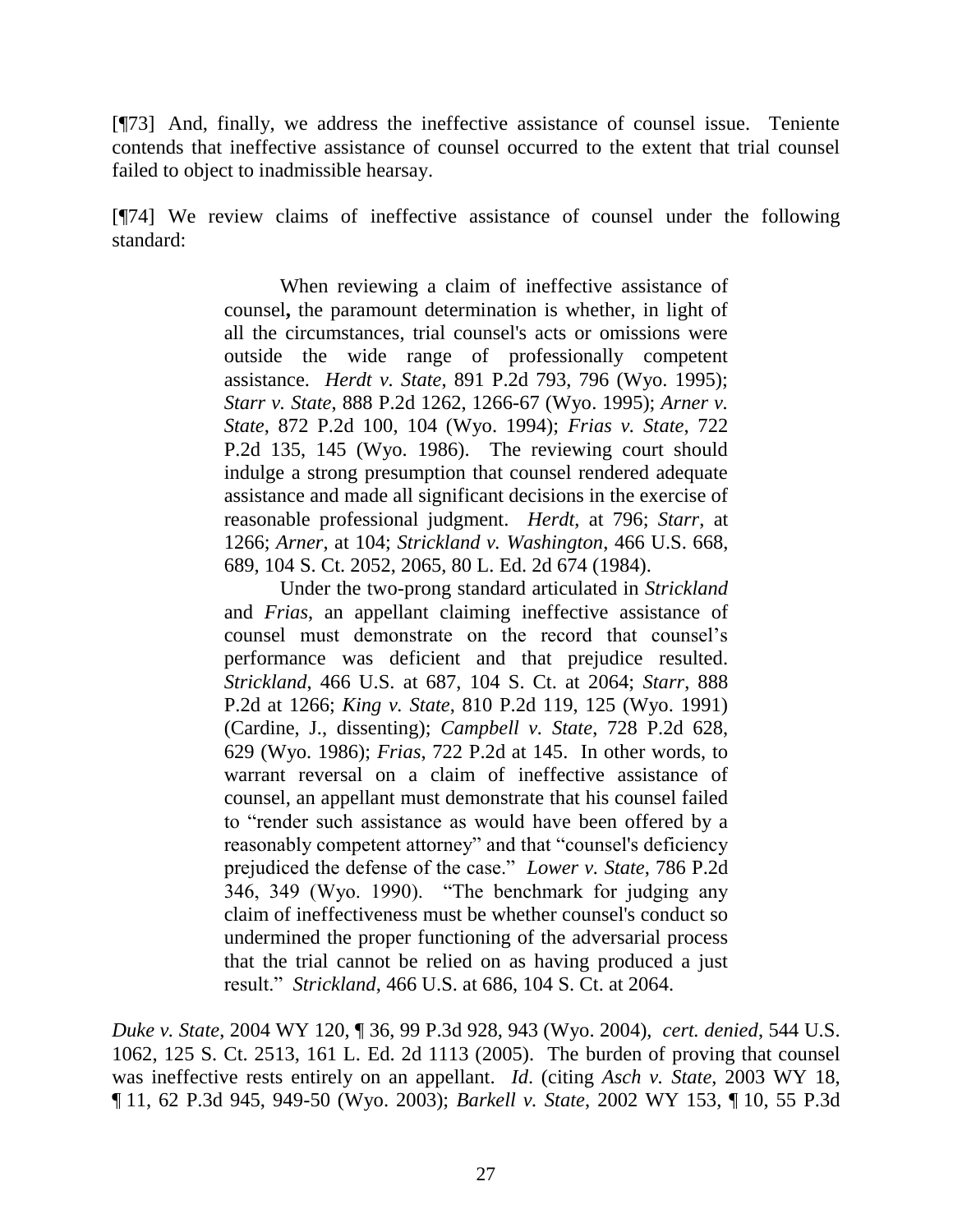1239, 1242 (Wyo. 2002)). "To satisfy his burden, an appellant must provide more than mere speculation or equivocal inferences." *Id.* (citing *Sincock v. State*, 2003 WY 115, ¶ 37, 76 P.3d 323, 337 (Wyo. 2003); *Barkell*, ¶ 13, 55 P.3d at 1243).

[¶75] Teniente faults trial counsel for not objecting to the alleged instances of hearsay discussed above. We reject Teniente"s claim because he has failed to provide any legal analysis supporting his ineffectiveness claim. We have consistently stated that we will not consider claims devoid of cogent argument and citation to legal authority. *Duke*, ¶ 49, 99 P.3d at 946; *Eustice v. State*, 11 P.3d 897, 904 (Wyo. 2000); *Blumhagen v. State*, 11 P.3d 889, 897 n.2 (Wyo. 2000). We apply that rule in this instance.

### Issue V *– Right to Confront Witnesses*

[¶76] Teniente next argues that his right to confront witnesses was compromised by the elicitation of testimonial hearsay. Specifically, Teniente argues that pursuant to *Crawford v. Washington,* 541 U.S. 36, 124 S.Ct. 1354, 158 L.Ed.2d 177 (2004), the admission of testimonial hearsay from Jesse Magallenes and Detective Gesell violated his Sixth Amendment right to confront witnesses against him.

[¶77] The first issue for our determination is whether the introduction of the hearsay statements at issue was error. *Vigil v. State*, 2004 WY 110, ¶ 18, 98 P.3d 172, 178 (Wyo. 2004). In *Vigil*, we discussed at length the concepts introduced, and clarified, in *Crawford.*

> The introduction of any testimonial hearsay evidence violates the Confrontation Clause unless the declarant is legally unavailable and the defendant has had a prior opportunity to cross-examine the declarant:

[T]he Framers would not have allowed admission of testimonial statements of a witness who did not appear at trial unless he was unavailable to testify, and the defendant had had a prior opportunity for crossexamination. The text of the Sixth Amendment does not suggest any open-ended exceptions from the confrontation requirement to be developed by the courts.

*Crawford v. Washington*, 541 U.S. 36, 124 S. Ct. 1354, 1365, 158 L. Ed. 2d 177 (2004). The *Crawford* Court specifically overruled prior precedent that allowed hearsay statements of an unavailable declarant to come into evidence if it fit within a "firmly rooted hearsay exception" or bears "particularized guarantees of trustworthiness" as initially developed in *Ohio v. Roberts*, 448 U.S. 56, 100 S. Ct. 2531, 65 L. Ed. 2d 597 (1980):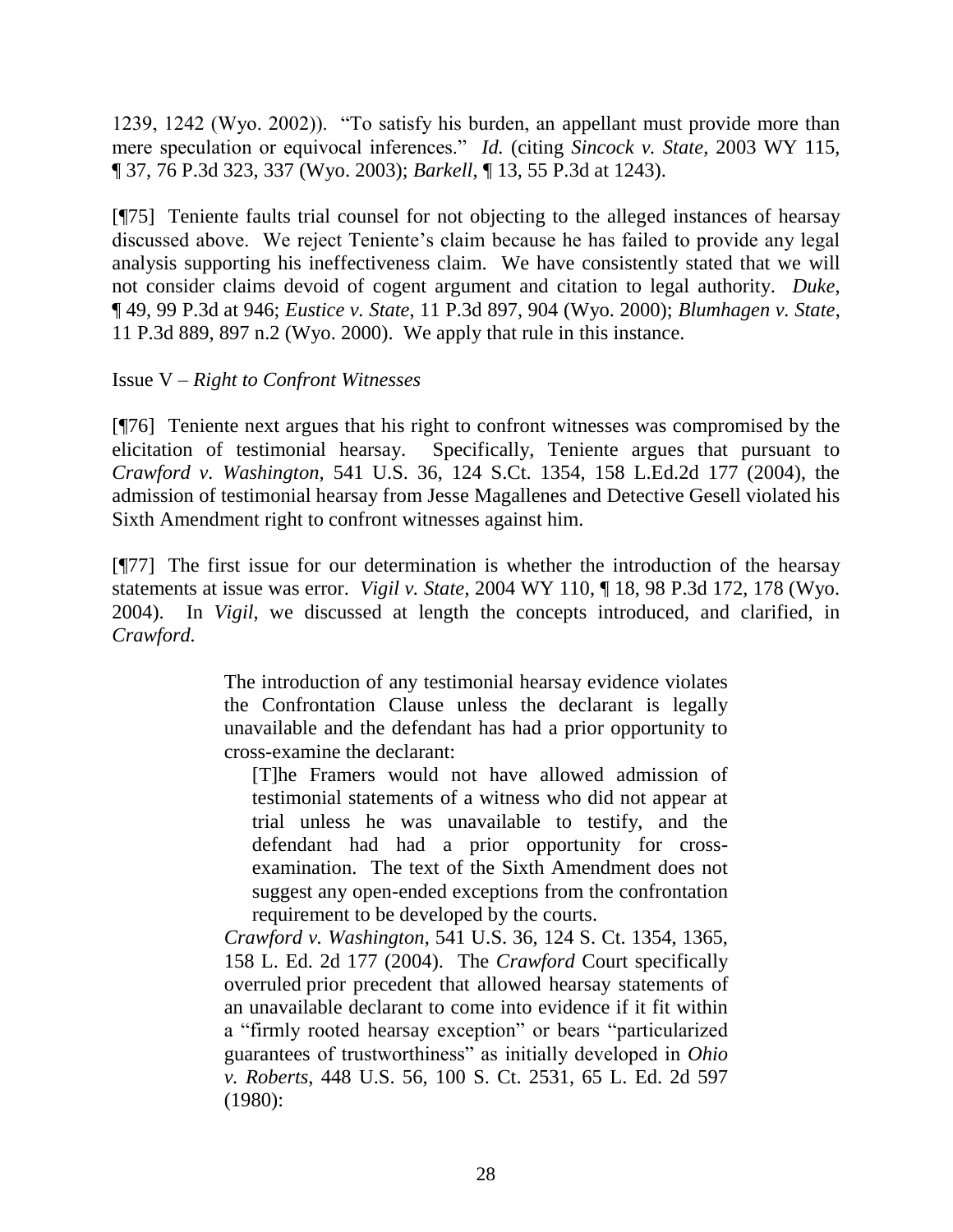The legacy of *Roberts* in other courts vindicates the Framers" wisdom in rejecting a general reliability exception. The framework is so unpredictable that it fails to provide meaningful protection from even core confrontation violations.

Reliability is an amorphous, if not entirely subjective, concept. There are countless factors bearing on whether a statement is reliable; the nine-factor balancing test applied by the Court of Appeals below is representative. See, *e. g., People v. Farrell*, 34 P.3d 401, 406-407 (Colo. 2001) (eightfactor test). Whether a statement is deemed reliable depends heavily on which factors the judge considers and how much weight he accords each of them. Some courts wind up attaching the same significance to opposite facts. For example, the Colorado Supreme Court held a statement more reliable because its inculpation of the defendant was "detailed," *Id.*, at 407, while the Fourth Circuit found a statement more reliable because the portion implicating another was "fleeting," *United States v*. *Photogrammetric Data Servs., Inc.*, 259 F.3d 229, 245 (C. A. 4 2001). The Virginia Court of Appeals found a statement more reliable because the witness was in custody and charged with a crime (thus making the statement more obviously against her penal interest), see *Nowlin v. Commonwealth*, 40 Va. App. 327, 335-338, 579 S.E. 2d 367, 371-372 (2003), while the Wisconsin Court of Appeals found a statement more reliable because the witness was *not* in custody and *not* a suspect, see *State v. Bintz*, 2002 WI App 204, ¶ 13, 257 Wis. 2d 177, 187, 650 N.W.2d 913, 918. Finally, the Colorado Supreme Court in one case found a statement more reliable because it was given "immediately after" the events at issue, *[Farrell,](http://www.lexis.com/research/buttonTFLink?_m=95675e4f6f374bd7567acd630290826c&_xfercite=%3ccite%20cc%3d%22USA%22%3e%3c%21%5bCDATA%5b2004%20WY%20110%5d%5d%3e%3c%2fcite%3e&_butType=3&_butStat=2&_butNum=68&_butInline=1&_butinfo=%3ccite%20cc%3d%22USA%22%3e%3c%21%5bCDATA%5b34%20P.3d%20401%2c%20407%5d%5d%3e%3c%2fcite%3e&_fmtstr=FULL&docnum=2&_startdoc=1&wchp=dGLbVlb-zSkAz&_md5=2d93dae89b4276772da2e981066f667f) supra*, [at 407,](http://www.lexis.com/research/buttonTFLink?_m=95675e4f6f374bd7567acd630290826c&_xfercite=%3ccite%20cc%3d%22USA%22%3e%3c%21%5bCDATA%5b2004%20WY%20110%5d%5d%3e%3c%2fcite%3e&_butType=3&_butStat=2&_butNum=68&_butInline=1&_butinfo=%3ccite%20cc%3d%22USA%22%3e%3c%21%5bCDATA%5b34%20P.3d%20401%2c%20407%5d%5d%3e%3c%2fcite%3e&_fmtstr=FULL&docnum=2&_startdoc=1&wchp=dGLbVlb-zSkAz&_md5=2d93dae89b4276772da2e981066f667f) while that same court, in another case, found a statement more reliable because two years had elapsed, *Stevens v. People*, 29 P.3d 305, 316 (Colo. 2001).

The unpardonable vice of the *Roberts* test, however, is not its unpredictability, but its demonstrated capacity to admit core testimonial statements that the Confrontation Clause plainly meant to exclude. Despite the plurality's speculation in *Lilly*, 527 U. S., at 137, 119 S. Ct. 1887, that it was "highly unlikely" that accomplice confessions implicating the accused could survive *Roberts*, courts continue routinely to admit them. See *[Photogrammetric Data Servs., supra](http://www.lexis.com/research/buttonTFLink?_m=95675e4f6f374bd7567acd630290826c&_xfercite=%3ccite%20cc%3d%22USA%22%3e%3c%21%5bCDATA%5b2004%20WY%20110%5d%5d%3e%3c%2fcite%3e&_butType=3&_butStat=2&_butNum=72&_butInline=1&_butinfo=%3ccite%20cc%3d%22USA%22%3e%3c%21%5bCDATA%5b259%20F.3d%20229%2c%20245%5d%5d%3e%3c%2fcite%3e&_fmtstr=FULL&docnum=2&_startdoc=1&wchp=dGLbVlb-zSkAz&_md5=1ac2815d788b034f3d63b20410a89e02)*, at 245-246; *Farrell*, *supra*[, at 406-408;](http://www.lexis.com/research/buttonTFLink?_m=95675e4f6f374bd7567acd630290826c&_xfercite=%3ccite%20cc%3d%22USA%22%3e%3c%21%5bCDATA%5b2004%20WY%20110%5d%5d%3e%3c%2fcite%3e&_butType=3&_butStat=2&_butNum=73&_butInline=1&_butinfo=%3ccite%20cc%3d%22USA%22%3e%3c%21%5bCDATA%5b34%20P.3d%20401%2c%20406%5d%5d%3e%3c%2fcite%3e&_fmtstr=FULL&docnum=2&_startdoc=1&wchp=dGLbVlb-zSkAz&_md5=5d335480a6131c9367ac4e2529edd81d) *[Stevens, supra](http://www.lexis.com/research/buttonTFLink?_m=95675e4f6f374bd7567acd630290826c&_xfercite=%3ccite%20cc%3d%22USA%22%3e%3c%21%5bCDATA%5b2004%20WY%20110%5d%5d%3e%3c%2fcite%3e&_butType=3&_butStat=2&_butNum=74&_butInline=1&_butinfo=%3ccite%20cc%3d%22USA%22%3e%3c%21%5bCDATA%5b29%20P.3d%20305%2c%20314%5d%5d%3e%3c%2fcite%3e&_fmtstr=FULL&docnum=2&_startdoc=1&wchp=dGLbVlb-zSkAz&_md5=343f28eb97a715bc7aa2e8e93eac041d)*, at 314-318; *[Taylor](http://www.lexis.com/research/buttonTFLink?_m=95675e4f6f374bd7567acd630290826c&_xfercite=%3ccite%20cc%3d%22USA%22%3e%3c%21%5bCDATA%5b2004%20WY%20110%5d%5d%3e%3c%2fcite%3e&_butType=3&_butStat=2&_butNum=75&_butInline=1&_butinfo=%3ccite%20cc%3d%22USA%22%3e%3c%21%5bCDATA%5b63%20S.W.3d%20151%2c%20166%5d%5d%3e%3c%2fcite%3e&_fmtstr=FULL&docnum=2&_startdoc=1&wchp=dGLbVlb-zSkAz&_md5=1a9d4bfd5a41952a556040446b49f7fc)*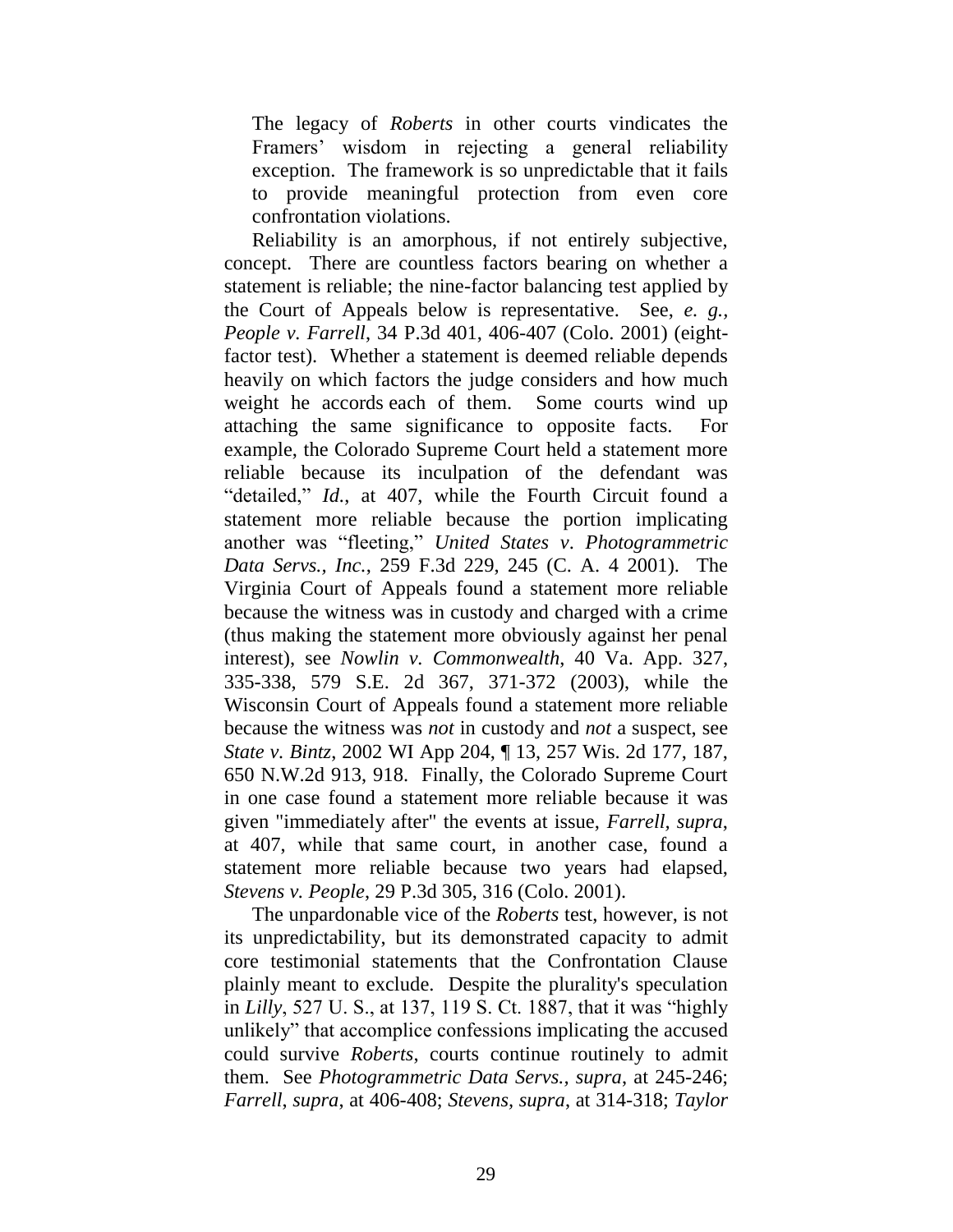*v*. *Commonwealth*, 63 S.W. 3d 151, 166-168 (Ky. 2001); *State v*. *Hawkins*, No. 2001-P-0060, 2002 WL 31895118, ¶¶ 34-37, (Ohio App., Dec. 31, 2002); *[Bintz, supra](http://www.lexis.com/research/buttonTFLink?_m=95675e4f6f374bd7567acd630290826c&_xfercite=%3ccite%20cc%3d%22USA%22%3e%3c%21%5bCDATA%5b2004%20WY%20110%5d%5d%3e%3c%2fcite%3e&_butType=3&_butStat=2&_butNum=77&_butInline=1&_butinfo=%3ccite%20cc%3d%22USA%22%3e%3c%21%5bCDATA%5b2002%20WI%20App%20204%5d%5d%3e%3c%2fcite%3e&_fmtstr=FULL&docnum=2&_startdoc=1&wchp=dGLbVlb-zSkAz&_md5=54d062a3f06f6ab7814231997ee989f5)*, ¶¶ 7-14, [257 Wis. 2d, at 183-188, 650 N.W. 2d, at 916-918;](http://www.lexis.com/research/buttonTFLink?_m=95675e4f6f374bd7567acd630290826c&_xfercite=%3ccite%20cc%3d%22USA%22%3e%3c%21%5bCDATA%5b2004%20WY%20110%5d%5d%3e%3c%2fcite%3e&_butType=3&_butStat=2&_butNum=77&_butInline=1&_butinfo=%3ccite%20cc%3d%22USA%22%3e%3c%21%5bCDATA%5b2002%20WI%20App%20204%5d%5d%3e%3c%2fcite%3e&_fmtstr=FULL&docnum=2&_startdoc=1&wchp=dGLbVlb-zSkAz&_md5=54d062a3f06f6ab7814231997ee989f5) *[People v.](http://www.lexis.com/research/buttonTFLink?_m=95675e4f6f374bd7567acd630290826c&_xfercite=%3ccite%20cc%3d%22USA%22%3e%3c%21%5bCDATA%5b2004%20WY%20110%5d%5d%3e%3c%2fcite%3e&_butType=3&_butStat=2&_butNum=78&_butInline=1&_butinfo=%3ccite%20cc%3d%22USA%22%3e%3c%21%5bCDATA%5b55%20P.3d%20155%2c%20160%5d%5d%3e%3c%2fcite%3e&_fmtstr=FULL&docnum=2&_startdoc=1&wchp=dGLbVlb-zSkAz&_md5=4c8bca4f0e088ecb081f52581b538567)  LaW.R.E.nce*[, 55 P.3d 155, 160-161 \(Colo. App. 2001\);](http://www.lexis.com/research/buttonTFLink?_m=95675e4f6f374bd7567acd630290826c&_xfercite=%3ccite%20cc%3d%22USA%22%3e%3c%21%5bCDATA%5b2004%20WY%20110%5d%5d%3e%3c%2fcite%3e&_butType=3&_butStat=2&_butNum=78&_butInline=1&_butinfo=%3ccite%20cc%3d%22USA%22%3e%3c%21%5bCDATA%5b55%20P.3d%20155%2c%20160%5d%5d%3e%3c%2fcite%3e&_fmtstr=FULL&docnum=2&_startdoc=1&wchp=dGLbVlb-zSkAz&_md5=4c8bca4f0e088ecb081f52581b538567) *[State](http://www.lexis.com/research/buttonTFLink?_m=95675e4f6f374bd7567acd630290826c&_xfercite=%3ccite%20cc%3d%22USA%22%3e%3c%21%5bCDATA%5b2004%20WY%20110%5d%5d%3e%3c%2fcite%3e&_butType=3&_butStat=2&_butNum=79&_butInline=1&_butinfo=%3ccite%20cc%3d%22USA%22%3e%3c%21%5bCDATA%5b171%20Ore.%20App.%20375%2c%20387%5d%5d%3e%3c%2fcite%3e&_fmtstr=FULL&docnum=2&_startdoc=1&wchp=dGLbVlb-zSkAz&_md5=df23719dbf8dee511967a13a105b28d1)  v. Jones*[, 171 Ore. App. 375, 387-391, 15 P.3d 616, 623-625](http://www.lexis.com/research/buttonTFLink?_m=95675e4f6f374bd7567acd630290826c&_xfercite=%3ccite%20cc%3d%22USA%22%3e%3c%21%5bCDATA%5b2004%20WY%20110%5d%5d%3e%3c%2fcite%3e&_butType=3&_butStat=2&_butNum=79&_butInline=1&_butinfo=%3ccite%20cc%3d%22USA%22%3e%3c%21%5bCDATA%5b171%20Ore.%20App.%20375%2c%20387%5d%5d%3e%3c%2fcite%3e&_fmtstr=FULL&docnum=2&_startdoc=1&wchp=dGLbVlb-zSkAz&_md5=df23719dbf8dee511967a13a105b28d1)  [\(2000\);](http://www.lexis.com/research/buttonTFLink?_m=95675e4f6f374bd7567acd630290826c&_xfercite=%3ccite%20cc%3d%22USA%22%3e%3c%21%5bCDATA%5b2004%20WY%20110%5d%5d%3e%3c%2fcite%3e&_butType=3&_butStat=2&_butNum=79&_butInline=1&_butinfo=%3ccite%20cc%3d%22USA%22%3e%3c%21%5bCDATA%5b171%20Ore.%20App.%20375%2c%20387%5d%5d%3e%3c%2fcite%3e&_fmtstr=FULL&docnum=2&_startdoc=1&wchp=dGLbVlb-zSkAz&_md5=df23719dbf8dee511967a13a105b28d1) *State v*. *Marshall*, 136 Ohio App. 3d 742, 747-748, 737 N.E.2d 1005, 1009 (2000); *People v. Schutte*, 240 Mich. App. 713, 718-721, 613 N.W.2d 370, 376-377 (2000); *People v. Thomas*, 313 Ill. App. 3d 998, 1005-1007, 246 Ill. Dec. 593, 730 N.E.2d 618, 625-626 (2000); cf. *[Nowlin, supra](http://www.lexis.com/research/buttonTFLink?_m=95675e4f6f374bd7567acd630290826c&_xfercite=%3ccite%20cc%3d%22USA%22%3e%3c%21%5bCDATA%5b2004%20WY%20110%5d%5d%3e%3c%2fcite%3e&_butType=3&_butStat=2&_butNum=83&_butInline=1&_butinfo=%3ccite%20cc%3d%22USA%22%3e%3c%21%5bCDATA%5b40%20Va.%20App.%20327%2c%20335%5d%5d%3e%3c%2fcite%3e&_fmtstr=FULL&docnum=2&_startdoc=1&wchp=dGLbVlb-zSkAz&_md5=51ef01a712ecf4869a03061ab6048ec8)*, at [335-338, 579 S.E. 2d, at 371-372](http://www.lexis.com/research/buttonTFLink?_m=95675e4f6f374bd7567acd630290826c&_xfercite=%3ccite%20cc%3d%22USA%22%3e%3c%21%5bCDATA%5b2004%20WY%20110%5d%5d%3e%3c%2fcite%3e&_butType=3&_butStat=2&_butNum=83&_butInline=1&_butinfo=%3ccite%20cc%3d%22USA%22%3e%3c%21%5bCDATA%5b40%20Va.%20App.%20327%2c%20335%5d%5d%3e%3c%2fcite%3e&_fmtstr=FULL&docnum=2&_startdoc=1&wchp=dGLbVlb-zSkAz&_md5=51ef01a712ecf4869a03061ab6048ec8) (witness confessed to a related crime); *People v. Campbell*[, 309 Ill. App. 3d 423, 431-](http://www.lexis.com/research/buttonTFLink?_m=95675e4f6f374bd7567acd630290826c&_xfercite=%3ccite%20cc%3d%22USA%22%3e%3c%21%5bCDATA%5b2004%20WY%20110%5d%5d%3e%3c%2fcite%3e&_butType=3&_butStat=2&_butNum=84&_butInline=1&_butinfo=%3ccite%20cc%3d%22USA%22%3e%3c%21%5bCDATA%5b309%20Ill.%20App.%203d%20423%2c%20431%5d%5d%3e%3c%2fcite%3e&_fmtstr=FULL&docnum=2&_startdoc=1&wchp=dGLbVlb-zSkAz&_md5=f2b7df4f24ba01432c1dba7e8536a7c2) [432, 242 Ill. Dec. 694, 699, 721 N.E.2d 1225, 1230, \(1999\)](http://www.lexis.com/research/buttonTFLink?_m=95675e4f6f374bd7567acd630290826c&_xfercite=%3ccite%20cc%3d%22USA%22%3e%3c%21%5bCDATA%5b2004%20WY%20110%5d%5d%3e%3c%2fcite%3e&_butType=3&_butStat=2&_butNum=84&_butInline=1&_butinfo=%3ccite%20cc%3d%22USA%22%3e%3c%21%5bCDATA%5b309%20Ill.%20App.%203d%20423%2c%20431%5d%5d%3e%3c%2fcite%3e&_fmtstr=FULL&docnum=2&_startdoc=1&wchp=dGLbVlb-zSkAz&_md5=f2b7df4f24ba01432c1dba7e8536a7c2) (same). One recent study found that, after *Lilly*, appellate courts admitted accomplice statements to the authorities in 25 out of 70 cases--more than one-third of the time. Kirst, Appellate Court Answers to the Confrontation Questions in *Lilly v. Virginia*, [53 Syracuse L. Rev. 87, 105 \(2003\).](http://www.lexis.com/research/buttonTFLink?_m=95675e4f6f374bd7567acd630290826c&_xfercite=%3ccite%20cc%3d%22USA%22%3e%3c%21%5bCDATA%5b2004%20WY%20110%5d%5d%3e%3c%2fcite%3e&_butType=3&_butStat=2&_butNum=85&_butInline=1&_butinfo=%3ccite%20cc%3d%22USA%22%3e%3c%21%5bCDATA%5b53%20Syracuse%20L.%20Rev.%2087%2c%20105%5d%5d%3e%3c%2fcite%3e&_fmtstr=FULL&docnum=2&_startdoc=1&wchp=dGLbVlb-zSkAz&_md5=556bce97c37940ee8ff50a4b24ef3a27) Courts have invoked *Roberts* to admit other sorts of plainly testimonial statements despite the absence of any opportunity to cross-examine. See *[United States v. Aguilar](http://www.lexis.com/research/buttonTFLink?_m=95675e4f6f374bd7567acd630290826c&_xfercite=%3ccite%20cc%3d%22USA%22%3e%3c%21%5bCDATA%5b2004%20WY%20110%5d%5d%3e%3c%2fcite%3e&_butType=3&_butStat=2&_butNum=86&_butInline=1&_butinfo=%3ccite%20cc%3d%22USA%22%3e%3c%21%5bCDATA%5b295%20F.3d%201018%2c%201021%5d%5d%3e%3c%2fcite%3e&_fmtstr=FULL&docnum=2&_startdoc=1&wchp=dGLbVlb-zSkAz&_md5=fb87b0f7b6d913b64c2c45ae01d3deeb)*, 295 F.3d [1018, 1021-1023 \(C.A. 9 2002\)](http://www.lexis.com/research/buttonTFLink?_m=95675e4f6f374bd7567acd630290826c&_xfercite=%3ccite%20cc%3d%22USA%22%3e%3c%21%5bCDATA%5b2004%20WY%20110%5d%5d%3e%3c%2fcite%3e&_butType=3&_butStat=2&_butNum=86&_butInline=1&_butinfo=%3ccite%20cc%3d%22USA%22%3e%3c%21%5bCDATA%5b295%20F.3d%201018%2c%201021%5d%5d%3e%3c%2fcite%3e&_fmtstr=FULL&docnum=2&_startdoc=1&wchp=dGLbVlb-zSkAz&_md5=fb87b0f7b6d913b64c2c45ae01d3deeb) (plea allocution showing existence of a conspiracy); *[United States v. Centracchio](http://www.lexis.com/research/buttonTFLink?_m=95675e4f6f374bd7567acd630290826c&_xfercite=%3ccite%20cc%3d%22USA%22%3e%3c%21%5bCDATA%5b2004%20WY%20110%5d%5d%3e%3c%2fcite%3e&_butType=3&_butStat=2&_butNum=87&_butInline=1&_butinfo=%3ccite%20cc%3d%22USA%22%3e%3c%21%5bCDATA%5b265%20F.3d%20518%2c%20527%5d%5d%3e%3c%2fcite%3e&_fmtstr=FULL&docnum=2&_startdoc=1&wchp=dGLbVlb-zSkAz&_md5=0f40ffa85f8db259b395b587c29ef93d)*, 265 [F.3d 518, 527-530 \(C.A.7 2001\)](http://www.lexis.com/research/buttonTFLink?_m=95675e4f6f374bd7567acd630290826c&_xfercite=%3ccite%20cc%3d%22USA%22%3e%3c%21%5bCDATA%5b2004%20WY%20110%5d%5d%3e%3c%2fcite%3e&_butType=3&_butStat=2&_butNum=87&_butInline=1&_butinfo=%3ccite%20cc%3d%22USA%22%3e%3c%21%5bCDATA%5b265%20F.3d%20518%2c%20527%5d%5d%3e%3c%2fcite%3e&_fmtstr=FULL&docnum=2&_startdoc=1&wchp=dGLbVlb-zSkAz&_md5=0f40ffa85f8db259b395b587c29ef93d) (same); *[United States v.](http://www.lexis.com/research/buttonTFLink?_m=95675e4f6f374bd7567acd630290826c&_xfercite=%3ccite%20cc%3d%22USA%22%3e%3c%21%5bCDATA%5b2004%20WY%20110%5d%5d%3e%3c%2fcite%3e&_butType=3&_butStat=2&_butNum=88&_butInline=1&_butinfo=%3ccite%20cc%3d%22USA%22%3e%3c%21%5bCDATA%5b245%20F.3d%2098%2c%20104%5d%5d%3e%3c%2fcite%3e&_fmtstr=FULL&docnum=2&_startdoc=1&wchp=dGLbVlb-zSkAz&_md5=a21fa7d39be84659cda2359fd21194af)  Dolah*[, 245 F.3d 98, 104-105 \(C.A.2 2001\)](http://www.lexis.com/research/buttonTFLink?_m=95675e4f6f374bd7567acd630290826c&_xfercite=%3ccite%20cc%3d%22USA%22%3e%3c%21%5bCDATA%5b2004%20WY%20110%5d%5d%3e%3c%2fcite%3e&_butType=3&_butStat=2&_butNum=88&_butInline=1&_butinfo=%3ccite%20cc%3d%22USA%22%3e%3c%21%5bCDATA%5b245%20F.3d%2098%2c%20104%5d%5d%3e%3c%2fcite%3e&_fmtstr=FULL&docnum=2&_startdoc=1&wchp=dGLbVlb-zSkAz&_md5=a21fa7d39be84659cda2359fd21194af) (same); *[United](http://www.lexis.com/research/buttonTFLink?_m=95675e4f6f374bd7567acd630290826c&_xfercite=%3ccite%20cc%3d%22USA%22%3e%3c%21%5bCDATA%5b2004%20WY%20110%5d%5d%3e%3c%2fcite%3e&_butType=3&_butStat=2&_butNum=89&_butInline=1&_butinfo=%3ccite%20cc%3d%22USA%22%3e%3c%21%5bCDATA%5b237%20F.3d%20119%2c%20122%5d%5d%3e%3c%2fcite%3e&_fmtstr=FULL&docnum=2&_startdoc=1&wchp=dGLbVlb-zSkAz&_md5=e82e966a6d92f9dc2aab378c30737072)  States v*. *Petrillo*[, 237 F.3d 119, 122-123 \(C.A.2 2000\)](http://www.lexis.com/research/buttonTFLink?_m=95675e4f6f374bd7567acd630290826c&_xfercite=%3ccite%20cc%3d%22USA%22%3e%3c%21%5bCDATA%5b2004%20WY%20110%5d%5d%3e%3c%2fcite%3e&_butType=3&_butStat=2&_butNum=89&_butInline=1&_butinfo=%3ccite%20cc%3d%22USA%22%3e%3c%21%5bCDATA%5b237%20F.3d%20119%2c%20122%5d%5d%3e%3c%2fcite%3e&_fmtstr=FULL&docnum=2&_startdoc=1&wchp=dGLbVlb-zSkAz&_md5=e82e966a6d92f9dc2aab378c30737072) (same); *[United States v. Moskowitz](http://www.lexis.com/research/buttonTFLink?_m=95675e4f6f374bd7567acd630290826c&_xfercite=%3ccite%20cc%3d%22USA%22%3e%3c%21%5bCDATA%5b2004%20WY%20110%5d%5d%3e%3c%2fcite%3e&_butType=3&_butStat=2&_butNum=90&_butInline=1&_butinfo=%3ccite%20cc%3d%22USA%22%3e%3c%21%5bCDATA%5b215%20F.3d%20265%2c%20268%5d%5d%3e%3c%2fcite%3e&_fmtstr=FULL&docnum=2&_startdoc=1&wchp=dGLbVlb-zSkAz&_md5=135a307cb1fcb908fd799989d41aab63)*, 215 F.3d 265, 268-269 [\(C.A.2](http://www.lexis.com/research/buttonTFLink?_m=95675e4f6f374bd7567acd630290826c&_xfercite=%3ccite%20cc%3d%22USA%22%3e%3c%21%5bCDATA%5b2004%20WY%20110%5d%5d%3e%3c%2fcite%3e&_butType=3&_butStat=2&_butNum=90&_butInline=1&_butinfo=%3ccite%20cc%3d%22USA%22%3e%3c%21%5bCDATA%5b215%20F.3d%20265%2c%20268%5d%5d%3e%3c%2fcite%3e&_fmtstr=FULL&docnum=2&_startdoc=1&wchp=dGLbVlb-zSkAz&_md5=135a307cb1fcb908fd799989d41aab63) 2000) (same); *[United States v. Gallego](http://www.lexis.com/research/buttonTFLink?_m=95675e4f6f374bd7567acd630290826c&_xfercite=%3ccite%20cc%3d%22USA%22%3e%3c%21%5bCDATA%5b2004%20WY%20110%5d%5d%3e%3c%2fcite%3e&_butType=3&_butStat=2&_butNum=91&_butInline=1&_butinfo=%3ccite%20cc%3d%22USA%22%3e%3c%21%5bCDATA%5b191%20F.3d%20156%2c%20166%5d%5d%3e%3c%2fcite%3e&_fmtstr=FULL&docnum=2&_startdoc=1&wchp=dGLbVlb-zSkAz&_md5=504aa28004cd3e1744d079638c92cfb5)*, 191 F.3d 156, [166-168 \(C.A.2 1999\)](http://www.lexis.com/research/buttonTFLink?_m=95675e4f6f374bd7567acd630290826c&_xfercite=%3ccite%20cc%3d%22USA%22%3e%3c%21%5bCDATA%5b2004%20WY%20110%5d%5d%3e%3c%2fcite%3e&_butType=3&_butStat=2&_butNum=91&_butInline=1&_butinfo=%3ccite%20cc%3d%22USA%22%3e%3c%21%5bCDATA%5b191%20F.3d%20156%2c%20166%5d%5d%3e%3c%2fcite%3e&_fmtstr=FULL&docnum=2&_startdoc=1&wchp=dGLbVlb-zSkAz&_md5=504aa28004cd3e1744d079638c92cfb5) (same); *[United States v. Papajohn](http://www.lexis.com/research/buttonTFLink?_m=95675e4f6f374bd7567acd630290826c&_xfercite=%3ccite%20cc%3d%22USA%22%3e%3c%21%5bCDATA%5b2004%20WY%20110%5d%5d%3e%3c%2fcite%3e&_butType=3&_butStat=2&_butNum=92&_butInline=1&_butinfo=%3ccite%20cc%3d%22USA%22%3e%3c%21%5bCDATA%5b212%20F.3d%201112%2c%201118%5d%5d%3e%3c%2fcite%3e&_fmtstr=FULL&docnum=2&_startdoc=1&wchp=dGLbVlb-zSkAz&_md5=7c72c73953184d9ae413fe0044b05816)*, 212 [F.3d 1112, 1118-1120 \(C.A.8 2000\)](http://www.lexis.com/research/buttonTFLink?_m=95675e4f6f374bd7567acd630290826c&_xfercite=%3ccite%20cc%3d%22USA%22%3e%3c%21%5bCDATA%5b2004%20WY%20110%5d%5d%3e%3c%2fcite%3e&_butType=3&_butStat=2&_butNum=92&_butInline=1&_butinfo=%3ccite%20cc%3d%22USA%22%3e%3c%21%5bCDATA%5b212%20F.3d%201112%2c%201118%5d%5d%3e%3c%2fcite%3e&_fmtstr=FULL&docnum=2&_startdoc=1&wchp=dGLbVlb-zSkAz&_md5=7c72c73953184d9ae413fe0044b05816) (grand jury testimony); *United States v*. *Thomas*[, 30 Fed. Appx. 277, 279 \(C.A.4](http://www.lexis.com/research/buttonTFLink?_m=95675e4f6f374bd7567acd630290826c&_xfercite=%3ccite%20cc%3d%22USA%22%3e%3c%21%5bCDATA%5b2004%20WY%20110%5d%5d%3e%3c%2fcite%3e&_butType=3&_butStat=2&_butNum=93&_butInline=1&_butinfo=%3ccite%20cc%3d%22USA%22%3e%3c%21%5bCDATA%5b30%20Fed.%20Appx.%20277%2c%20279%5d%5d%3e%3c%2fcite%3e&_fmtstr=FULL&docnum=2&_startdoc=1&wchp=dGLbVlb-zSkAz&_md5=5f1d74df2819dd3178aeefb5449578fc)  [2002\)](http://www.lexis.com/research/buttonTFLink?_m=95675e4f6f374bd7567acd630290826c&_xfercite=%3ccite%20cc%3d%22USA%22%3e%3c%21%5bCDATA%5b2004%20WY%20110%5d%5d%3e%3c%2fcite%3e&_butType=3&_butStat=2&_butNum=93&_butInline=1&_butinfo=%3ccite%20cc%3d%22USA%22%3e%3c%21%5bCDATA%5b30%20Fed.%20Appx.%20277%2c%20279%5d%5d%3e%3c%2fcite%3e&_fmtstr=FULL&docnum=2&_startdoc=1&wchp=dGLbVlb-zSkAz&_md5=5f1d74df2819dd3178aeefb5449578fc) (same); *Bintz*, *supra*, ¶¶ [15-22, 257 Wis. 2d, at 188-](http://www.lexis.com/research/buttonTFLink?_m=95675e4f6f374bd7567acd630290826c&_xfercite=%3ccite%20cc%3d%22USA%22%3e%3c%21%5bCDATA%5b2004%20WY%20110%5d%5d%3e%3c%2fcite%3e&_butType=3&_butStat=2&_butNum=94&_butInline=1&_butinfo=%3ccite%20cc%3d%22USA%22%3e%3c%21%5bCDATA%5b2002%20WI%20App%20204%5d%5d%3e%3c%2fcite%3e&_fmtstr=FULL&docnum=2&_startdoc=1&wchp=dGLbVlb-zSkAz&_md5=306b6127a3ee1964733e12124d7a5c8b) [191, 650 N.W. 2d, at 918-920](http://www.lexis.com/research/buttonTFLink?_m=95675e4f6f374bd7567acd630290826c&_xfercite=%3ccite%20cc%3d%22USA%22%3e%3c%21%5bCDATA%5b2004%20WY%20110%5d%5d%3e%3c%2fcite%3e&_butType=3&_butStat=2&_butNum=94&_butInline=1&_butinfo=%3ccite%20cc%3d%22USA%22%3e%3c%21%5bCDATA%5b2002%20WI%20App%20204%5d%5d%3e%3c%2fcite%3e&_fmtstr=FULL&docnum=2&_startdoc=1&wchp=dGLbVlb-zSkAz&_md5=306b6127a3ee1964733e12124d7a5c8b) (prior trial testimony); *[State v.](http://www.lexis.com/research/buttonTFLink?_m=95675e4f6f374bd7567acd630290826c&_xfercite=%3ccite%20cc%3d%22USA%22%3e%3c%21%5bCDATA%5b2004%20WY%20110%5d%5d%3e%3c%2fcite%3e&_butType=3&_butStat=2&_butNum=95&_butInline=1&_butinfo=%3ccite%20cc%3d%22USA%22%3e%3c%21%5bCDATA%5b140%20N.C.%20App.%20450%2c%20457%5d%5d%3e%3c%2fcite%3e&_fmtstr=FULL&docnum=2&_startdoc=1&wchp=dGLbVlb-zSkAz&_md5=537e99ef03f494092faead9c452e2ee9)  McNeill*[, 140 N.C.App. 450, 457-460, 537 S.E. 2d 518, 523-](http://www.lexis.com/research/buttonTFLink?_m=95675e4f6f374bd7567acd630290826c&_xfercite=%3ccite%20cc%3d%22USA%22%3e%3c%21%5bCDATA%5b2004%20WY%20110%5d%5d%3e%3c%2fcite%3e&_butType=3&_butStat=2&_butNum=95&_butInline=1&_butinfo=%3ccite%20cc%3d%22USA%22%3e%3c%21%5bCDATA%5b140%20N.C.%20App.%20450%2c%20457%5d%5d%3e%3c%2fcite%3e&_fmtstr=FULL&docnum=2&_startdoc=1&wchp=dGLbVlb-zSkAz&_md5=537e99ef03f494092faead9c452e2ee9) [524 \(2000\)](http://www.lexis.com/research/buttonTFLink?_m=95675e4f6f374bd7567acd630290826c&_xfercite=%3ccite%20cc%3d%22USA%22%3e%3c%21%5bCDATA%5b2004%20WY%20110%5d%5d%3e%3c%2fcite%3e&_butType=3&_butStat=2&_butNum=95&_butInline=1&_butinfo=%3ccite%20cc%3d%22USA%22%3e%3c%21%5bCDATA%5b140%20N.C.%20App.%20450%2c%20457%5d%5d%3e%3c%2fcite%3e&_fmtstr=FULL&docnum=2&_startdoc=1&wchp=dGLbVlb-zSkAz&_md5=537e99ef03f494092faead9c452e2ee9) (same).

To add insult to injury, some of the courts that admit untested testimonial statements find reliability in the very factors that *make* the statements testimonial. As noted earlier, one court relied on the fact that the witness's statement was made to police while in custody on pending charges --the theory being that this made the statement more clearly against penal interest and thus more reliable. *[Nowlin, supra](http://www.lexis.com/research/buttonTFLink?_m=95675e4f6f374bd7567acd630290826c&_xfercite=%3ccite%20cc%3d%22USA%22%3e%3c%21%5bCDATA%5b2004%20WY%20110%5d%5d%3e%3c%2fcite%3e&_butType=3&_butStat=2&_butNum=96&_butInline=1&_butinfo=%3ccite%20cc%3d%22USA%22%3e%3c%21%5bCDATA%5b40%20Va.%20App.%20327%2c%20335%5d%5d%3e%3c%2fcite%3e&_fmtstr=FULL&docnum=2&_startdoc=1&wchp=dGLbVlb-zSkAz&_md5=e3da395fc7c56a81356cf71d3112cfef)*, at 335-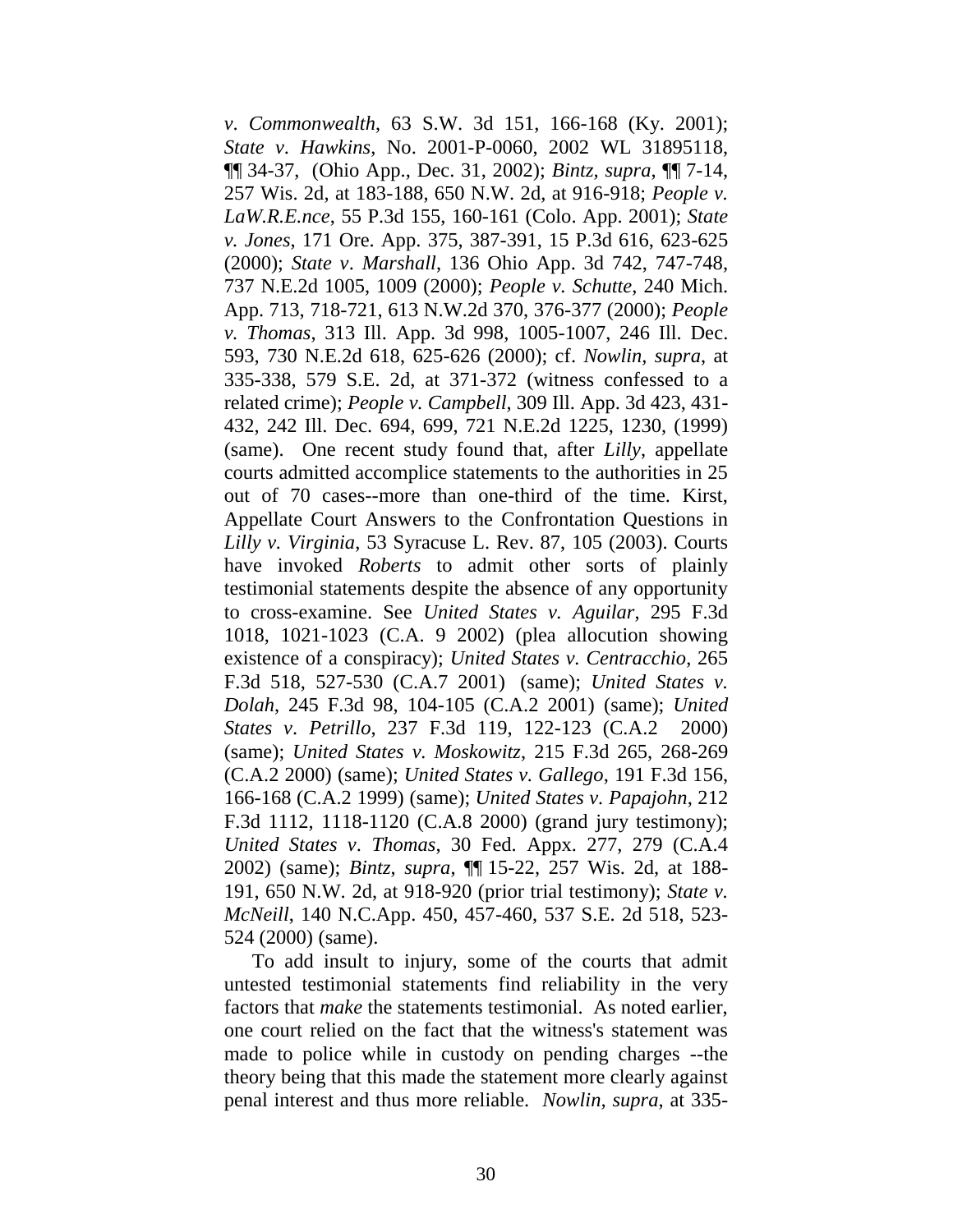338, 579 S.E. 2d, at 371-372. Other courts routinely rely on the fact that a prior statement is given under oath in judicial proceedings. *E. g., [Gallego, supra](http://www.lexis.com/research/buttonTFLink?_m=95675e4f6f374bd7567acd630290826c&_xfercite=%3ccite%20cc%3d%22USA%22%3e%3c%21%5bCDATA%5b2004%20WY%20110%5d%5d%3e%3c%2fcite%3e&_butType=3&_butStat=2&_butNum=97&_butInline=1&_butinfo=%3ccite%20cc%3d%22USA%22%3e%3c%21%5bCDATA%5b191%20F.3d%20156%2c%20168%5d%5d%3e%3c%2fcite%3e&_fmtstr=FULL&docnum=2&_startdoc=1&wchp=dGLbVlb-zSkAz&_md5=1f0c62208a1de083a2a4c3fc30c2b11b)*, at 168 (plea allocution); *[Papajohn, supra](http://www.lexis.com/research/buttonTFLink?_m=95675e4f6f374bd7567acd630290826c&_xfercite=%3ccite%20cc%3d%22USA%22%3e%3c%21%5bCDATA%5b2004%20WY%20110%5d%5d%3e%3c%2fcite%3e&_butType=3&_butStat=2&_butNum=98&_butInline=1&_butinfo=%3ccite%20cc%3d%22USA%22%3e%3c%21%5bCDATA%5b212%20F.3d%201112%2c%201120%5d%5d%3e%3c%2fcite%3e&_fmtstr=FULL&docnum=2&_startdoc=1&wchp=dGLbVlb-zSkAz&_md5=7b8b8934338b33dc2c747dcaf4a8fe7a)*, at 1120 (grand jury testimony). That inculpating statements are given in a testimonial setting is not an antidote to the confrontation problem, but rather the trigger that makes the Clause's demands most urgent. It is not enough to point out that most of the usual safeguards of the adversary process attend the statement, when the single safeguard missing is the one the Confrontation Clause demands.

*Crawford*[, 124 S. Ct. at 1371-72.](http://www.lexis.com/research/buttonTFLink?_m=95675e4f6f374bd7567acd630290826c&_xfercite=%3ccite%20cc%3d%22USA%22%3e%3c%21%5bCDATA%5b2004%20WY%20110%5d%5d%3e%3c%2fcite%3e&_butType=3&_butStat=2&_butNum=100&_butInline=1&_butinfo=%3ccite%20cc%3d%22USA%22%3e%3c%21%5bCDATA%5b124%20S.%20Ct.%201354%2c%201371%5d%5d%3e%3c%2fcite%3e&_fmtstr=FULL&docnum=2&_startdoc=1&wchp=dGLbVlb-zSkAz&_md5=4a7d3d0da2799cb7ac2270b2d4a9cb5c) The *Crawford* Court concluded that "[w]here testimonial statements are at issue, the only indicium of reliability sufficient to satisfy constitutional demands is the one the Constitution actually prescribes: confrontation." *Id*[. at 1374.](http://www.lexis.com/research/buttonTFLink?_m=95675e4f6f374bd7567acd630290826c&_xfercite=%3ccite%20cc%3d%22USA%22%3e%3c%21%5bCDATA%5b2004%20WY%20110%5d%5d%3e%3c%2fcite%3e&_butType=3&_butStat=2&_butNum=102&_butInline=1&_butinfo=%3ccite%20cc%3d%22USA%22%3e%3c%21%5bCDATA%5b124%20S.%20Ct.%201354%2c%201374%5d%5d%3e%3c%2fcite%3e&_fmtstr=FULL&docnum=2&_startdoc=1&wchp=dGLbVlb-zSkAz&_md5=1e11e00bcef940b46caf696dbf6e3f09) **3**

[¶78] Regarding Jesse Magallenes, he testified that as he walked into the jail before Eddie Magallenes" trial, Eddie yelled, "Keep your mouth shut." Defense counsel objected on the grounds that the testimony violated *Crawford.* The court overruled the objection, stating that the testimony was not offered for the truth of the matter asserted. Instead, the testimony was offered to perhaps show that Jesse was scared. The statements at issue do not fall within the categories of testimonial evidence described in *Crawford*  that the statements were within earshot of law enforcement does not allow them to rise to the level of "testimonial" as described in *Crawford.*

[¶79] Regarding the statements made by Detective Gesell, we also conclude that they do not present a problem under *Crawford.* Rather, *Crawford* specifically states that when a declarant appears for cross-examination at trial, the Confrontation Clause places no constraints whatsoever on the use of prior testimonial statements. *Crawford,* 541 U.S. at 59. As the State points out, Riojas was the actual declarant, and not only was he crossexamined regarding his inconsistent testimony and previous statements, he testified on Teniente's behalf.

[¶80] Finally, we summarily dismiss Teniente's one-sentence claim that trial counsel was ineffective for not lodging a *Crawford* objection to Detective Gesell's testimony. Because this argument is not supported with legal argument or citation to pertinent authority, we will not address it here.

Issue VI *– Motion for Mistrial*<sup>9</sup>

 9 This issue is addressed within Issue II above, ¶¶ 27-30.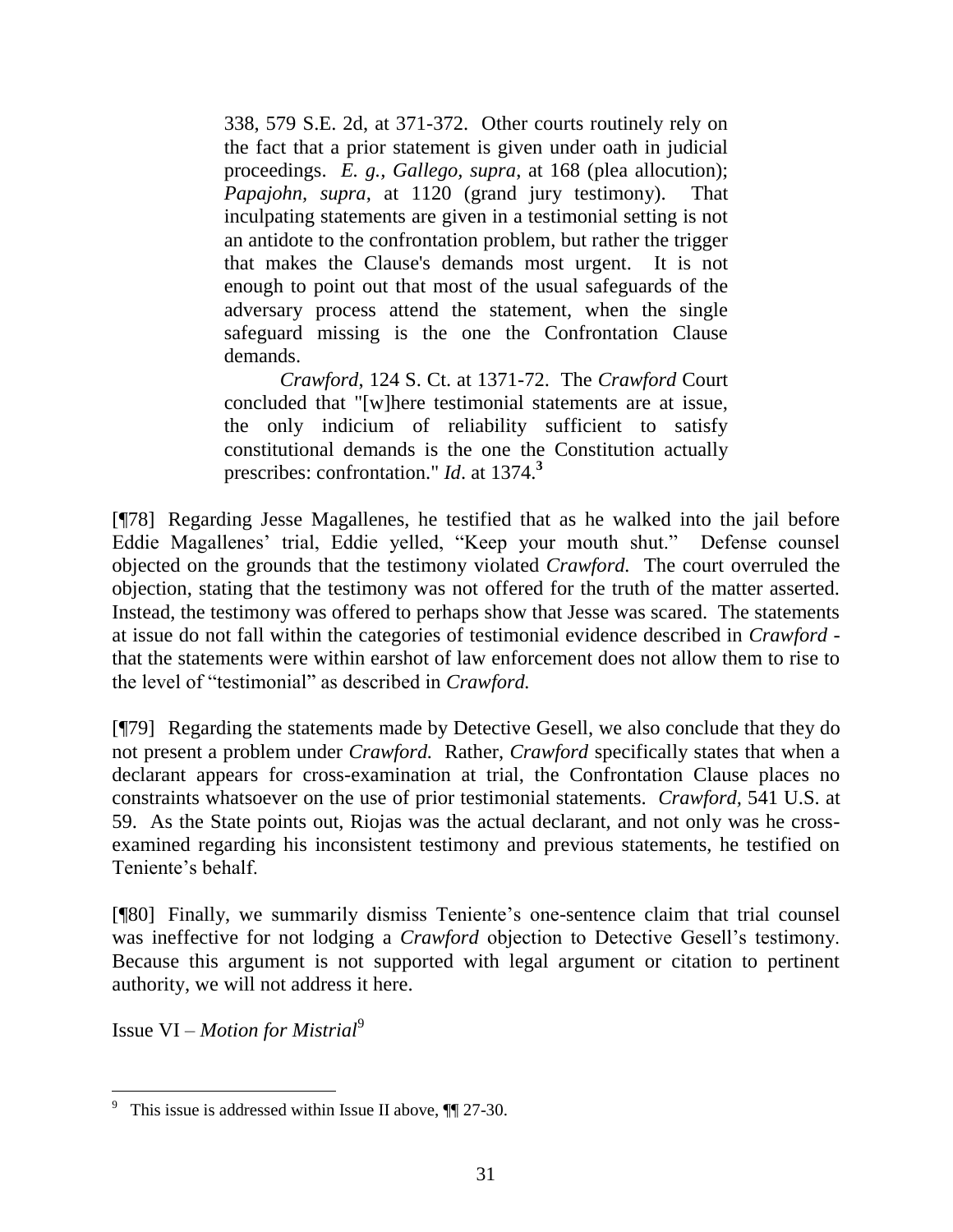Issue VII *– Wyo. Stat. Ann. § 6-2-101(c) is Unconstitutionally Vague*

[¶81] Teniente argues that Wyo. Stat. Ann. § 6-2-101(c) is unconstitutionally vague on its face, first because its lack of guidelines for imposing a sentence of life without parole renders such a sentence arbitrary. Second, Teniente contends that the statute is unconstitutionally vague as applied to his case because he did not know what evidence the trial court would consider in sentencing him, and as a result, his counsel was deprived of any meaningful opportunity to argue for a lesser sentence. Lastly, Teniente argues that his sentence is an enhanced punishment, vis-à-vis a normal life sentence, which due process requires to be based on findings by a jury rather than a judge.

[¶82] The State disagrees, and argues that the statute is not unconstitutionally vague, and that district courts have broad discretion to determine the appropriate length of imprisonment, so long as it is within the legislatively mandated minimum and maximum sentence, which was the case with the sentence here. Furthermore, the State contends that the court sentenced Teniente based upon reliable and accurate information to which Teniente had the opportunity to respond.

[¶83] We review constitutional challenges *de novo*. *Rabuck v. State*, 2006 WY 25, ¶ 13, 129 P.3d 861, 864 (Wyo. 2006). We begin our review with the presumption that the statute is constitutional. *Carfield v. State,* 649 P.2d 865, 870 (Wyo. 1982). Teniente bears the heavy burden of proving his contention, with all reasonable doubt resolved in favor of the statute's constitutionality. *Id*.

[ $[$ [84] Teniente challenges § 6-2-101(c), claiming that it is unconstitutionally vague both on its face and as applied. At the outset, we note that our legislature may not promulgate vague or uncertain statutes under the constitutions of Wyoming and the United States. *Rabuck*, ¶ 14, 129 P.3d at 864.

> A statute violates due process under the Fifth and Fourteenth Amendments of the United States Constitution on vagueness grounds and is void if it fails to give a person of ordinary intelligence fair notice that his contemplated conduct is forbidden by statute, and violates equal protection if it encourages arbitrary and erratic arrests and convictions.

*Moe v. State*, 2005 WY 58, ¶ 9, 110 P.3d 1206, 1210 (Wyo. 2005) (internal citations omitted).

[¶85] As we begin our analysis, we would be remiss to not refer to our prior opinion on this exact issue in *Kenyon v. State,* 2004 WY 100, ¶ 13, 96 P.3d 1016, 1022 (Wyo. 2004). In *Kenyon,* we concluded that: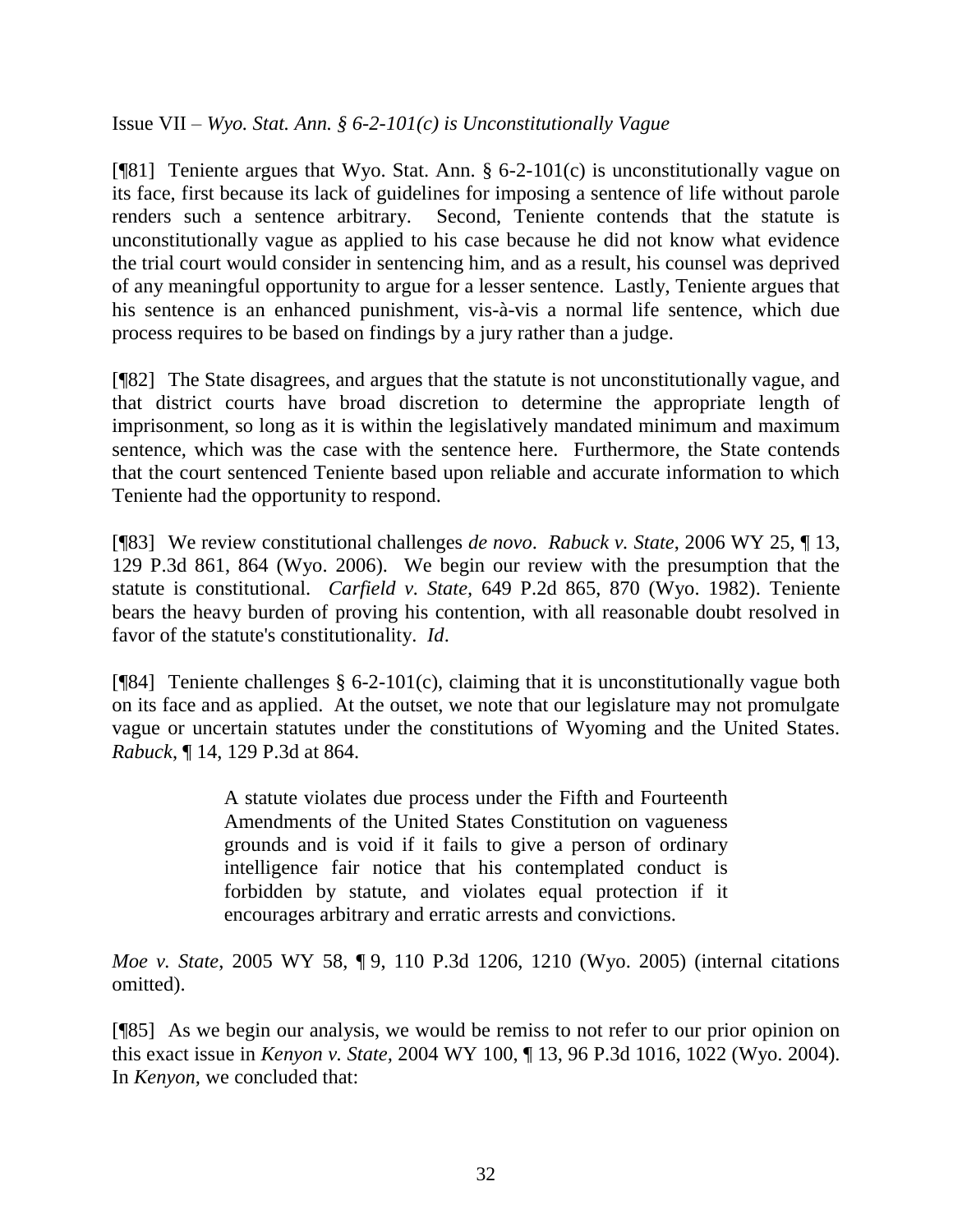The statutory penalty of life without parole is one of three punishments for which no further factfinding is required once a jury has determined that the crime of first degree murder has been proved.

Furthermore, we stated, "[b]ecause the statute does not require the finding of additional facts independent of those proving the underlying offense, the constitutional concerns addressed in *Apprendi* [*v. New Jersey*, 530 U.S. 466, 120 S.Ct. 2348, 147 L.Ed.2d 435 (2000)] are not implicated." *Id.* ¶ 13, 96 P.3d at 1022.

[¶86] With these principles in mind, we first address Teniente's facial challenge:

[A] facial challenge is available in only two situations: (1) when the statute reaches a substantial amount of constitutionally protected conduct, and (2) when the statute is shown to specify no standard of conduct at all." *Moe*, ¶ 9, 110 P.3d at 1210.

To succeed on a facial vagueness challenge to a legislative measure that does not threaten constitutionally protected conduct . . . a party must do more than identify some instances in which the application of the statute may be uncertain or ambiguous; he must demonstrate that the law is impermissibly vague *in all of its applications.* 

*Alcalde v. State*, 2003 WY 99, ¶ [15, 74 P.3d 1253, 1260-61](http://www.lexis.com/research/buttonTFLink?_m=cb36043fcd369135c60161ab46ade15b&_xfercite=%3ccite%20cc%3d%22USA%22%3e%3c%21%5bCDATA%5b2006%20WY%2076%5d%5d%3e%3c%2fcite%3e&_butType=3&_butStat=2&_butNum=71&_butInline=1&_butinfo=%3ccite%20cc%3d%22USA%22%3e%3c%21%5bCDATA%5b2003%20WY%2099%5d%5d%3e%3c%2fcite%3e&_fmtstr=FULL&docnum=3&_startdoc=1&wchp=dGLbVzb-zSkAt&_md5=c8de0166fe582bc42250e129d12e088d)  [\(Wyo. 2003\)](http://www.lexis.com/research/buttonTFLink?_m=cb36043fcd369135c60161ab46ade15b&_xfercite=%3ccite%20cc%3d%22USA%22%3e%3c%21%5bCDATA%5b2006%20WY%2076%5d%5d%3e%3c%2fcite%3e&_butType=3&_butStat=2&_butNum=71&_butInline=1&_butinfo=%3ccite%20cc%3d%22USA%22%3e%3c%21%5bCDATA%5b2003%20WY%2099%5d%5d%3e%3c%2fcite%3e&_fmtstr=FULL&docnum=3&_startdoc=1&wchp=dGLbVzb-zSkAt&_md5=c8de0166fe582bc42250e129d12e088d) (emphasis in original) (internal quotation marks omitted).

*Harris v. State*, 2006 WY 76, ¶ 17, 137 P.3d 124, 130 (Wyo. 2006). Furthermore, successful challenges to statutes for facial vagueness are rare. *Griego v. State,* 761 P.2d 973, 975 (Wyo. 1988). Courts do not ordinarily permit a party whose particular conduct is adequately described by a criminal statute to challenge the statute on the grounds it does not provide adequate warning concerning other conduct that might fall within its ambit. *Id.* It is only where a statute reaches a substantial amount of constitutionally protected conduct or specifies no standard of conduct at all that such challenges will be considered. *Id.*

[¶87] Teniente contends that the statute at issue reaches constitutionally protected conduct, and that it does not specify any standard of conduct – in other words,  $\S 6-2$ -101(c) does not articulate a "minimum" and "maximum" sentence and, ultimately, sentencing under the statute results in an enhancement. He asserts that the sentences of life and life without parole are sentencing alternatives, for which no guidance is provided to the sentencing court, other than the vague language that the court should take into account "any negotiated plea agreement and any evidence relevant to a determination of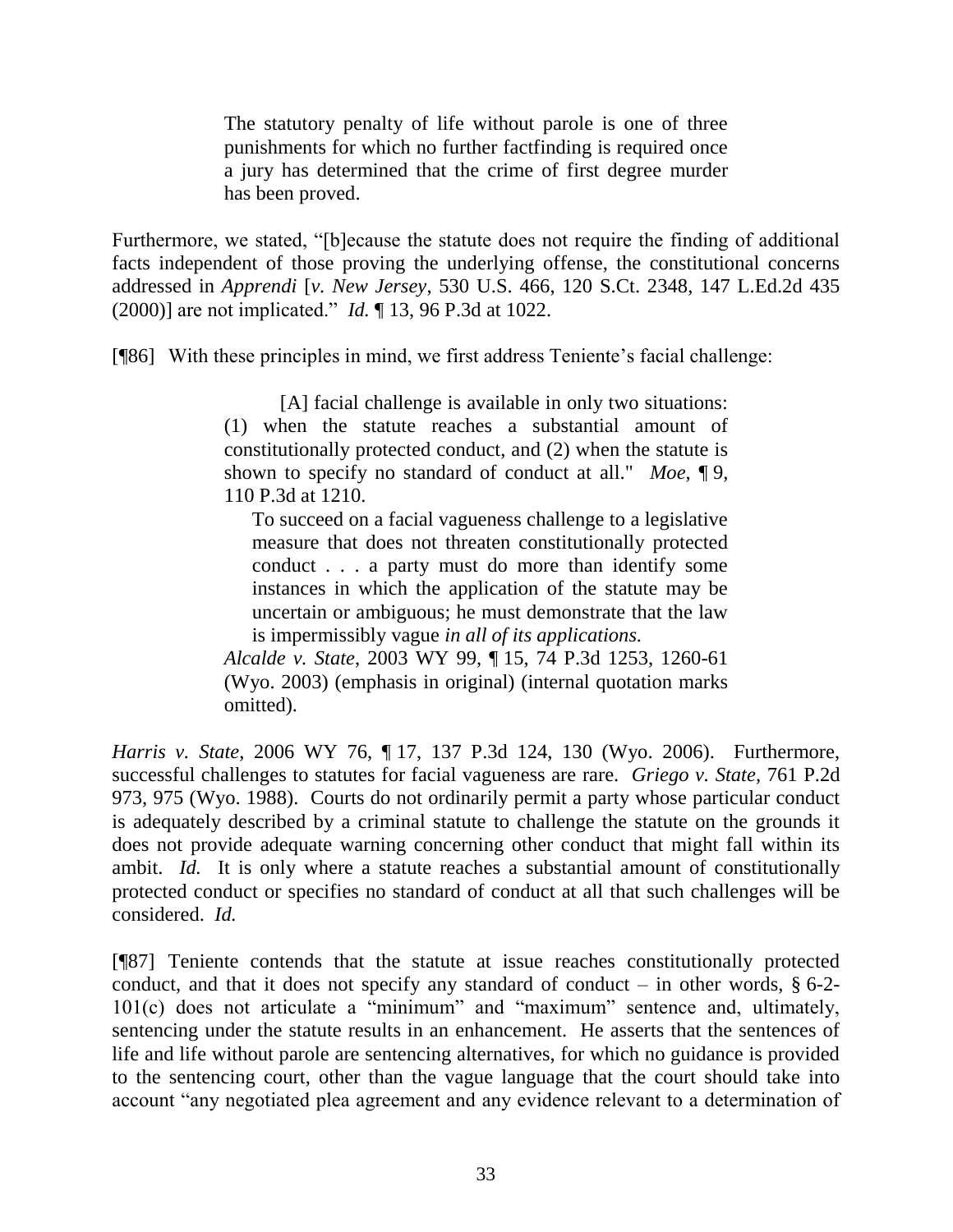sentence which the court deems to have probative value."  $\S$  6-2-101(c). Teniente is also concerned that he serves his sentence with "no idea" of what the court considers evidence which made his sentence of life without parole appropriate to him. We addressed this very argument in *Kenyon*, ¶ 13, 96 P.3d at 1022.

[¶88] Teniente rebuts our reasoning in *Kenyon* with his belief that the lack of additional fact-finding by the jury is in large part the problem. Furthermore, he suggests that the restrictions on the procedures to be used and the issues to be considered in imposing the death penalty, as set forth in Wyo. Stat. Ann. § 6-2-102 (LexisNexis 2007), should also apply to the imposition of a sentence of life without parole because it qualifies as a "sentence enhancement."

[¶89] Taking all of Teniente's arguments into consideration, we stand by our holding in *Kenyon.* First, a sentence of life in prison without parole does not require the same degree of channeling of discretion or individualization of the ultimate sentencing decision as attends imposition of the death penalty. *Harmelin v. Michigan*, 501 U.S. 957, 995- 996, 111 S.Ct. 2680, 2701-2702 (1991). Even the extreme sentence of life without parole is available for a variety of crimes in American jurisdictions, without departure from procedures provided for other non-capital sentences. *Holland v. Donnelly*, 216 F.Supp.2d 227, 245 (S.D.N.Y. 2002). Considering the qualitative difference between the death penalty and any other punishment, our state"s sentencing scheme is reasonable and does not offend the Constitution. See *Ewing v. California,* 538 U.S. 11, 28, 123 S.Ct. 1179, 1189 (2003) ("It is enough that the [legislature] has a reasonable basis for believing that dramatically enhanced sentences "advance[s] the goals of [its] criminal justice system in any substantial way.""). Beyond that, however, sentencing by its very nature requires only the informed and reasonable exercise of discretion on the part of the district court. *Wilks v. State*, 2002 WY 100, ¶ 40, 49 P.3d 975, 991 (Wyo. 2002) ("Trial courts have broad discretion to determine the appropriate length of imprisonment.").<sup>10</sup>

[¶90] Our holding in *Kenyon* applies to this case: That the sentence of life without parole under our current statute is not a sentence enhancement under *Apprendi* and does not require further fact-finding.<sup>11</sup> A sentence enhancement allows the sentence for a particular crime to be increased beyond the statutory maximum set for that offense when circumstances other than those used to define the offense are proven to exist. However,

 10 Teniente advances an argument within this issue that § 6-2-101(c) is unconstitutional because our legislature has arbitrarily granted to some accused persons, but not others, the right to have a jury determine the sentence for first degree murder. Without an "official" argument to this issue, and without citation to pertinent authority, we will not evaluate this question with vigor. We will say, however, that life without parole is available as a punishment for a variety of crimes without departure from the basic sentencing procedures provided for other non-capital sentences.

<sup>11</sup>  *Apprendi v. New Jersey*, 530 U.S. 466, 120 S.Ct. 2348, 147 L.Ed.2d 435 (2000) ruled that factual findings that increase the maximum penalty must be considered an element of the offense and determined by a jury.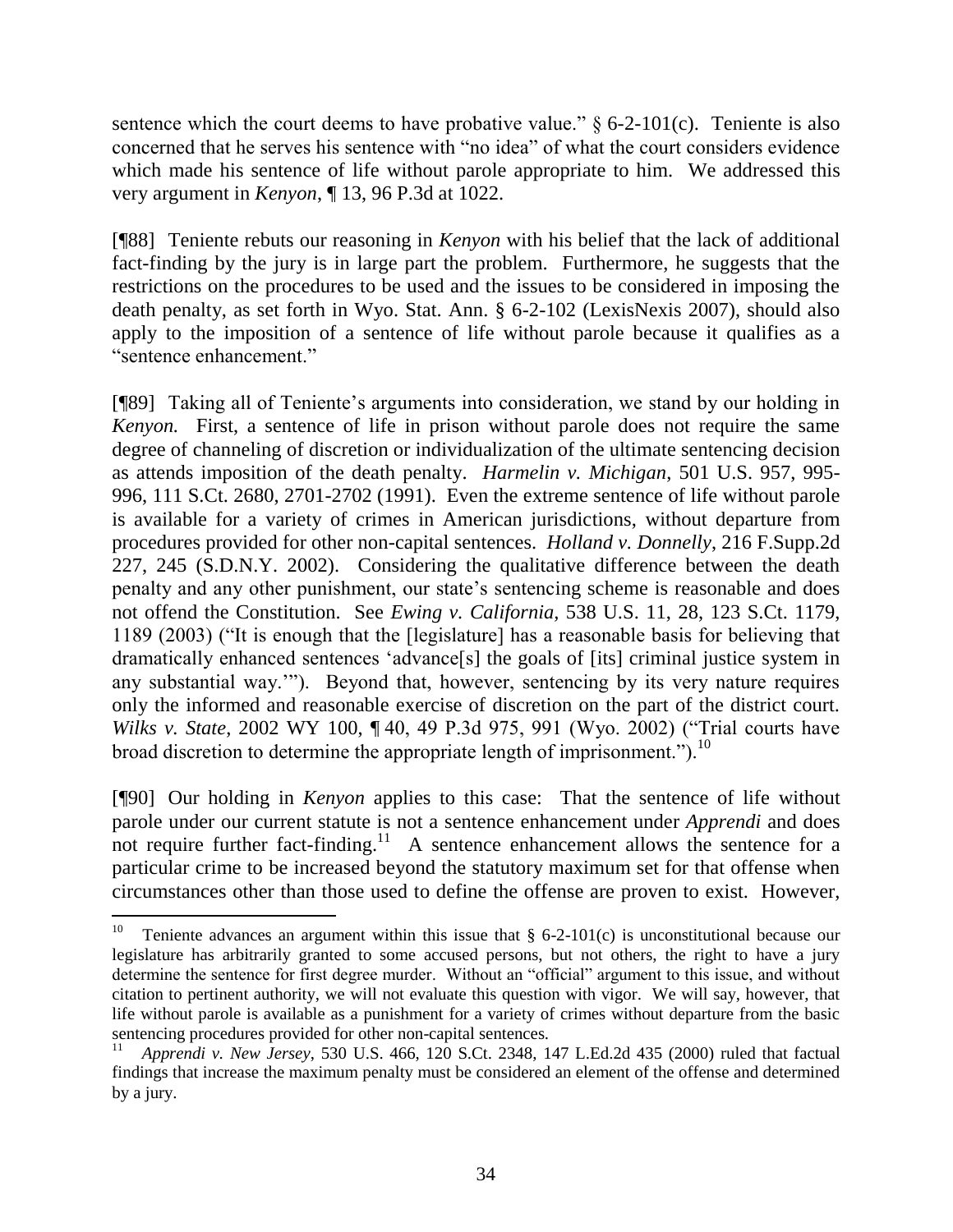the maximum sentence allowed for first degree murder is life without parole (if the death penalty is not sought). Life without parole, then, is the upper limit of the range of noncapital punishment available under § 6-2-101(c).

[¶91] We next review Teniente"s as applied challenge. To succeed in his claim, he must show that the statute provided insufficient notice to a person of ordinary intelligence that his conduct was illegal, and whether the facts of his case demonstrate arbitrary and discriminatory enforcement. *Lovato v. State*, 901 P.2d 408, 412 (Wyo. 1995). Teniente has failed to do so.

[¶92] The statute at issue states that the judge shall take into consideration "any evidence relevant to a determination of sentence which the court deems to have probative value." Again, this language reflects the trial court"s broad discretion to determine the appropriate length of imprisonment within the legislatively mandated minimum and maximum sentence. *Kenyon*, ¶ 11, 96 P.3d at 1021-22. Here, the record clearly shows that Teniente was well aware of the trial court"s ability to impose either life or life without parole. Defense counsel argued against a sentence of life without parole, while urging the court to consider Teniente"s age, prior record, that he did not actually shoot the victim, that he was a productive member of society, took care of his family, who supported him, and that he had a "good heart." Teniente undoubtedly had a meaningful opportunity to argue to the trial court that life without parole was inappropriate and, in fact, did so at sentencing.

[¶93] During sentencing, the State painted an altogether different picture of Teniente. The court heard about his extensive criminal history, which included crimes of violence, his numerous probation violations, and his involvement in the death of Mr. Lopez.

[¶94] The question before us is whether or not a person of ordinary intelligence would know that his conduct was prohibited under  $\S 6$ -2-101(c). The answer is yes.

[¶95] Teniente claims, but fails to establish, that he was the victim of arbitrary and discriminatory enforcement. Teniente points to two Wyoming cases, *Kenyon*, *supra*, 96 P.3d 1016, and *Bhutto v. State*, 2005 WY 78, 114 P.3d 1252 (Wyo. 2005), where sentences of life without parole have been imposed since the enactment of  $\S 6$ -2-101(c). Teniente argues that those cases gave him no notice that his conduct in this case would garner him two life without parole sentences. From our perspective, all three cases, including Teniente's, ended in homicide. Whether or not Teniente was the shooter is not determinative. Teniente was sentenced pursuant to Rule 32, W.R.Cr.P., and was sentenced only after a jury found him guilty of the crimes charged, and after the court was informed by both sides of the defendant's character, the nature of the crime, and its circumstances.